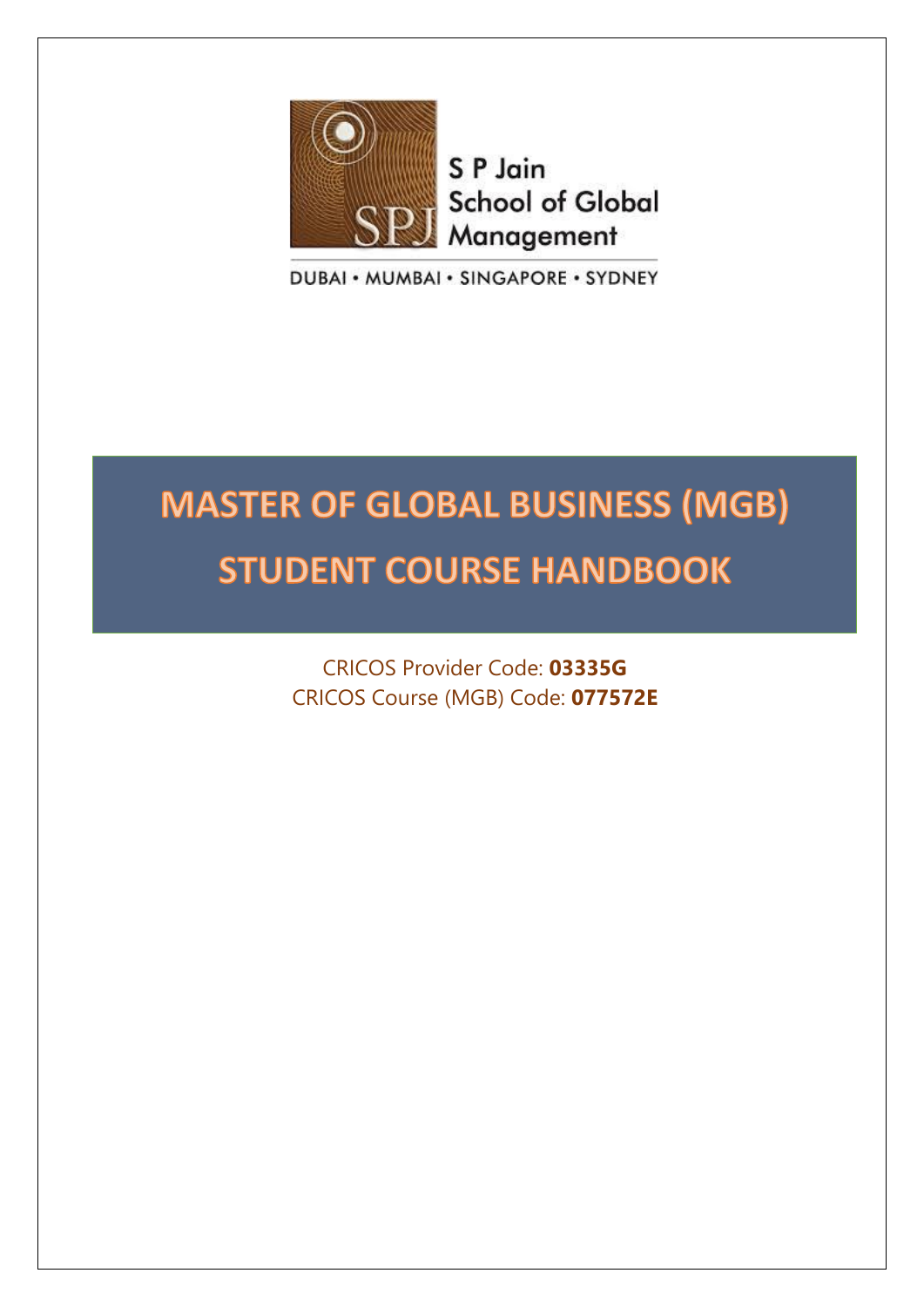

| 1. |  |
|----|--|
| 2. |  |
|    |  |
|    |  |
|    |  |
|    |  |
|    |  |
|    |  |
| 3. |  |
|    |  |
|    |  |
|    |  |
|    |  |
|    |  |
|    |  |
|    |  |
| 4. |  |
|    |  |
|    |  |
|    |  |
|    |  |
|    |  |
|    |  |
|    |  |
|    |  |
| 5. |  |
| 6. |  |
| 7. |  |
|    |  |
|    |  |
|    |  |
|    |  |

Master of Global Business Handbook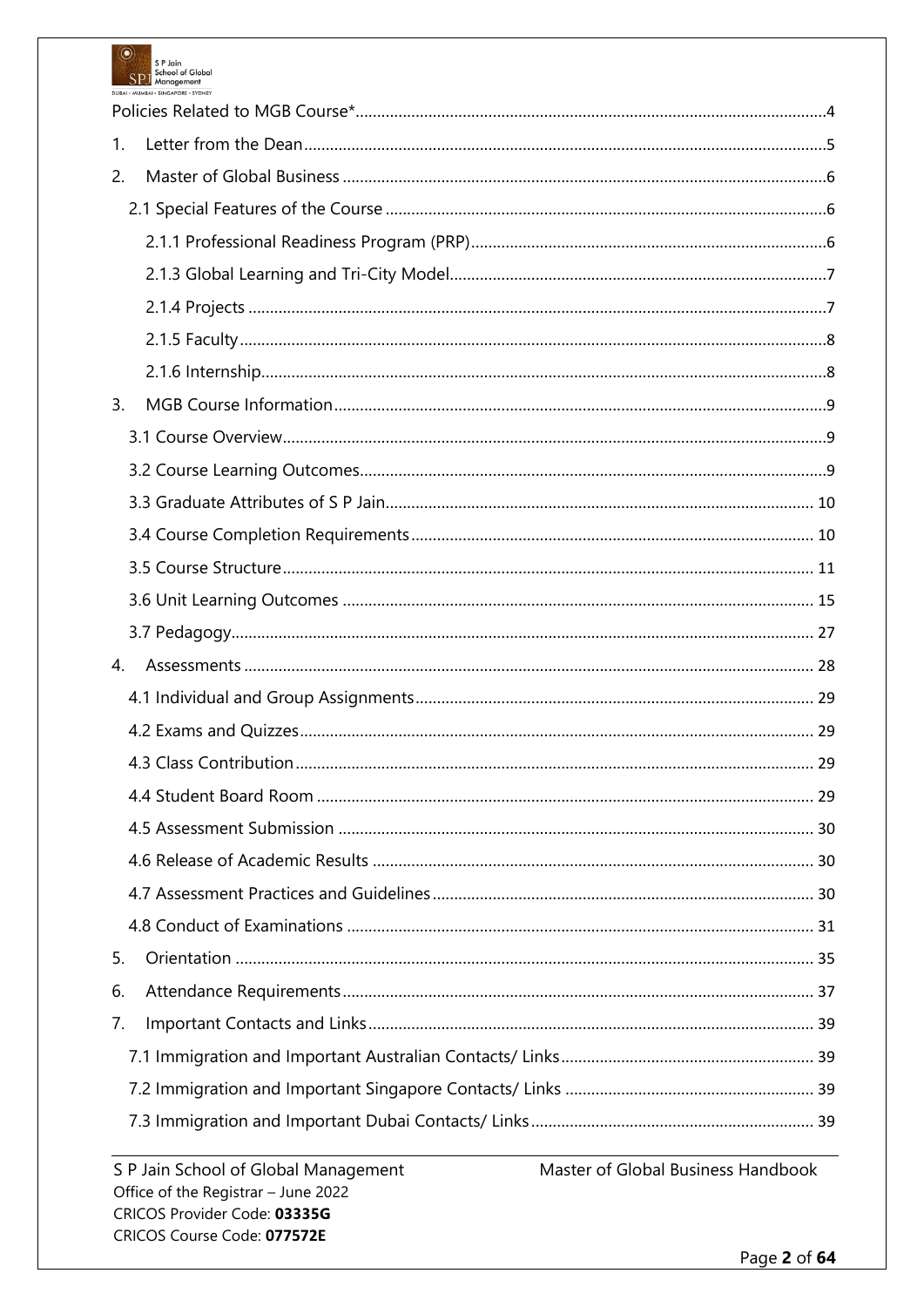

| 8. |  |
|----|--|
|    |  |
|    |  |
|    |  |
|    |  |
|    |  |
|    |  |
|    |  |
|    |  |
|    |  |
|    |  |
|    |  |
|    |  |
| 9. |  |
|    |  |
|    |  |
|    |  |
|    |  |
|    |  |
|    |  |
|    |  |
|    |  |
|    |  |
|    |  |
|    |  |
|    |  |
|    |  |

S P Jain School of Global Management Office of the Registrar - June 2022 CRICOS Provider Code: 03335G CRICOS Course Code: 077572E

Master of Global Business Handbook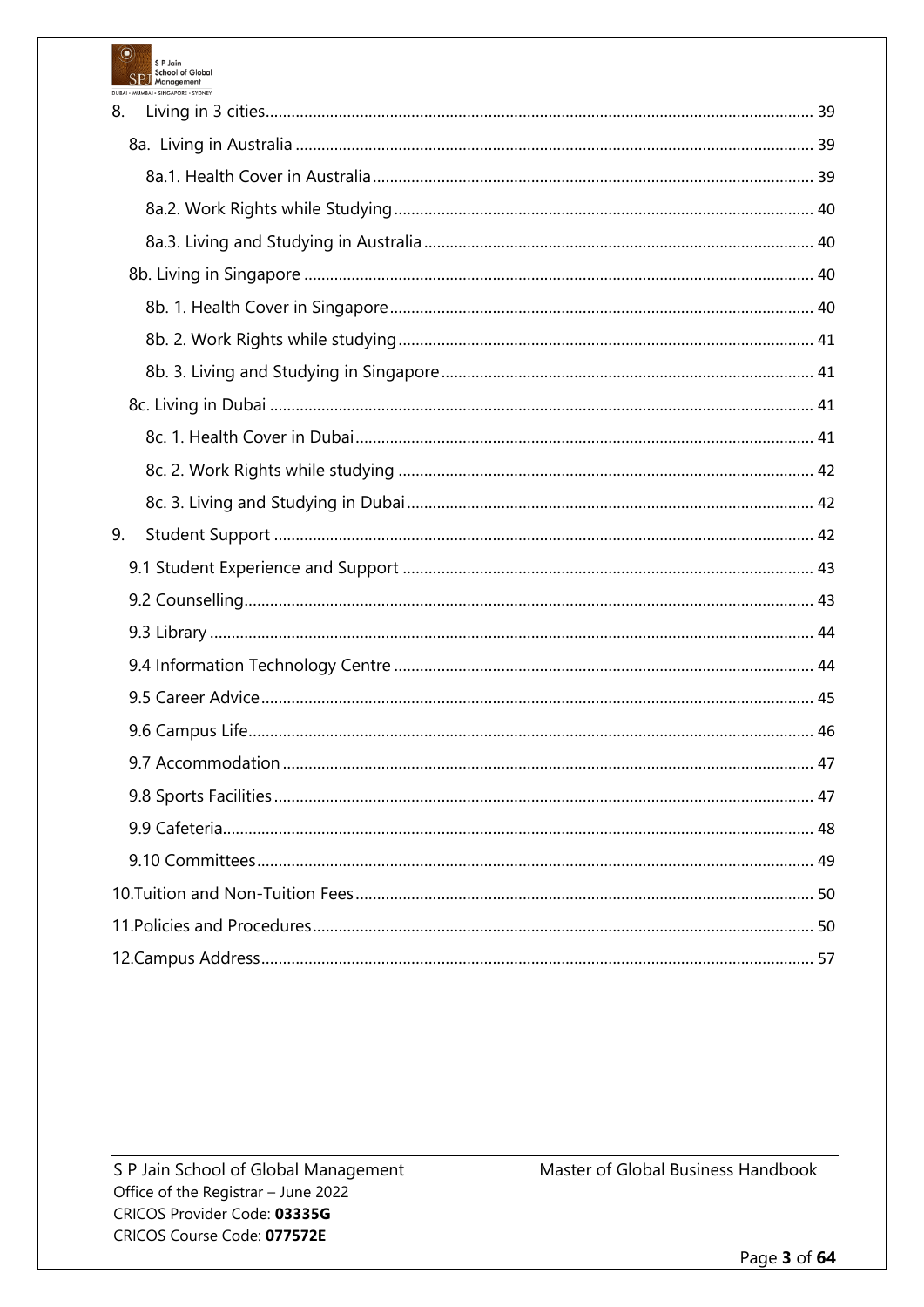

# **Policies Related to MGB Course\***

| S No           | <b>Policy Name</b>                                                                |  |  |  |  |
|----------------|-----------------------------------------------------------------------------------|--|--|--|--|
| 1              | Postgraduate Admission and Selection Policy                                       |  |  |  |  |
| $\overline{c}$ | <b>Deferral Policy</b>                                                            |  |  |  |  |
| 3              | Domestic Student Refund Policy                                                    |  |  |  |  |
| 4              | International Student Refund Policy                                               |  |  |  |  |
| 5              | <b>Credit Transfer and Articulation Policy</b>                                    |  |  |  |  |
| 6              | Provider Transfer Policy and Processes                                            |  |  |  |  |
| $\overline{7}$ | <b>Student Tuition Fee Protection Policy</b>                                      |  |  |  |  |
| 8              | <b>Tuition Fee Protection Procedure</b>                                           |  |  |  |  |
| 9              | <b>Student Code of Conduct Policy</b>                                             |  |  |  |  |
| 10             | Academic Integrity Policy and Procedures                                          |  |  |  |  |
| 11             | MGB (Master of Global Business) Attendance Policy                                 |  |  |  |  |
| 12             | Processes and Guidelines for Plagiarism control for all soft copy submissions     |  |  |  |  |
| 13             | <b>Student Misconduct Policy and Procedures</b>                                   |  |  |  |  |
| 14             | Student Grievance and Mediation Policy and Procedures                             |  |  |  |  |
| 15             | Assessment Validation, Grading and Moderation Policy and Procedures               |  |  |  |  |
| 16             | Student Progression, Exclusion and Course Completion Policy                       |  |  |  |  |
| 17             | MGB (Master of Global Business) Rules of Progression and Course Completion Policy |  |  |  |  |
| 18             | <b>Students at Risk Policy</b>                                                    |  |  |  |  |
| 19             | <b>Student Performance Data Policy and Procedures</b>                             |  |  |  |  |
| 20             | <b>Student Support Policy</b>                                                     |  |  |  |  |
| 21             | <b>Student Consultation Policy and Procedures</b>                                 |  |  |  |  |
| 22             | <b>Student and Staff Feedback Policy</b>                                          |  |  |  |  |
| 23             | Academic Freedom and Free Intellectual Inquiry Policy                             |  |  |  |  |
| 24             | Library Resources Collection Development Policy                                   |  |  |  |  |
| 25             | <b>Critical Incident Policy</b>                                                   |  |  |  |  |
| 26             | Student Equity, Diversity and Fair Treatment Policy                               |  |  |  |  |
| 27             | <b>Student Information Provision Policy</b>                                       |  |  |  |  |
| 28             | Student Sexual Assault and Sexual Harassment Policy                               |  |  |  |  |
| 29             | <b>Graduation and Certification Policy</b>                                        |  |  |  |  |
| 30             | <b>Record Management Policy</b>                                                   |  |  |  |  |

\*For more policies and procedures please refer to the Annexure of handbook or [School website](https://www.spjain.org/governance-policies)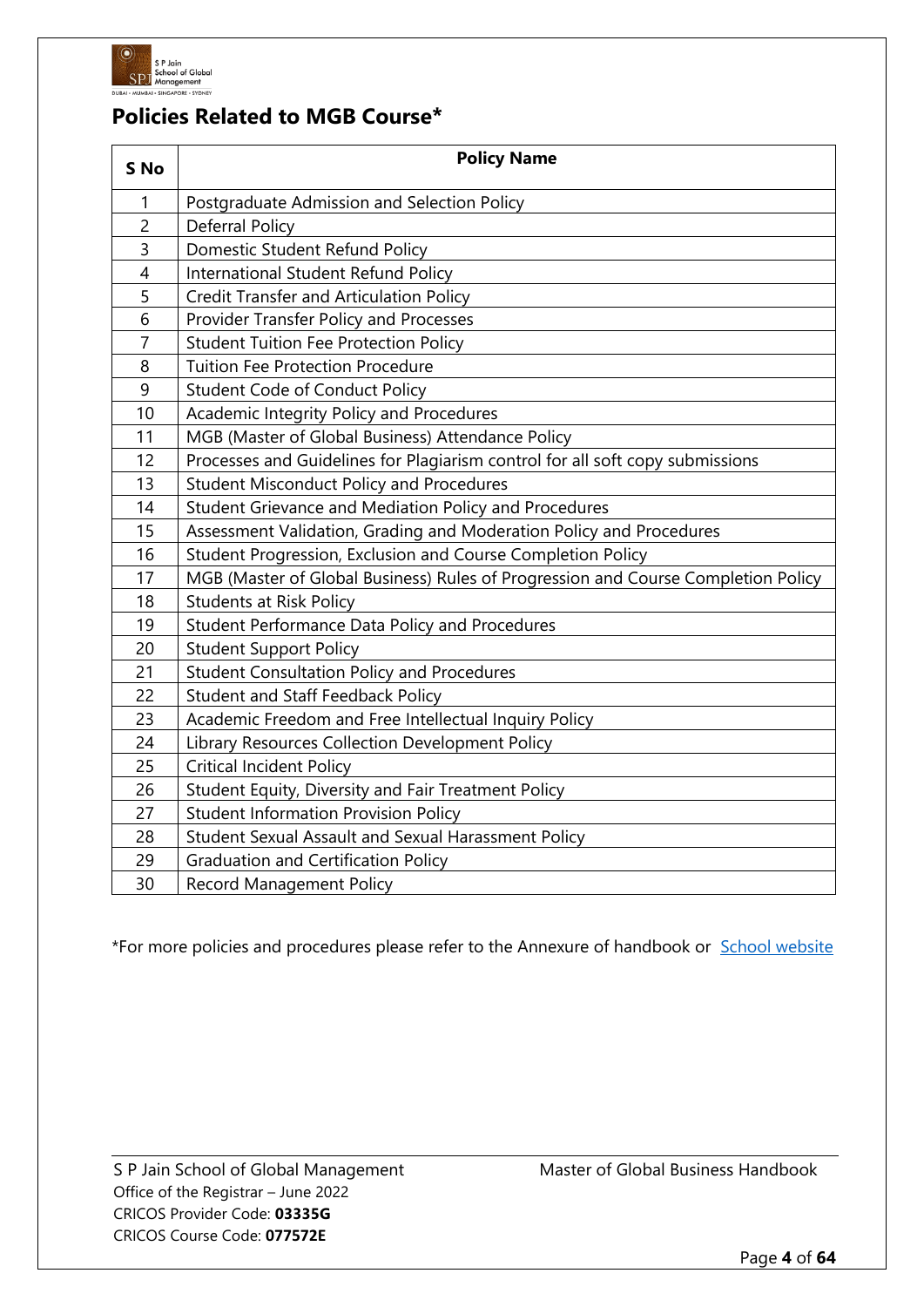

# **1. Letter from the Dean**

Dear MGB Student,

On behalf of the leadership team and S P Jain School of Global Management, a very warm welcome to the S P Jain community! We are delighted to having you join our School.

Master of Global Business (MGB) is an exciting program for those who just have an undergraduate degree with no work experience to rapidly acquire the skills necessary to fast-track their careers. It offers experiential learning with inputs provided by diverse global faculty, using contemporary cases and simulations, solving problems and live challenges from the real world, and with sessions in a lab mode to grow one's confidence for a 'can do' attitude. Not least is the fact that you'll be, experiencing life in three of the most exciting hubs of commerce, Singapore, Sydney and Dubai.

Despite the rigor of your studies, you'll be surprised by the supportive, family feel of the Master of MGB course. You'll get to know both your peers and course directors extremely well, and you'll grow to understand that our most important goal is to help you succeed. This handbook will help you figure out the system and hit the ground running. Perhaps the most important point to take note of is our increasing focus on leadership, decision-making, and communications. S P Jain is unique among business schools in our comprehensive preparation of students in these areas. These interrelated skills are among the most sought-after on the job market, and the Professional Readiness Program (PRP) will equip you, not just to find a job, but to excel in your career.

S P Jain emphasises leadership by having students consider the elements of decision-making, and then re-enforcing this knowledge with exercises, analysis, and case-studies that facilitate practical application. Our coursework teaches leadership with a global perspective so that employees can think and act responsibly, solve vexing problems innovatively, and work collaboratively across diverse cultures. Students learn to lead, not just in business, but in society.

Decision-making is an integral part of leadership and is cross-functional and cross-disciplinary, and must consider the learning styles, skill sets, and potential contribution of team members, as well as psychological, cultural, and behavioural issues. In addition to leadership, PRP, a one year long, fully integrated component of the MGB course, also teaches effective business writing, oral communication, communication management, and research and citation skills.

Being a relatively young course, we are always looking for ways to improve. So, if you have an idea, my ears (and my door) are always open. Please stop by, or send me an email, and tell me what's on your mind. After all, we're a team, working together to create a new type of global education – showing the rest of the world what a "complete" business course can be. Here's to a fantastic sixteen months!

# **Dr Balakrishna Grandhi Dean –MBA (Global) and MGB Professor (Marketing and Strategy)**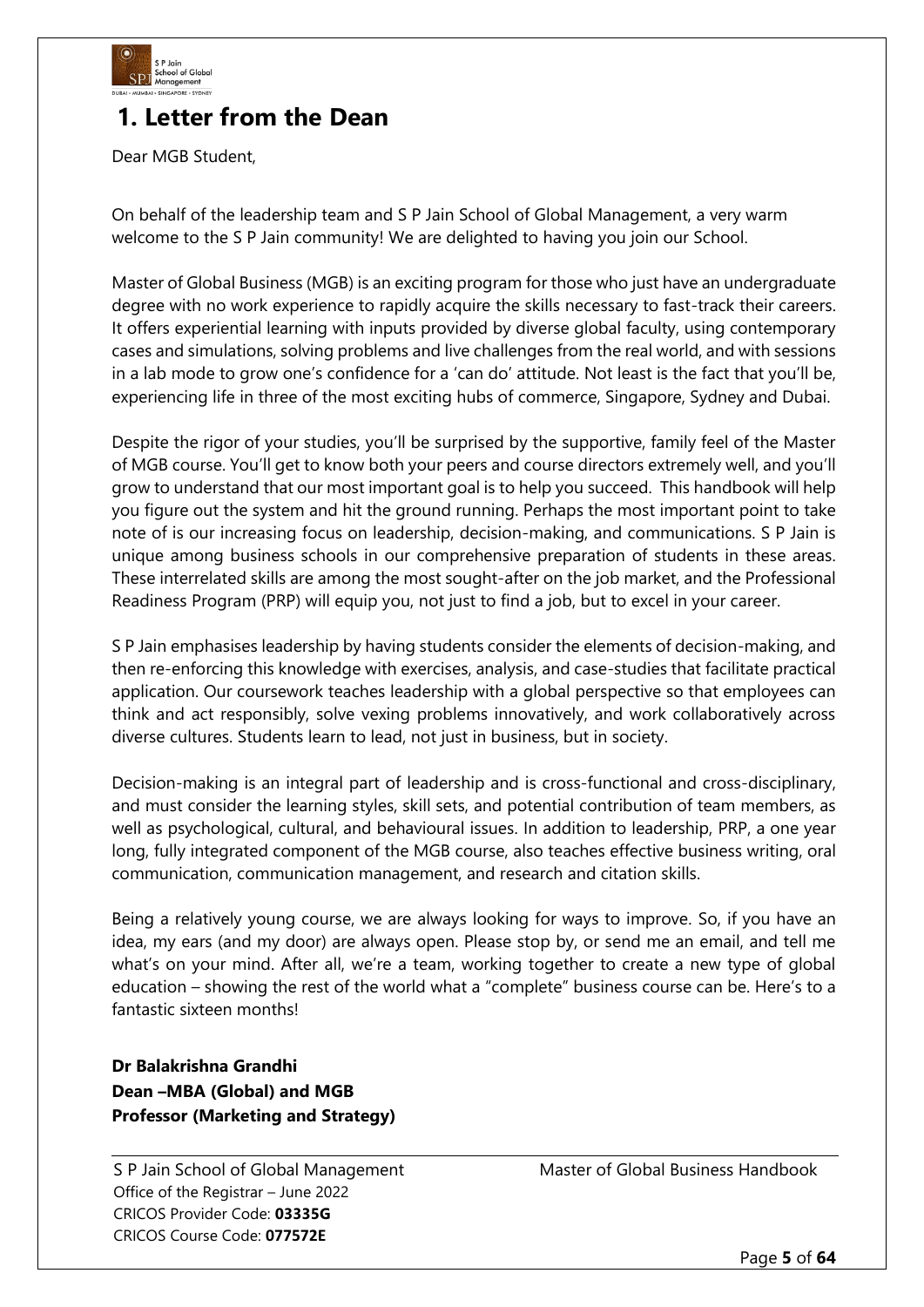

# **2. Master of Global Business**

# **2.1 Special Features of the Course**

Students of MGB at S P Jain will be engaged and motivated using a wide variety of teaching tools. The postgraduate classes often witness a fusion of technology, innovation and global business, resulting in an impactful and real-world learning experience by:

- Tri-city model promoting global mindset and adaptability
- Relevant and cutting-edge specialisations
- Global and regional faculty offering diverse perspectives
- Faculty with consultancy and industry backgrounds, combining real-world perspectives with academic concepts and framework
- Use of multiple types of pedagogical including contemporary cases and simulations requiring students' engagement in critical thinking and decision-making
- An industry project to groom and develop 'consultant-minded' approach within students
- Strong emphasis on soft skills such as business communication, presentation, CV writing and mock interviews, simultaneously delivered, in addition to credit modules
- Four-month internship to put in practice the classroom learning

# **2.1.1 Professional Readiness Program (PRP)**

Students who enrol for the MGB have on an average one year of prior working experience. It is important for them to gain the minimum additional soft skills to be well equipped for their 'future' roles. Furthermore, job scopes are constantly in flux and the choice of career chosen by S P Jain's MGB graduates may be different from what they have previously had. Out-of-classroom support is provided to students in terms of communication skills, working in teams, leading a team, and professional readiness through mock interviews for their MGB internship and post-MGB career placement.

MGB curriculum emphasis on soft and transferable skills is reinforced via out-ofclassroom activities and dedicated workshops and presentations in the proposed course. Most of them are career placement related activities and are planned to be carried all around the year.

Alumni talks or mixers, experts sharing their experiences, inspirational evenings as well as career talks by recruiters will offer many additional networking avenues and extra learning opportunities to the MGB students.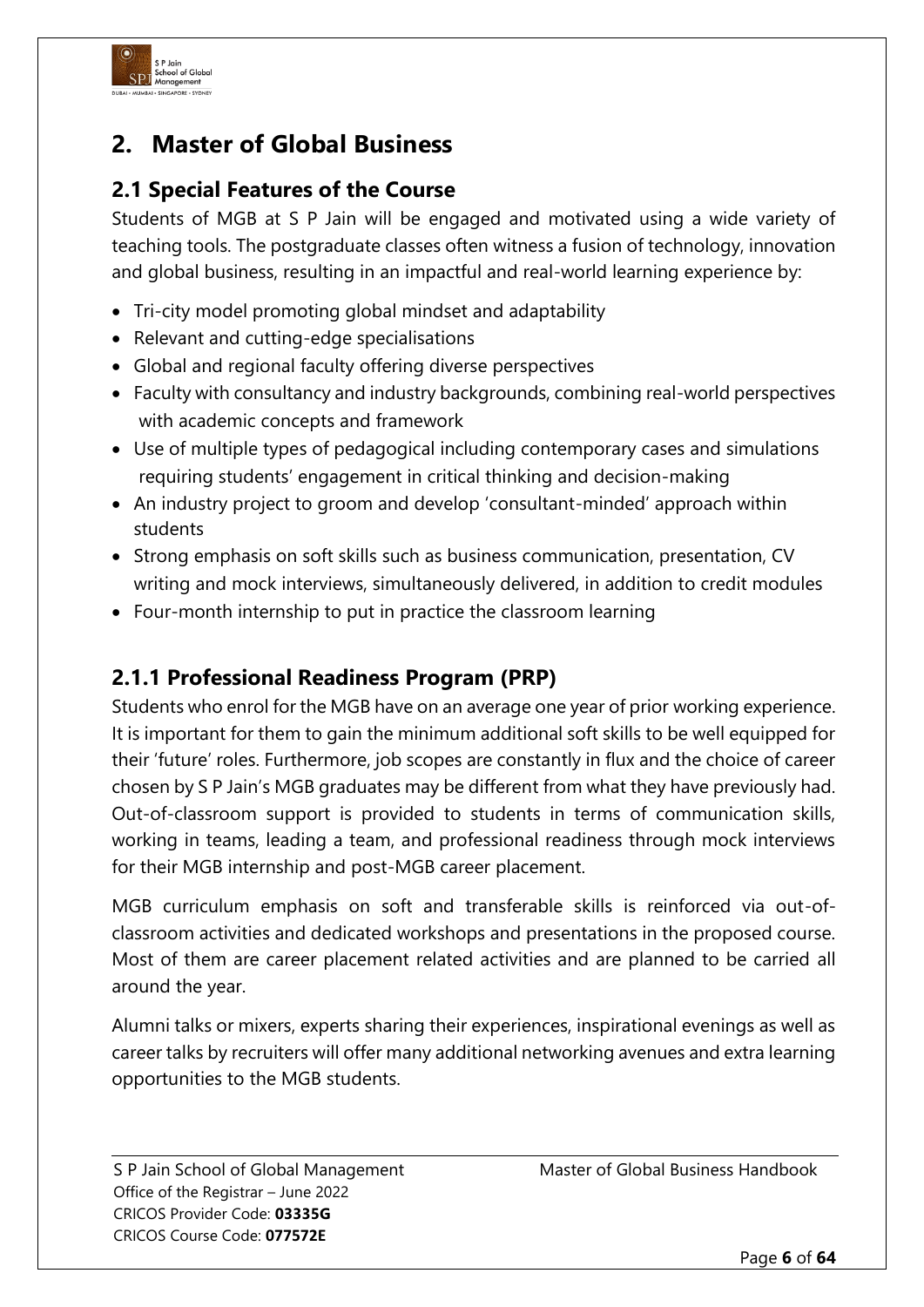

# **2.1.3 Global Learning and Tri-City Model**

Global Learning activities constitute an important element of the proposed MGB course. These activities aim at immersing students within the context of their city of study via numerous events, company and field visits (such as trips to the Sydney opera house, Jebel Ali Port, Marina Bay Sands, Parliament House), talks by prominent regional leaders and business experts, and regional cultural immersion (through Dragon boat racing in Singapore, visit to the Arabic Cultural Centre in Dubai). These immersions expose students to the local culture and dynamics from business, socio-politics, legal and/or economics perspectives. At the end of the course, graduates are expected to have developed a good understanding of the comparative socio-economic environments.

# **2.1.4 Projects**

Projects are an important component of the proposed MGB tri-city learning model. The curriculum incorporates projects to increase students' understanding of regional challenges and nuances and inculcate a strong culture of 'adaptability', 'agility' and 'crosscultural decision-making'.

To leverage the business environment of each location, students are required to complete a two-term project. At the end of term 2, MGB students will have produced a project paper detailing their two-city perspectives.

In addition, the industry project undertaken in Term 3, will give the students the opportunity to interface with senior practitioners, for a better understanding of how their learnings can be applied in solving real-world business problems in each region.

The curriculum is designed to ensure progression along different type of projects:

Term 1 (Singapore/Dubai): this is an individual desk research project in the local/regional context aimed at developing basis research competencies and is done under the supervision of an academic mentor.

Term 2 (Sydney/Dubai/Singapore): the project which started in term 1 will be continued in Sydney, when applicable to the project topic, for engaging in a cross-cultural analysis.

Term 3 (Dubai/Singapore): this is a team project on a pre-selected company. The group is provided with a problem being faced by the company. An official corporate mentor is assigned to the team, in addition to the academic mentor from the School.

Undertaking an industry project is one of the primary benefits students seek while pursuing a degree in Business. Industry projects help students gain hands-on live experience and test their newly acquired concepts and skills in a changing business environment.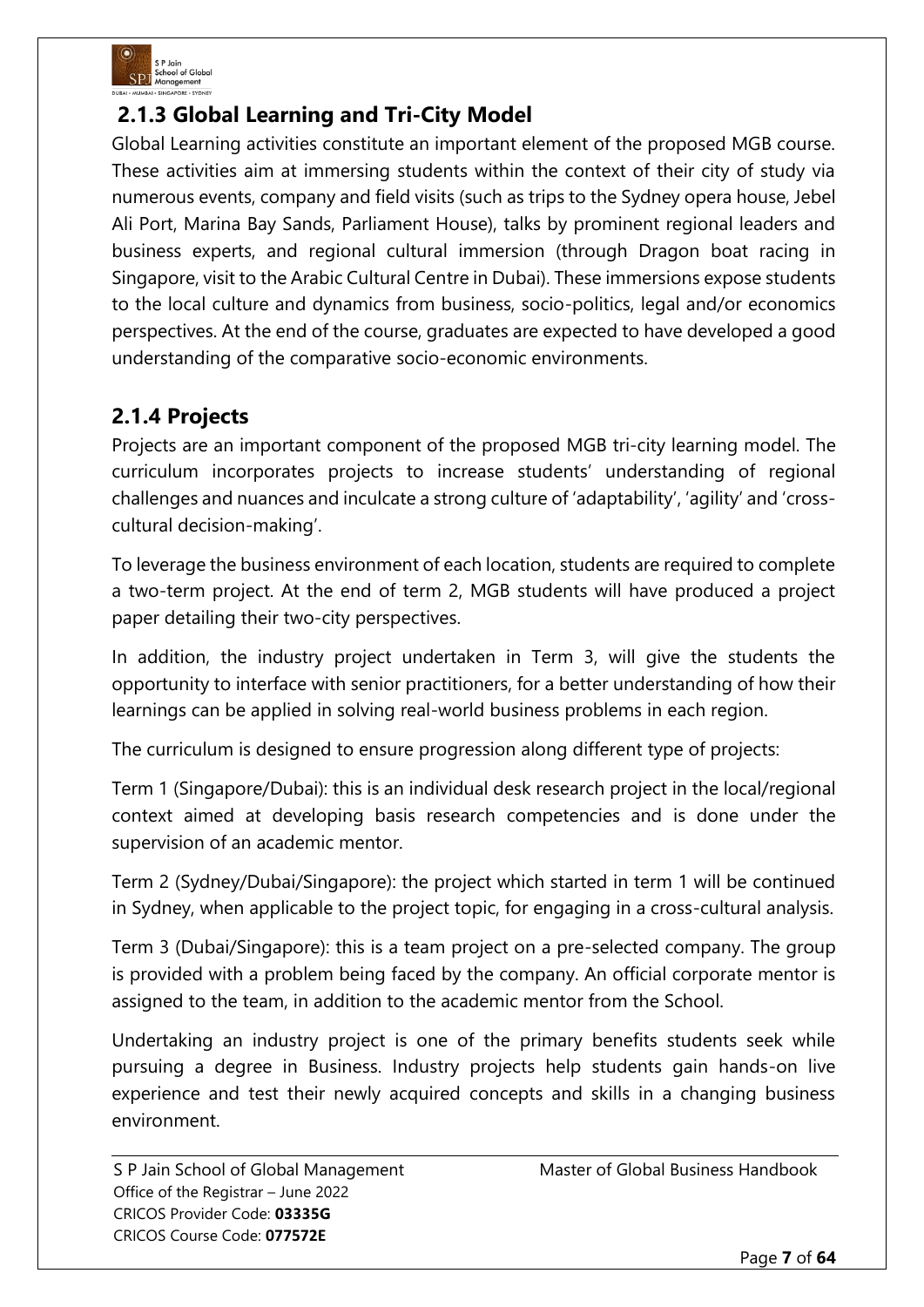

Honing the right skills and boosting real world experience through a live project for MGB students in their third term, is sure to lay the foundation for performing better in their mandatory internships and improving their prospects for a good job.

All the project papers (or in-progress) must be submitted and defended at the end of each term. As for the third term industry project, the presentation must be done to both corporate and academic mentors at the end of the terms.

# **2.1.5 Faculty**

Our community of international faculty is dedicated to creating an engaging, rigorous and practical educational experience for students. Students will learn new knowledge about business, inspiring them to appreciate, accept and adapt to working in rapidly changing business environment. Students will also gain confidence in making decisions. Subjects are relevant, developed with the latest content, and designed to inspire students to find creative and innovative ways to apply the knowledge acquired.

# **2.1.6 Internship**

The work-integrated learning activity, also called internship is an integral and mandatory component of the MGB course with a final pass/fail award.

The internship commences on completion of Term 3 for a period of consecutive 4 months (minimum of 16 weeks) within one company upon mutually agreed conditions. The School takes the ownership of finding appropriate corporate internships via its in-house Corporate Relations Office, provided students meet specific criteria, including a CGPA score no lower than 2.0.

The MGB Internship offers the opportunity for an experiential education during which students will integrate knowledge and theory learnt in the classroom with practical application and skills development in a professional and trans-national setting.

Students are coached and monitored during their internship by a corporate mentor and an S P Jain academic mentor. This tri-party cooperation ensures a quality work integrated learning experience for students.

At the time of his/her graduation, the student will have gained self-understanding and confidence and enhanced his/her interpersonal skills. The internship adds relevant work experience to his/her portfolio and the opportunity to explore full-time career opportunities.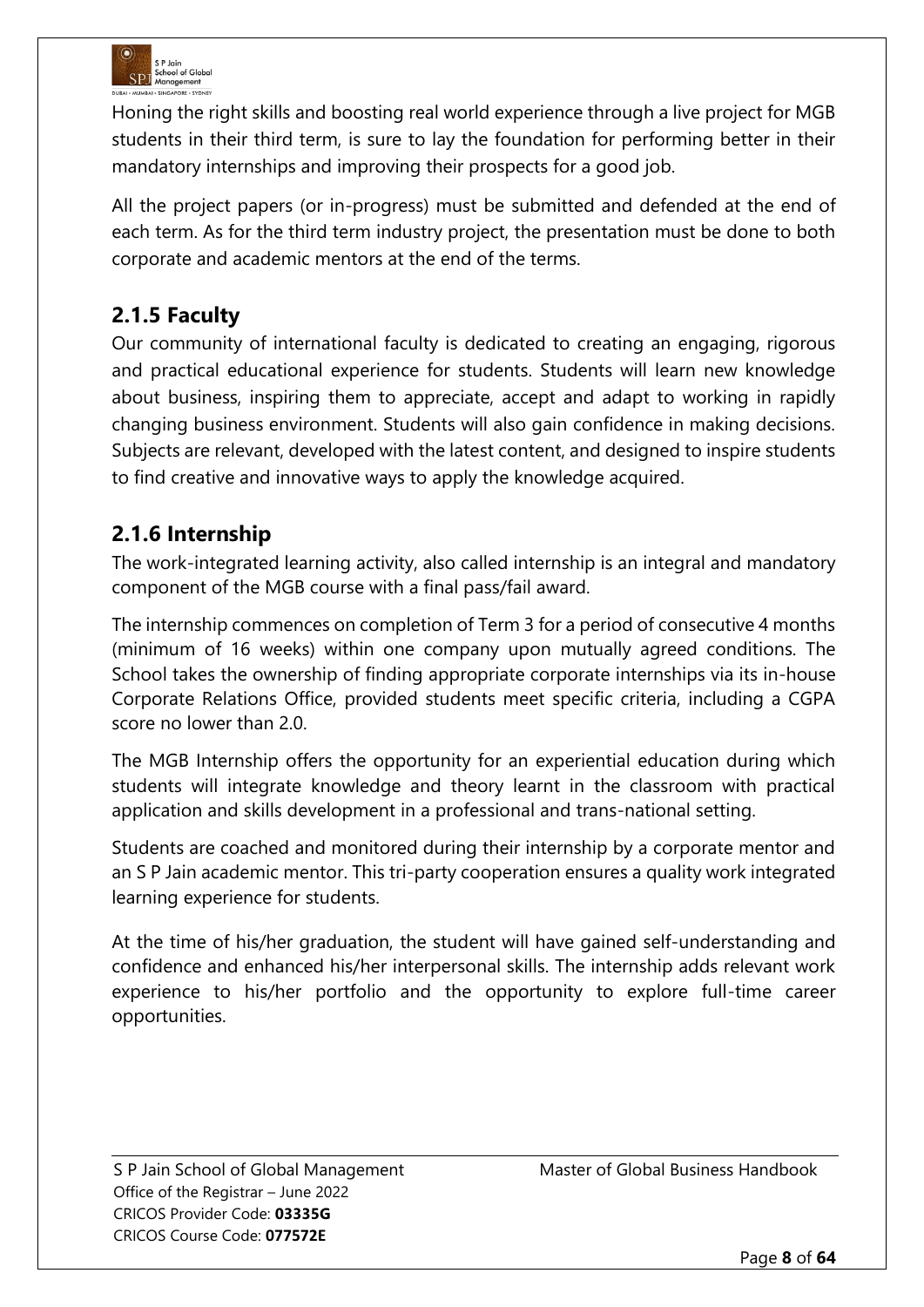

# **3. MGB Course Information 3.1 Course Overview**

S P Jain's MGB is a full-time one-year course in which students' study in three world-class cities preparing to be future global business leaders.

| <b>Course</b>         | <b>Delivery/Study</b>  | <b>Location of Study</b>              |
|-----------------------|------------------------|---------------------------------------|
|                       | <b>Mode</b>            |                                       |
| Master of Global      | 1-Year Full-time face- | Study in Singapore (4 months), Sydney |
| <b>Business (MGB)</b> | to-face                | (4 months) and Dubai (4 months)       |
|                       | On campus              | Or                                    |
|                       |                        | Study in Dubai (4 months), Sydney     |
|                       |                        | (4 months) and Singapore (4 months)   |

**Table 1 Course Overview**

The Master of Global Business (MGB) is a 16-month full-time postgraduate program (inclusive of a 4-month internship) designed for graduates with 0-3 years of work experience. We believe that understanding the global business environment is key to good decision-making and, as a result, students of the program study in three world-class cities – Dubai, Singapore and Sydney.

The program trains students to appreciate, accept and address various business challenges in different geographic/cultural environments, preparing them for a lifetime of decision-making and leadership. Exposure to diverse cultures and business centres makes the program and, in turn, our students truly global.

The program offers experiential learning with inputs provided by diverse global faculty, using contemporary cases and simulations, and solving problems and live challenges from the real world. It includes a new enhanced curriculum to impart cutting-edge skills of a 'consultant' to help students fast-track their career growth in the emerging challenging environment and leverage technology for business innovation.

# **3.2 Course Learning Outcomes**

### **Master of Global Business - Course Learning Outcomes (AQF Level 9)**

#### **Knowledge**

Graduates of MGB will be equipped with:

- the latest disciplinary and interdisciplinary business knowledge with the support of the digital and technology literacy, to aid planning and control in a dynamic and volatile global environment.
- the principles and methods of research for the purpose of responsible investigation from an applied perspective in the field of management and business

| Skills |
|--------|
|--------|

Graduates of MGB will: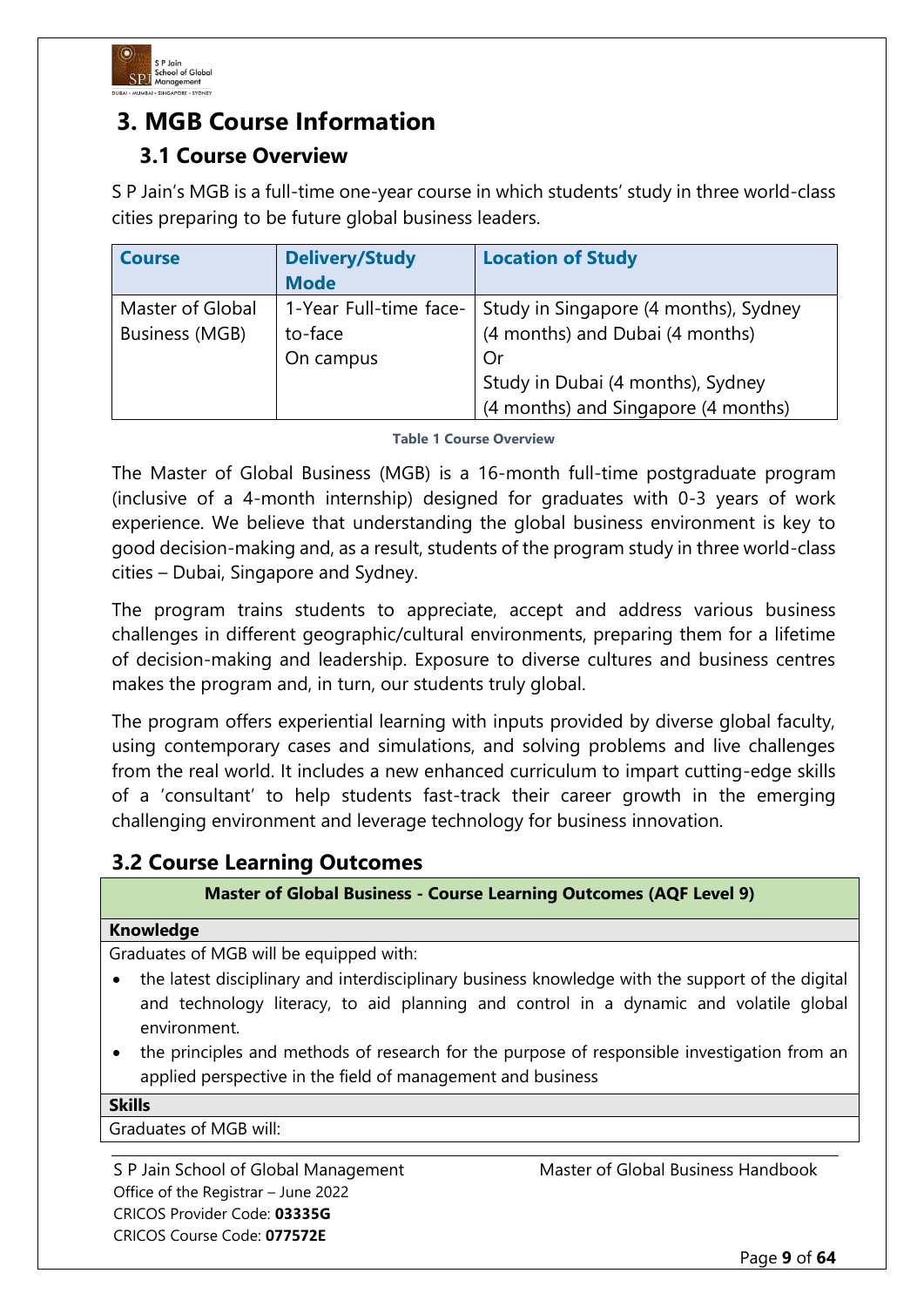

- Global Adaptability: understand business issues to acquire disciplinary and interdisciplinary skills to solve problems in the respective local, regional and global environments
- Ethics and Integrity: identify ethical dilemmas and the concept of integrity in the context of global business situations
- Problem Solving: be able to identify, analyse and acquire skills to make reasoned and sound business decisions by using models and tools to solve problem effectively in various business situations
- Effective Communication: attain professional skills in written, nonverbal and verbal communication tailor-made to the needs of different stakeholders consistent with mindful listening, empathy, and reliability
- Teamwork: participate collaboratively and contribute effectively to achieve team outcomes
- Creativity and Innovation: should seek effective alternative solutions by improving and thinking "out of the box"

#### **Application of knowledge and skills**

Graduates will demonstrate the application of knowledge and skills:

• Application and Research competencies: demonstrate their ability to apply learning outcomes 1-8 within a variety of practical situations and contexts; consequently, enabling value creation for students and organisations within their respective areas of expertise and specialisation with personal autonomy and accountability

*Table 2 Course Learning Outcomes*

# **3.3 Graduate Attributes of S P Jain**

- 1. Knowledge of Business, Management and Emerging Technologies
- 2. Research and Business Intelligence
- 3. Problem Solving and Decision Making
- 4. Creativity and Innovation
- 5. Intercultural Competence/Communication
- 6. Teamwork
- 7. Global Citizenship/Ethics (Collaborate, Negotiate and Resolve Conflicts)

# **3.4 Course Completion Requirements**

To be eligible to graduate\* with MGB degree at S P Jain, students must complete 22 core Units, 9 Specialisation Subjects, 2 International Business Research Project and 1 Industry Project.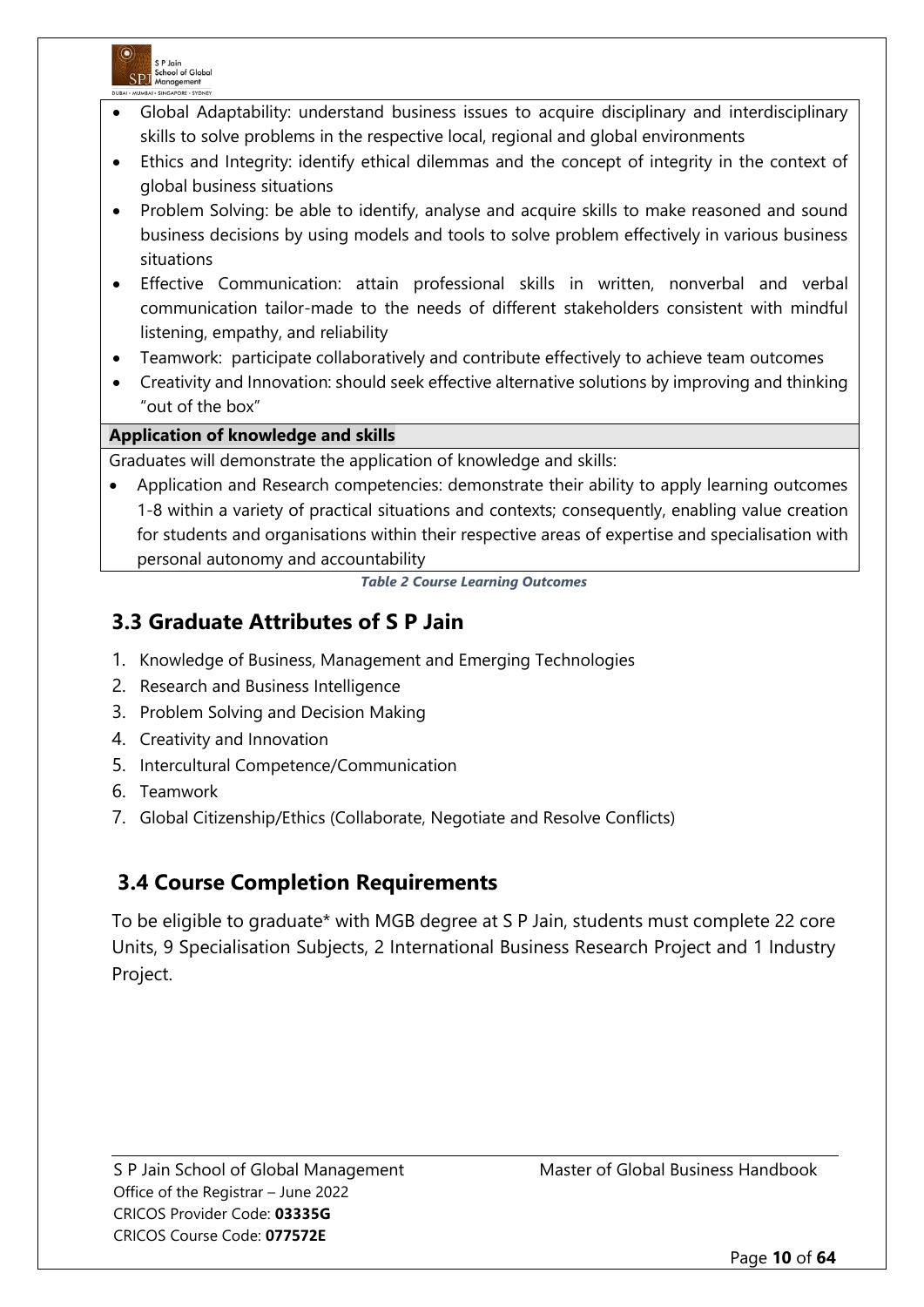

| <b>Units</b>                                                                       | <b>Required</b><br><b>Units</b> | <b>Credits</b>                                              |
|------------------------------------------------------------------------------------|---------------------------------|-------------------------------------------------------------|
| Core Units                                                                         | 22                              | $22$ subjects of 1 each = 22                                |
| Specialisation Subjects                                                            | 09                              | 09 subjects of 1 each = $09$                                |
| International Business Research Project 05<br>(IBR) 1 and 2 /Industry Project (IP) |                                 | IBR 1 of 1 each + IBR 2 of 1<br>leach + IP of 3 each = $05$ |
| <b>Total</b>                                                                       | 36                              | 36                                                          |

*Table 3 Units to complete for MGB*

\* Refer to Rules Progression and Completion Policy on website / annexure to handbook

# **3.5 Course Structure**

The Course structure provides all the Units to be completed and the required credits, hours (both timetabled and personal study) and Pre-requisites.

| S No.             | <b>Unit Codes</b> | <b>Units</b>                                      | <b>Time</b><br>tabled<br><b>Hours</b> | <b>Personal</b><br><b>Study</b><br><b>Hours</b> | <b>Term</b>    | <b>Credits</b> | Pre-requisites/Co-<br>requisites                 |
|-------------------|-------------------|---------------------------------------------------|---------------------------------------|-------------------------------------------------|----------------|----------------|--------------------------------------------------|
| <b>Core Units</b> |                   |                                                   |                                       |                                                 |                |                |                                                  |
| 1                 | MGB ECO 104       | Business and Global<br>Economy                    | 18                                    | 18                                              | 1              | $\mathbf{1}$   | Nil                                              |
| $\overline{2}$    | MGB QTT 104       | Applied Statistics for<br><b>Decision Making</b>  | 18                                    | 18                                              | 1              | $\mathbf{1}$   | Nil                                              |
| 3                 | MGB MKT 114       | <b>Global Marketing</b><br>Management             | 18                                    | 18                                              | 1              | $\mathbf{1}$   | Nil                                              |
| $\overline{4}$    | MGB OPS 102       | Operations Management                             | 18                                    | 18                                              | $\mathbf{1}$   | 1              | Nil                                              |
| 5                 | MGB LSC 114       | Supply Chain<br>Management                        | 18                                    | 18                                              | 1              | 1              | Operations<br>Management                         |
| 6                 |                   | MGB OTT 105 Research Methods                      | 18                                    | 18                                              | 1              | $\mathbf{1}$   | Applied Statistics for<br><b>Decision Making</b> |
| $\overline{7}$    |                   | MGB ACC 104 Financial Accounting                  | 18                                    | 18                                              | $\mathbf{1}$   | 1              | Nil                                              |
| 8                 |                   | MGB MGT 102 Design Thinking                       | 18                                    | 18                                              | $\mathbf{1}$   | $\mathbf{1}$   | Nil                                              |
| 9                 | MGB FIN 115       | Corporate Finance                                 | 36                                    | 36                                              | 1              | $\overline{c}$ | <b>Financial Accounting</b>                      |
| 10                | MGB COM 101       | <b>Effective Business</b><br>Communication        | 18                                    | 18                                              | 1              | $\mathbf{1}$   | Nil                                              |
| 11                | MGB BUS 102       | Global Adaptability 1                             | 18                                    | 18                                              | $\mathbf{1}$   | $\mathbf{1}$   | Nil                                              |
| 12                | MGB QTT 206       | Data Analytics                                    | 18                                    | 18                                              | 2              | 1              | Applied Statistics for<br><b>Decision Making</b> |
| 13                | MGB ITM 209       | Emerging Platforms and<br>Services for Disruption | 18                                    | 18                                              | $\overline{c}$ | 1              | Nil                                              |
| 14                |                   | MGB HRM 202 Teamwork and Leadership               | 18                                    | 18                                              | $\overline{2}$ | $\mathbf{1}$   | Nil                                              |
| 15                | MGB BUS 203       | Global Adaptability 2                             | 18                                    | 18                                              | 2              | 1              | Nil                                              |

Office of the Registrar – June 2022 CRICOS Provider Code: **03335G** CRICOS Course Code: **077572E**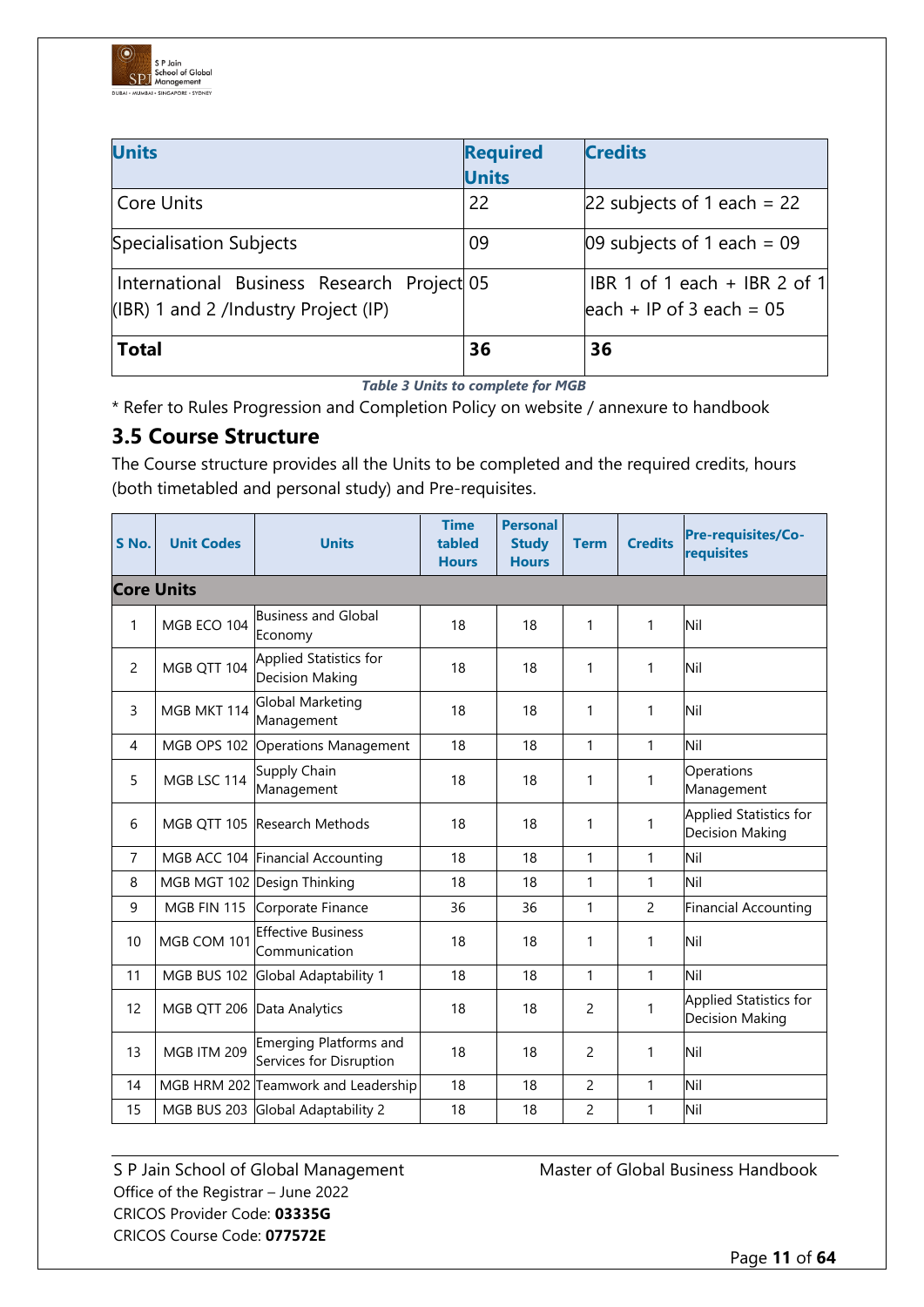| ◡<br><b>SPJ</b> | S P Jain<br><b>School of Global</b><br>Management<br>DUBAI . MUMBAI . SINGAPORE . SYDNEY |                                                                      |                                       |                                                 |                |                |                                                            |
|-----------------|------------------------------------------------------------------------------------------|----------------------------------------------------------------------|---------------------------------------|-------------------------------------------------|----------------|----------------|------------------------------------------------------------|
| S No.           | <b>Unit Codes</b>                                                                        | <b>Units</b>                                                         | <b>Time</b><br>tabled<br><b>Hours</b> | <b>Personal</b><br><b>Study</b><br><b>Hours</b> | <b>Term</b>    | <b>Credits</b> | <b>Pre-requisites/Co-</b><br>requisites                    |
| 16              |                                                                                          | MGB MGT 303 Blue Ocean Strategy                                      | 18                                    | 18                                              | 3              | 1              | Global Marketing<br>Management                             |
| 17              | MGB HRM 303                                                                              | International Human<br>Resource Management                           | 18                                    | 18                                              | 3              | 1              | Nil                                                        |
| 18              | MGB ENT 301                                                                              | Entrepreneurship for a<br>Disruptive Launch                          | 18                                    | 18                                              | 3              | 1              | Nil                                                        |
| 19              |                                                                                          | MGB BUS 304 Business Ethics                                          | 18                                    | 18                                              | 3              | 1              | Nil                                                        |
| 20              | MGB MGT 304                                                                              | International Business<br>Negotiations                               | 18                                    | 18                                              | 3              | 1              | Nil                                                        |
| 21              | MGB MGT 305                                                                              | International Business<br>Strategy                                   | 18                                    | 18                                              | 3              | 1              | <b>Business and Global</b><br>Economy                      |
|                 |                                                                                          | <b>TOTAL CREDITS</b>                                                 |                                       |                                                 |                | 22             |                                                            |
|                 | <b>Specialisation Units</b>                                                              |                                                                      |                                       |                                                 |                |                |                                                            |
|                 |                                                                                          | <b>Global Logistics and Supply Chain Management</b>                  |                                       |                                                 |                |                |                                                            |
| 22              |                                                                                          | MGB LSC 215 Warehouse Management                                     | 18                                    | 18                                              | $\overline{c}$ | 1              | Operations<br>Management and<br>Supply Chain<br>Management |
| 23              | MGB ITM 211                                                                              | E-Commerce<br>Fundamentals,<br>Technologies and<br>Payments Models * | 18                                    | 18                                              | 2              | 1              | Nil                                                        |
| 24              | MGB LSC 216                                                                              | <b>Global Transportation</b><br>Management                           | 18                                    | 18                                              | $\overline{c}$ | 1              | Operations<br>Management and<br>Supply Chain<br>Management |
| 25              |                                                                                          | MGB LSC 217 Sustainable Supply Chains                                | 18                                    | 18                                              | $\overline{c}$ | 1              | Operations<br>Management and<br>Supply Chain<br>Management |
| 26              | MGB LSC 218                                                                              | Technology and<br>Digitisation of Supply<br>Chains                   | 18                                    | 18                                              | $\overline{c}$ | 1              | Operations<br>Management and<br>Supply Chain<br>Management |
| 27              |                                                                                          | MGB LSC 219 Logistics Operations                                     | 18                                    | 18                                              | 2              | 1              | Operations<br>Management and<br>Supply Chain<br>Management |
| 28              | MGB LSC 220                                                                              | Lean Manufacturing and<br>Supply Chain                               | 18                                    | 18                                              | $\overline{c}$ | 1              | Operations<br>Management and<br>Supply Chain<br>Management |
| 29              |                                                                                          | MGB LSC 321 Demand Management                                        | 18                                    | 18                                              | 3              | $\mathbf{1}$   | Operations<br>Management and                               |

 $\circ$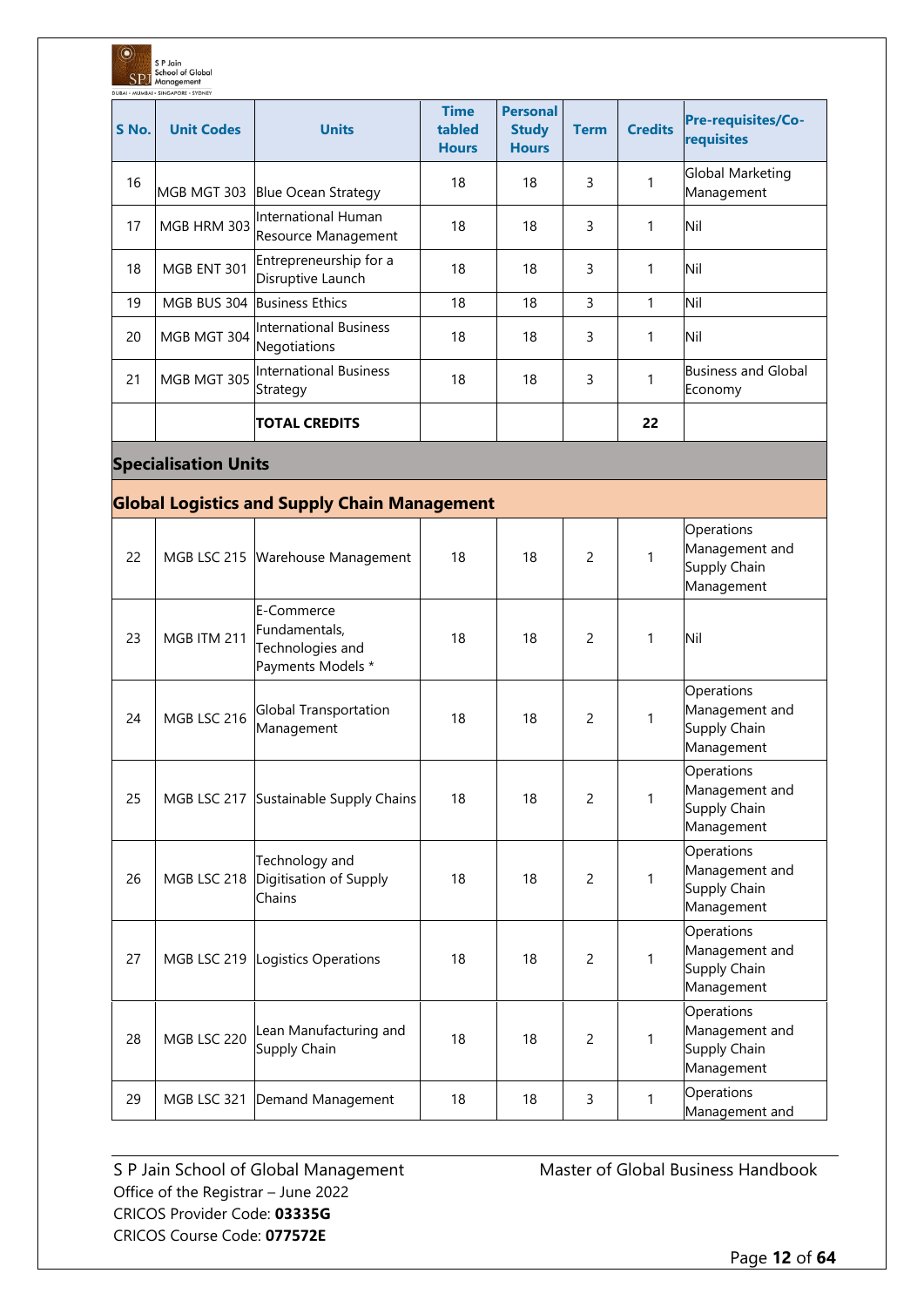| $\circledcirc$ | S P Jain<br><b>School of Global</b><br><b>SP</b> Management<br>DUBAI · MUMBAI · SINGAPORE · SYDNEY |                                                                |                                       |                                                 |                |                |                                                                              |
|----------------|----------------------------------------------------------------------------------------------------|----------------------------------------------------------------|---------------------------------------|-------------------------------------------------|----------------|----------------|------------------------------------------------------------------------------|
| S No.          | <b>Unit Codes</b>                                                                                  | <b>Units</b>                                                   | <b>Time</b><br>tabled<br><b>Hours</b> | <b>Personal</b><br><b>Study</b><br><b>Hours</b> | <b>Term</b>    | <b>Credits</b> | Pre-requisites/Co-<br>requisites                                             |
|                |                                                                                                    |                                                                |                                       |                                                 |                |                | Supply Chain<br>Management                                                   |
| 30             |                                                                                                    | MGB LSC 322 Supply Chain Simulation                            | 18                                    | 18                                              | 3              | 1              | Operations<br>Management and<br>Supply Chain<br>Management                   |
|                |                                                                                                    | <b>TOTAL CREDITS</b>                                           |                                       |                                                 |                | 9              |                                                                              |
|                | <b>Global Finance</b>                                                                              |                                                                |                                       |                                                 |                |                |                                                                              |
| 22             | MGB ACC 205                                                                                        | <b>Financial Statement</b><br>Analysis                         | 18                                    | 18                                              | $\overline{c}$ | 1              | <b>Financial Accounting</b>                                                  |
| 23             | MGB FIN 216                                                                                        | Financial System and<br><b>Markets</b>                         | 18                                    | 18                                              | $\overline{2}$ | 1              | Corporate Finance                                                            |
| 24             | MGB FIN 217                                                                                        | Equity Analysis and<br>Portfolio Management                    | 18                                    | 18                                              | 2              | 1              | Corporate Finance                                                            |
| 25             | MGB FIN 218                                                                                        | <b>Business Valuation</b>                                      | 18                                    | 18                                              | $\overline{c}$ | 1              | Corporate Finance                                                            |
| 26             | MGB FIN 219                                                                                        | Derivatives and Structured<br>Products                         | 18                                    | 18                                              | $\overline{c}$ | 1              | Corporate Finance                                                            |
| 27             | MGB FIN 220                                                                                        | <b>Financial Risk</b><br>Management                            | 18                                    | 18                                              | 2              | 1              | Corporate Finance                                                            |
| 28             | MGB FIN 221                                                                                        | Mergers and Acquisitions                                       | 18                                    | 18                                              | $\overline{c}$ | 1              | Corporate Finance                                                            |
| 29             | MGB FTC 301                                                                                        | FinTech and Technology<br>Innovations *                        | 18                                    | 18                                              | 3              | 1              | Nil                                                                          |
| 30             | MGB FIN 322                                                                                        | Project Finance                                                | 18                                    | 18                                              | 3              | 1              | Corporate Finance                                                            |
|                |                                                                                                    | <b>TOTAL CREDITS</b>                                           |                                       |                                                 |                | 9              |                                                                              |
|                |                                                                                                    | <b>Global Marketing Management</b>                             |                                       |                                                 |                |                |                                                                              |
| 22             | MGB MKT 215                                                                                        | Research for Customer<br>Insights                              | 18                                    | 18                                              | $\overline{c}$ | 1              | Research Methods<br>and Global Marketing<br>Management                       |
| 23             | MGB MKT 216                                                                                        | Omnichannel Buyer<br>Behaviour                                 | 18                                    | 18                                              | $\overline{2}$ | 1              | Global Marketing<br>Management                                               |
| 24             | MGB ITM 212                                                                                        | <b>Customer Experience</b><br>Design for Digital<br>Business*  | 36                                    | 36                                              | $\overline{2}$ | $\overline{2}$ | Nil                                                                          |
| 25             | MGB MKT 217                                                                                        | Brand Management and<br>Integrated Marketing<br>Communications | 18                                    | 18                                              | $\overline{2}$ | 1              | Global Marketing<br>Management                                               |
| 26             |                                                                                                    | MGB MKT 218 Digital Marketing *                                | 18                                    | 18                                              | $\overline{c}$ | 1              | <b>Global Marketing</b><br>Management, Design<br>Thinking, Data<br>Analytics |
| 27             | MGB MKT 219                                                                                        | <b>Customer Value</b><br>Management                            | 18                                    | 18                                              | $\overline{c}$ | 1              | Global Marketing<br>Management and<br>Design Thinking                        |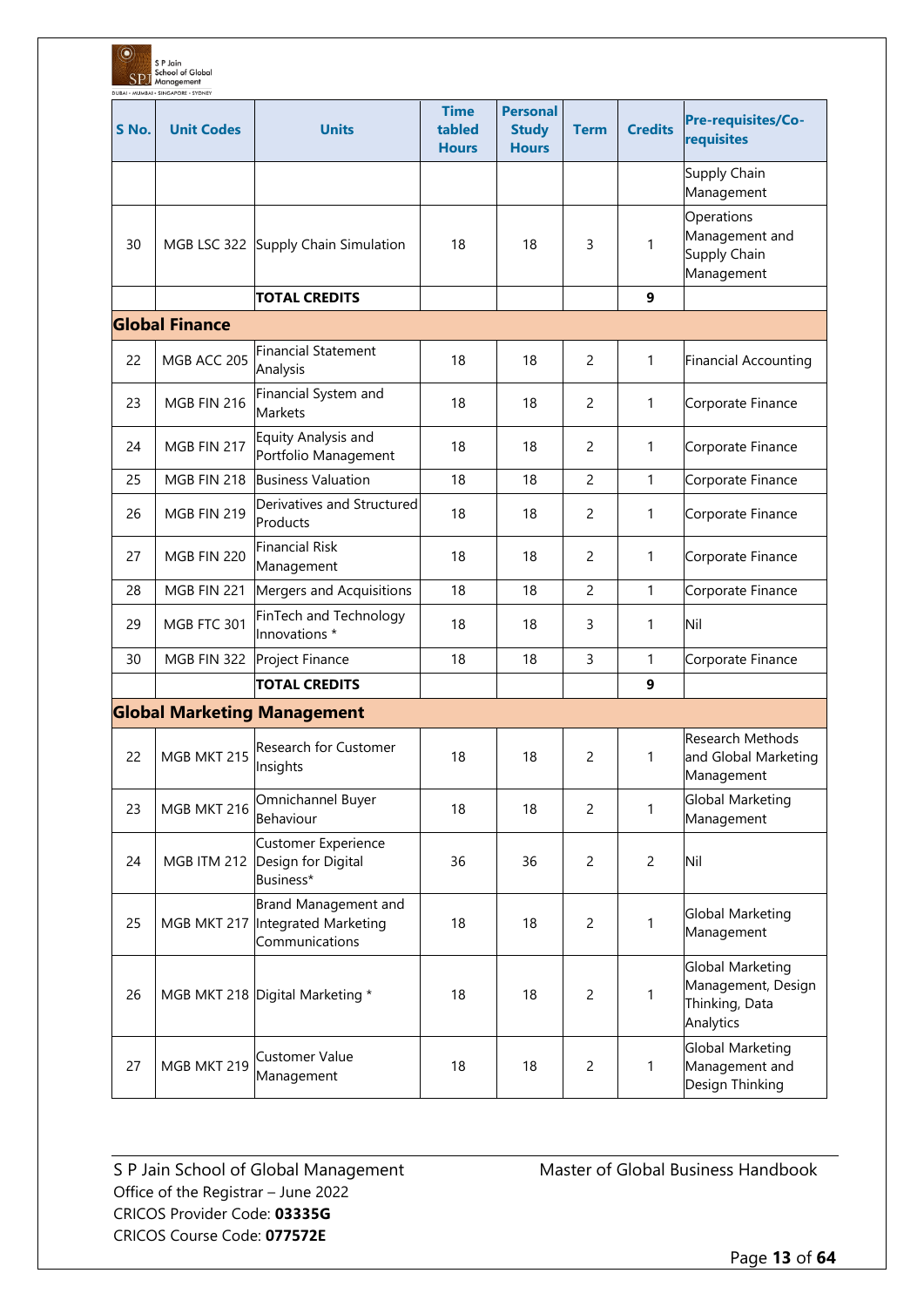| $\circledcirc$<br>SP. | S P Jain<br><b>School of Global</b><br>Management<br>DUBAI . MUMBAI . SINGAPORE . SYDNEY |                                                                      |                                       |                                                 |                |                |                                                                                                                                     |
|-----------------------|------------------------------------------------------------------------------------------|----------------------------------------------------------------------|---------------------------------------|-------------------------------------------------|----------------|----------------|-------------------------------------------------------------------------------------------------------------------------------------|
| S No.                 | <b>Unit Codes</b>                                                                        | <b>Units</b>                                                         | <b>Time</b><br>tabled<br><b>Hours</b> | <b>Personal</b><br><b>Study</b><br><b>Hours</b> | <b>Term</b>    | <b>Credits</b> | Pre-requisites/Co-<br>requisites                                                                                                    |
| 28                    | MGB MKT 320                                                                              | Sales and Channel<br>Management                                      | 18                                    | 18                                              | 3              | 1              | Global Marketing<br>Management, Supply<br>Chain Management,<br>Omnichannel Buyer<br>Behaviour                                       |
| 29                    | MGB MKT 321 B2B Marketing                                                                |                                                                      | 18                                    | 18                                              | 3              | 1              | <b>Global Marketing</b><br>Management                                                                                               |
|                       |                                                                                          | <b>TOTAL CREDITS</b>                                                 |                                       |                                                 |                | 9              |                                                                                                                                     |
|                       |                                                                                          | <b>Digital Business Management</b>                                   |                                       |                                                 |                |                |                                                                                                                                     |
| 22                    | MGB ITM 210                                                                              | <b>Enterprise Digital Business</b><br>Applications                   | 18                                    | 18                                              | 2              | $\mathbf{1}$   | Nil                                                                                                                                 |
| 23                    | MGB ITM 211                                                                              | E-Commerce<br>Fundamentals,<br>Technologies and<br>Payments Models * | 18                                    | 18                                              | $\overline{c}$ | 1              | Nil                                                                                                                                 |
| 24                    | <b>MGB ITM 212</b>                                                                       | <b>Customer Experience</b><br>Design for Digital<br><b>Business</b>  | 36                                    | 36                                              | 2              | $\overline{2}$ | Nil                                                                                                                                 |
| 25                    | <b>MGB ITM 213</b>                                                                       | Managing Digital Projects                                            | 18                                    | 18                                              | 2              | 1              | <b>Enterprise Digital</b><br><b>Business Applications</b>                                                                           |
| 26                    |                                                                                          | MGB MKT 218 Digital Marketing *                                      | 18                                    | 18                                              | $\overline{c}$ | 1              | <b>Global Marketing</b><br>Management, Design<br>Thinking, Data<br>Analytics                                                        |
| 27                    |                                                                                          | MGB ITM 214 E-Business Strategies                                    | 18                                    | 18                                              | 2              | 1              | E-Commerce<br>Fundamentals,<br>Technologies and<br>Payments Models                                                                  |
| 28                    | MGB FTC 301                                                                              | FinTech and Technology<br>Innovations                                | 18                                    | 18                                              | 3              | $\mathbf{1}$   | Nil                                                                                                                                 |
| 29                    |                                                                                          | MGB ITM 215 Digital Governance                                       | 18                                    | 18                                              | 3              | 1              | <b>Emerging Platforms</b><br>and Services for<br>Disruption, E-<br>Commerce<br>Fundamentals,<br>Technologies and<br>Payments Models |
|                       |                                                                                          | <b>TOTAL CREDITS</b>                                                 |                                       |                                                 |                | 9              |                                                                                                                                     |
| <b>Projects</b>       |                                                                                          |                                                                      |                                       |                                                 |                |                |                                                                                                                                     |
| 30                    | MGB PRO 107                                                                              | <b>International Business</b><br>Research 1                          | 18                                    | $18**$                                          | 1              | $\mathbf{1}$   | Research Methods                                                                                                                    |
| 31                    | MGB PRO 208                                                                              | <b>International Business</b><br>Research 2                          | 18                                    | $18**$                                          | 2              | $\mathbf{1}$   | Research Methods                                                                                                                    |
| 32                    | MGB PRO 309                                                                              | Industry Project                                                     | 54                                    | $54**$                                          | 3              | 3              | IBR 1 and 2                                                                                                                         |
|                       |                                                                                          | <b>TOTAL CREDITS</b>                                                 |                                       |                                                 |                | 5              |                                                                                                                                     |
|                       | <b>MGB Internship</b>                                                                    |                                                                      |                                       |                                                 |                |                |                                                                                                                                     |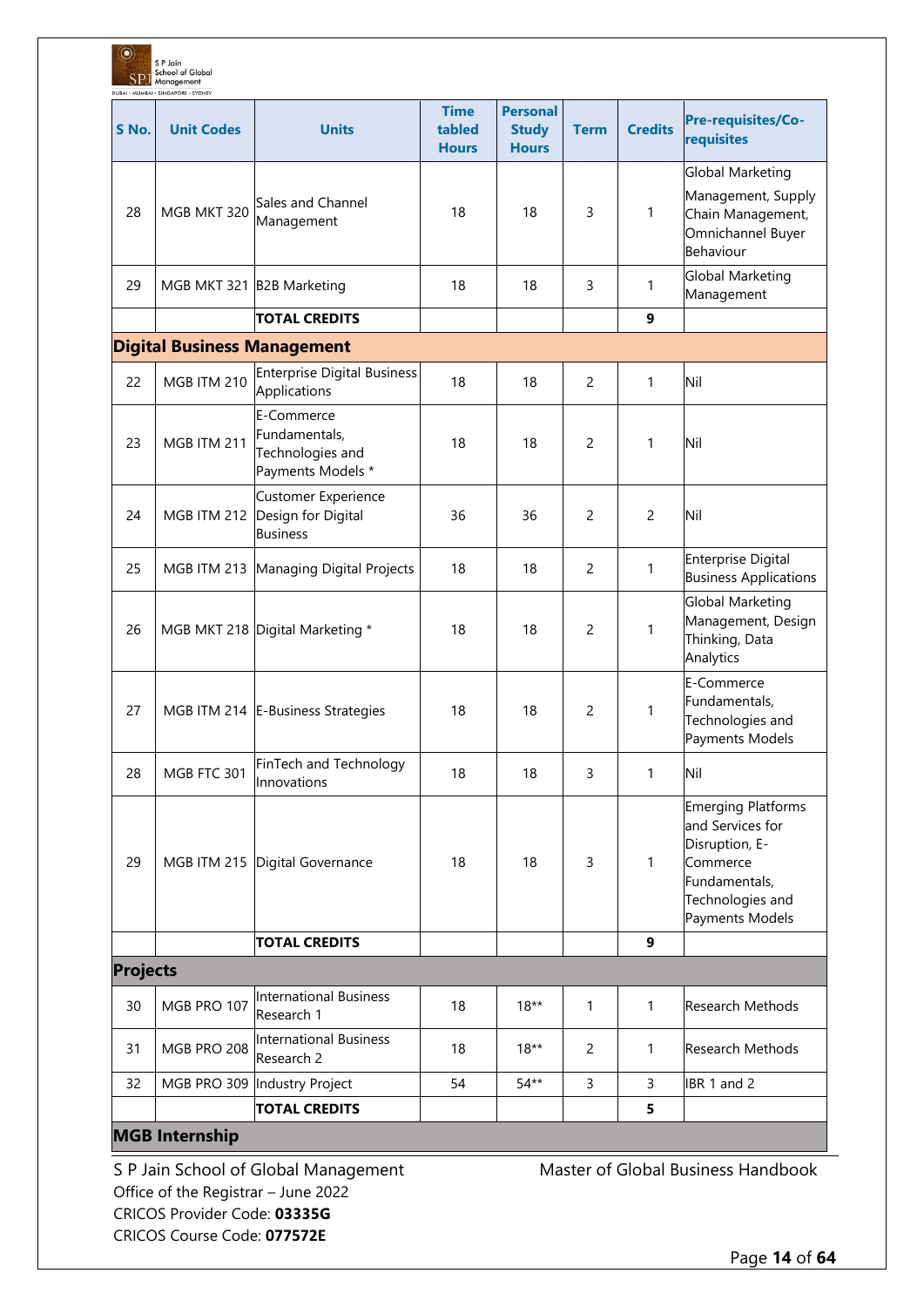| $\mathbb{C}$ | S P Jain<br><b>School of Global</b><br>Management<br>DURAI · MUMBAI · SINGAPORE · SYDNEY |                                 |                                       |                                                 |             |                |                                                                            |
|--------------|------------------------------------------------------------------------------------------|---------------------------------|---------------------------------------|-------------------------------------------------|-------------|----------------|----------------------------------------------------------------------------|
| S No.        | <b>Unit Codes</b>                                                                        | <b>Units</b>                    | <b>Time</b><br>tabled<br><b>Hours</b> | <b>Personal</b><br><b>Study</b><br><b>Hours</b> | <b>Term</b> | <b>Credits</b> | <b>Pre-requisites/Co-</b><br>requisites                                    |
| 33           | <b>MGB INT 402</b>                                                                       | Internship                      |                                       |                                                 | 4           |                | Completion of the first<br>Pass/Fail three terms of the<br>MGB course work |
|              |                                                                                          | <b>TOTAL CREDITS</b>            |                                       |                                                 |             | 36             |                                                                            |
|              |                                                                                          | <b>Table 4 Course Structure</b> |                                       | * Common specialisations                        |             |                | <i>**Flexible</i>                                                          |

For more information on the Academic Calendar for the Singapore, Sydney and Dubai Campuses, the course duration and the holiday breaks, please refer to the link. if any query; please get in touch with Course Office or Program Office.

**Link to Academic Calendar**:<https://www.spjain.sg/programs/postgraduate/mgb/admissions>

# **3.6 Unit Learning Outcomes**

# **MGB - Unit Learning Outcomes (ULO)**

#### **Core Units**

#### **1. Business and Global Economy**

- Understand the complexity and ambiguity of today's dynamic global economy
- Illustrate how macro-environment can impact business environment
- Evaluate national differences vis-a-vis the rest of the world and explain the implications for management and business practices.
- Undertake economic analysis in regional and/or global contexts to arrive at key insights.
- Effectively work in teams to present economic information, analysis and insights to a nonspecialist audience

### **2. Applied Statistics for Decision Making**

- Produce appropriate graphical and numerical descriptive statistics for different types of data
- Understand discrete and continuous random variables and be able to use their distributions to compute probabilities
- Understand how to organise and summarise data by using descriptive statistics and appropriate statistical graphics
- Use simple/multiple regression models to analyse the underlying relationships between the variables through hypothesis testing

#### **3. Global Marketing Management**

- Discuss the contemporary concepts and frameworks of marketing and the role of marketing for product and services of global businesses
- Identify and discuss challenges firms encounter when entering new regional and global markets and its impact on segmenting, targeting and positioning
- Evaluate individual and business customer behaviour to develop innovative and sustainable brands
- Develop and present an effective marketing mix and plan using traditional and disruptive marketing tools
- Demonstrate an understanding of the ethical considerations in global marketing environments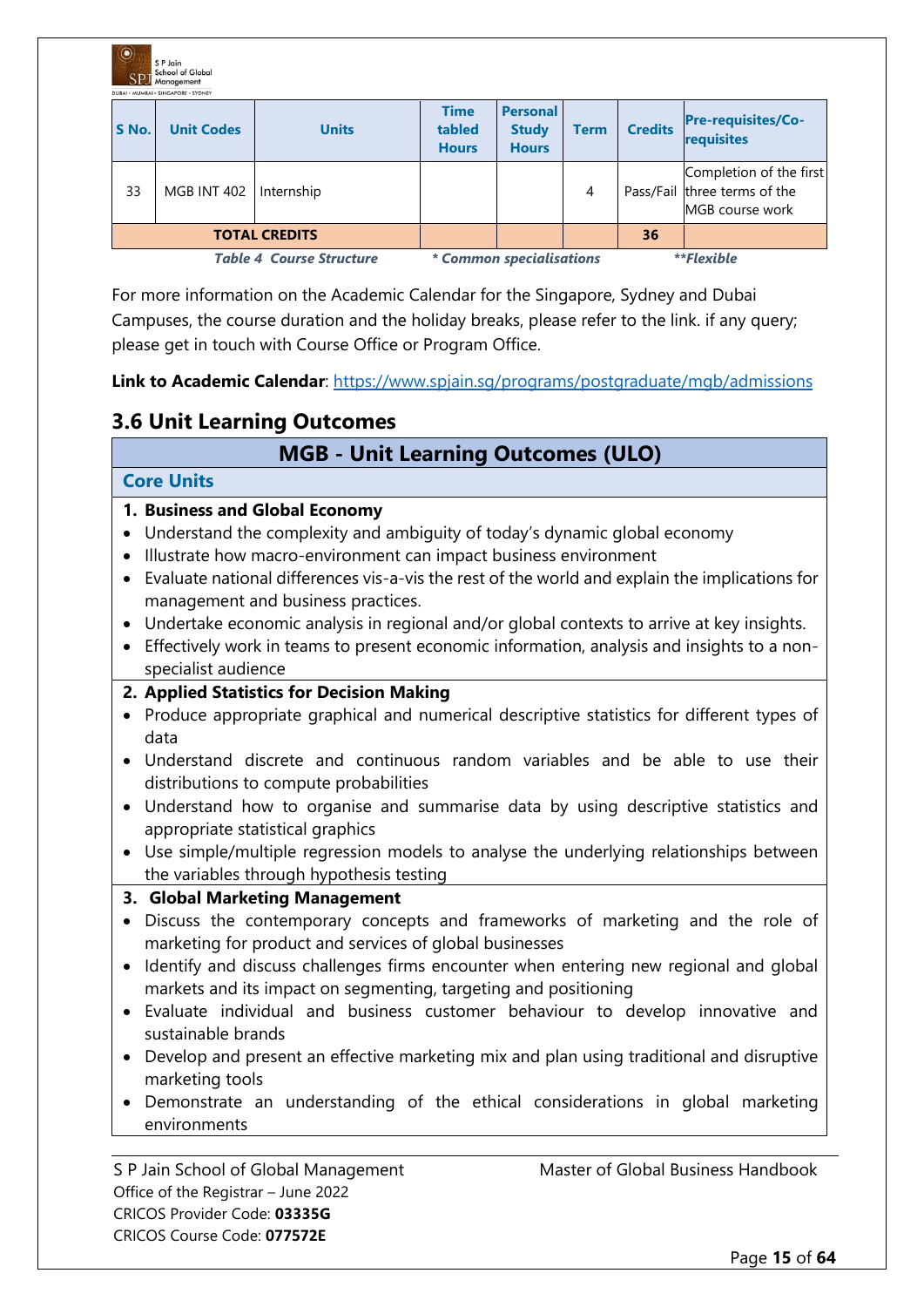

# **MGB - Unit Learning Outcomes (ULO)**

#### **4. Operations Management**

- Understand the various concepts of Operations Management theories, models and tools to meet organisational goals
- Evaluate the link between corporate strategy, customer needs and operations management
- Understand operational issues and optimise processes and resources by mapping, analysis and improvements
- Illustrate how innovative operations strategies can improve organisational efficiency
- **5. Supply Chain Management**
- Understand the various concepts of Supply Chain Management theories, models and tools to meet organisational goals
- Plan basic Inventory decisions, Transportation decisions and Procurement decisions
- Identify how the organisations achieve strategic fit between its supply chain strategy and its global competitive strategy
- Select and analyse a world class supply chain and highlight the attributes that make it world class
- Communicate and collaborate ethically with diverse Learn to collaborate and communicate with upstream and downstream supply chain partners spread across the world

#### **6. Research Methods**

- Understand use of business research to identify local/ regional business problems and identify appropriate and effective solutions
- Define business problems into a succinct research problem (or problems)
- Identify appropriate research design and methods to address a specific research question and acknowledge the ethical implications of the research
- Develop and present a comprehensive research proposal

#### **7. Financial Accounting**

- Understand key accounting concepts and theories
- Examine the impact of transactions and time period assumptions on a firm's accounts and financial statements
- Construct basic financial and cashflow statements
- Recognise the importance of accurate financial reporting and full disclosures in sound decision making
- Use accounting standards and concepts as tools for decision-making

### **8. Design Thinking**

- Understand design thinking concepts and innovation tools and techniques to create value
- Conduct IDEO-style qualitative business (ethnographic) research to uncover consumer insights, needs, and wants
- Analyse qualitative data to uncover consumer insights and make sound decisions with tools and techniques from design thinking, ethnography, and innovation
- Identify and deeply understand problems, as well as creatively solve them with the use of design thinking methodology in cross-cultural and team settings
- Generate, integrate, and choose from multiple alternatives using "out of the box" thinking

#### **9. Corporate Finance**

• Explain key concepts, techniques and tools of financial management and capital budgeting

Office of the Registrar – June 2022 CRICOS Provider Code: **03335G** CRICOS Course Code: **077572E**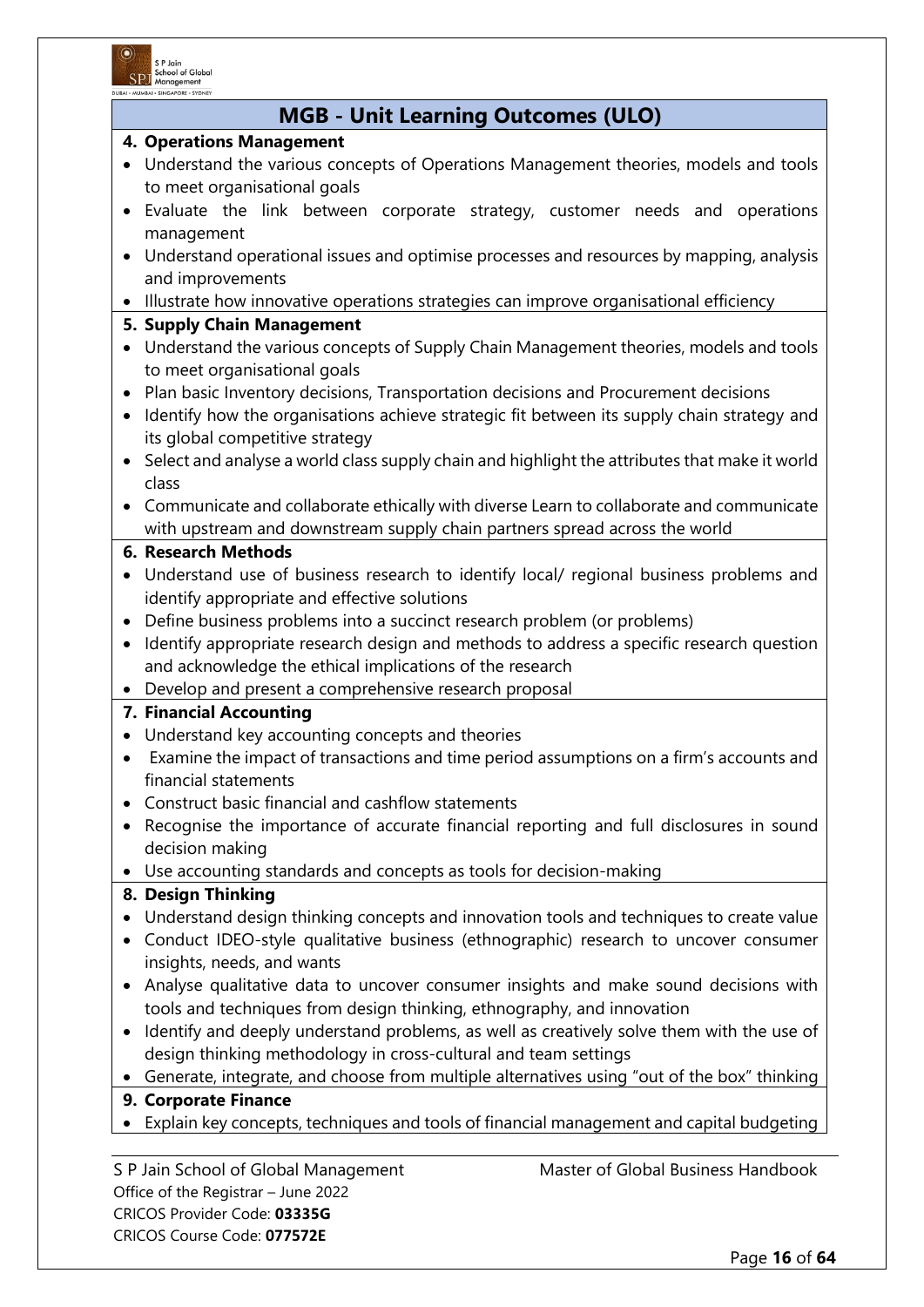

CRICOS Provider Code: **03335G** CRICOS Course Code: **077572E**

|           | <b>MGB - Unit Learning Outcomes (ULO)</b>                                                                                                            |
|-----------|------------------------------------------------------------------------------------------------------------------------------------------------------|
|           | • Undertake financial forecasting to determine the funds needed for future growth and                                                                |
|           | activities of a firm                                                                                                                                 |
|           | • Examine the term structure of interest rates, bond yields and various bond equity valuation                                                        |
|           | models                                                                                                                                               |
| $\bullet$ | Determine the relationship between risk and return and impact of leverage on a firm's cost                                                           |
|           | of capital, capital structure and value                                                                                                              |
|           | • Use various working capital, operating and cash cycle techniques to optimise a firm's short-                                                       |
|           | term financial management                                                                                                                            |
|           | <b>10. Effective Business Communication</b>                                                                                                          |
|           | • Understand the fundamentals of business communication skills required at work in context                                                           |
|           | of local, regional and global settings                                                                                                               |
| $\bullet$ | Acquire and adapt verbal and nonverbal, written and presentation skills to communicate                                                               |
|           | variety of information using appropriate delivery formats, with special attention to                                                                 |
|           | presenting analysis and recommendations                                                                                                              |
| $\bullet$ | Analyse and interpret social situations at work and develop an effective communication                                                               |
|           | plan and deliver complex analysis and recommendations keeping the needs of diverse,                                                                  |
|           | specialist and non-specialist audiences                                                                                                              |
| $\bullet$ | Demonstrate effective and ethical business communication skills and contribute as a team                                                             |
|           | member or leader in diverse group settings                                                                                                           |
|           | • Build a social media profile for personal branding and professional networking                                                                     |
|           | 11. Global Adaptability 1                                                                                                                            |
|           | • Understand the local/regional local business environment in Southeast Asia/Middle East                                                             |
|           | and recognise how it differs from other parts of the world                                                                                           |
| $\bullet$ | Review Southeast Asia/Middle Eastern issues, perspectives, opportunities and uncertainties                                                           |
|           | within global context, their interdependence and impact on stakeholders                                                                              |
| $\bullet$ | Analyse how business approaches need adaptation in accordance with Southeast                                                                         |
|           | Asia/Middle East general context                                                                                                                     |
|           | • Develop sound understanding of business ethics and practices<br>• Demonstrate effective communication skills tailor-made to the needs of different |
|           | stakeholders                                                                                                                                         |
|           |                                                                                                                                                      |
|           | 12. Data Analytics                                                                                                                                   |
| $\bullet$ | Understand the fundamentals of data analytics and its applications in organisations                                                                  |
|           | Design, execute and provide a comprehensive data analytics report on a real data set                                                                 |
|           | Apply the tools and techniques of data analytics for solving business problems                                                                       |
| $\bullet$ | Formulate strategic Inferences through techniques such as Market Basket Analysis,                                                                    |
|           | Decision Tree Analysis, Clustering etc.                                                                                                              |
|           | Apply forecasting concepts and techniques innovatively to business situations                                                                        |
|           | 13. Emerging Platforms and Services for Disruption<br>Explain the challenges in implementing emerging technologies                                   |
|           | Understand the global trends in emerging services and platforms and its impact on                                                                    |
|           |                                                                                                                                                      |
|           |                                                                                                                                                      |
|           | enterprises                                                                                                                                          |
|           | Develop a critical assessment of global technology trends and possibilities of new                                                                   |
|           | technology for business and present the findings effectively                                                                                         |
|           | Discuss and evaluate, as a team, how new technology adoption impact business outcomes                                                                |
|           | Master of Global Business Handbook<br>S P Jain School of Global Management                                                                           |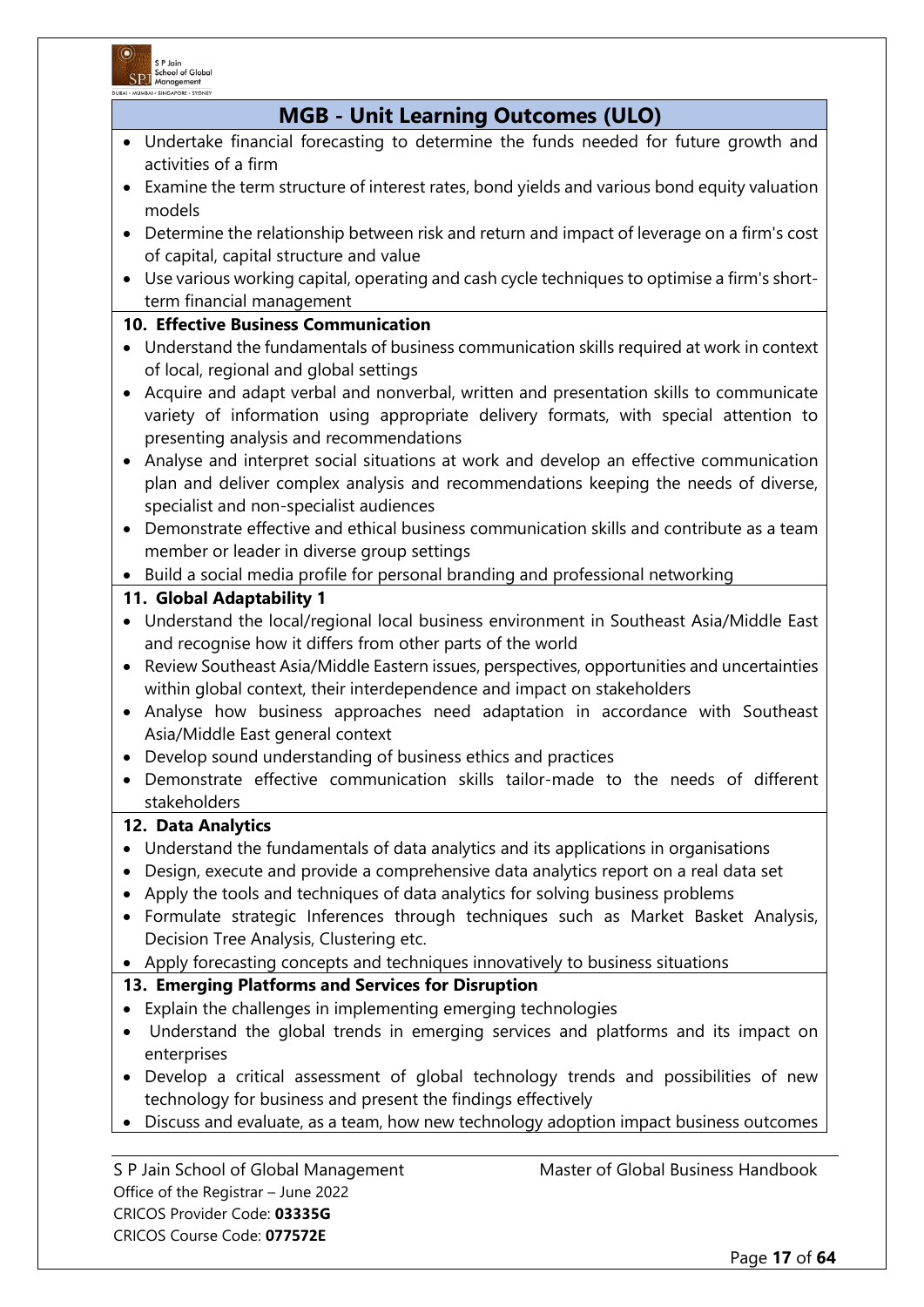

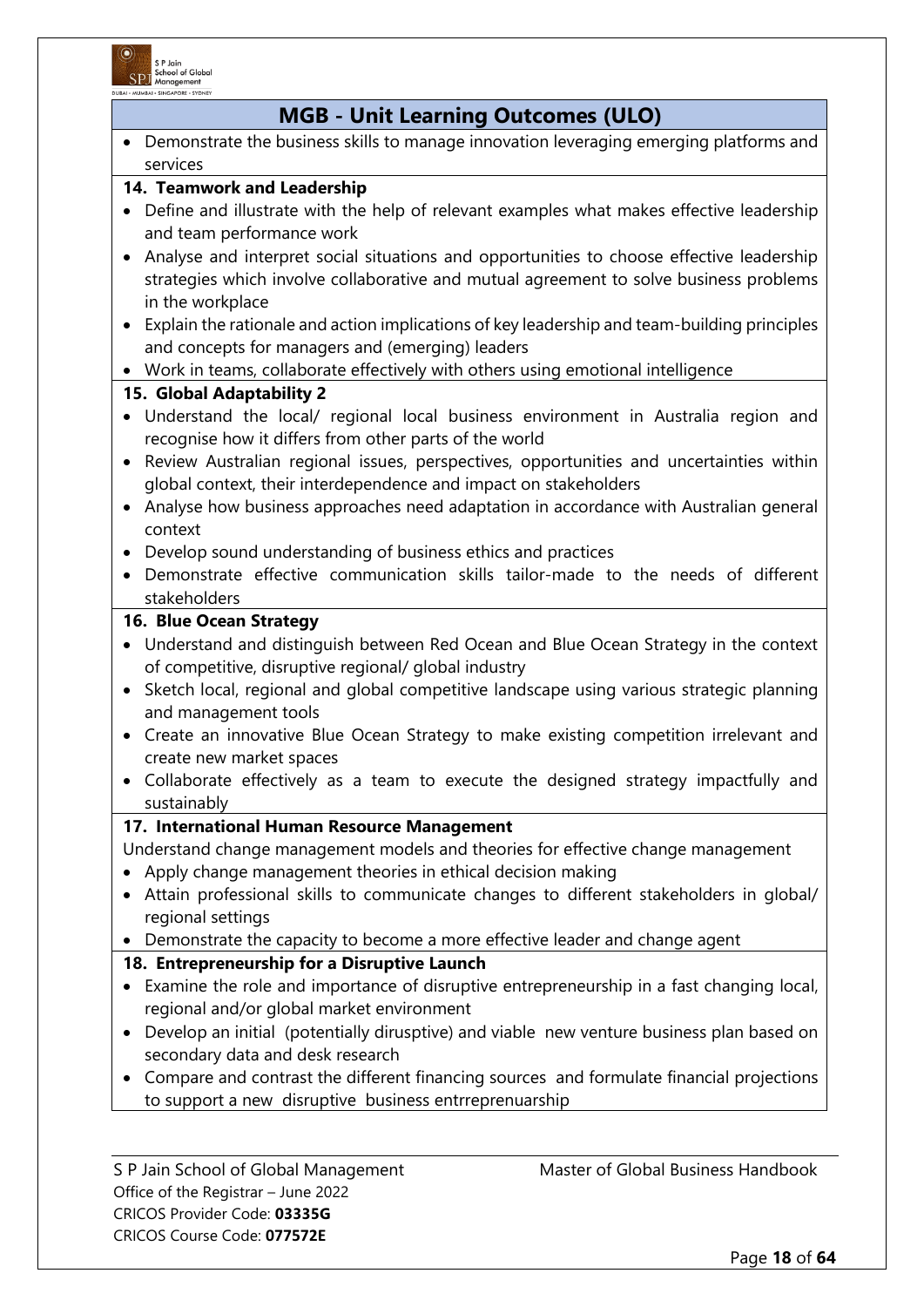

| <b>MGB - Unit Learning Outcomes (ULO)</b>                                                                            |
|----------------------------------------------------------------------------------------------------------------------|
| • Produce a detailed, and feasible business proposition supported by qualitative and                                 |
| quantitatave data analysis obtained through fieldwork research                                                       |
| • Work collaboratively as a team member to develop a final new venture business plan to                              |
| create value for key stakehokders                                                                                    |
| Persuasively present (pitch) a new venture business proposal and plan individually and as                            |
| a team                                                                                                               |
| <b>19. Business Ethics</b>                                                                                           |
| • Assess as to how firms/MNCs can work collaboratively with the governments and society                              |
| to address global social issues                                                                                      |
| Identify and select business practices essential for ethical and sustainable business<br>$\bullet$                   |
| performance                                                                                                          |
| Critically evaluate the causes of unethical behaviour by firms / managers as they relate to<br>$\bullet$<br>business |
| Analyse the role of leadership in setting the ethical tone of the organisation and fostering                         |
| ethical behaviour towards internal and external stakeholders                                                         |
| 20. International Business Negotiations                                                                              |
| Explain the key strategy models and frameworks and the various stages of strategy                                    |
| development                                                                                                          |
| Critique the impact of internal and external factors on strategic decisions in local, regional<br>$\bullet$          |
| and global organisations                                                                                             |
| Formulate and present innovative and disruptive strategies based on sound business<br>$\bullet$                      |
| principles and prudent commercial practices to stakeholders                                                          |
| Evaluate strategy execution and monitoring tools such as Balanced Scorecard in assessing<br>$\bullet$                |
| the organisational performance, CSR and sustainability                                                               |
| 21. International Business Strategy                                                                                  |
| Examine the essential factors that influence successful business operations of an<br>international organisation      |
| Critically analyse research and industry data and make tactical decisions to improve                                 |
| financial performance                                                                                                |
| Integrate multi-functional decisions and create long term strategies to overcome business                            |
| challenges in a global marketplace                                                                                   |
| Demonstrate a high level of teamwork and effective management of group dynamics                                      |
| Experiment with ethical, innovative corporate strategies and assess their impact on the<br>$\bullet$                 |
| growth and financial performance of a company and its shareholders                                                   |
| <b>Specialisation Units</b>                                                                                          |
| <b>Global Logistics and Supply Chain Management</b>                                                                  |
| 1. Warehouse Management                                                                                              |
| Understand the warehousing needs of the organisations based on their supply chain                                    |
| network                                                                                                              |
| Appreciate the role of a warehouse and distribution centre in fulfilling the customer                                |
| demand in a global supply chain                                                                                      |
| Learn the warehouse operations and based on the product, market, technology and the                                  |
| business environment, design the warehouse to fulfil the market demand                                               |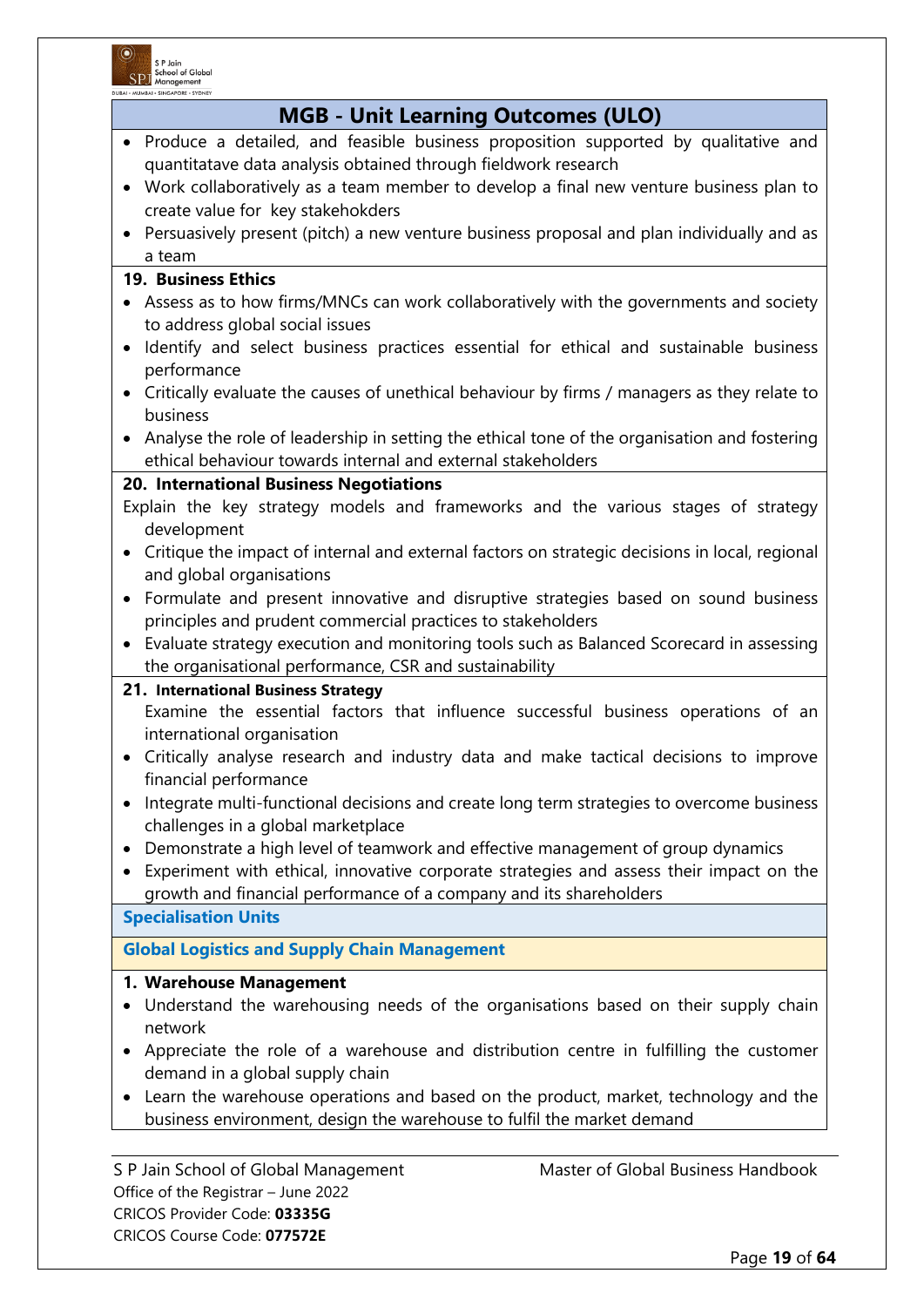

| DUBAI • MUMBAI • SINGAPORE • SYD<br><b>MGB - Unit Learning Outcomes (ULO)</b>                                                                                                                                                                                                                                                                                                                                                                                                                                                                                                                                                                                                                                                                                                                                                           |
|-----------------------------------------------------------------------------------------------------------------------------------------------------------------------------------------------------------------------------------------------------------------------------------------------------------------------------------------------------------------------------------------------------------------------------------------------------------------------------------------------------------------------------------------------------------------------------------------------------------------------------------------------------------------------------------------------------------------------------------------------------------------------------------------------------------------------------------------|
| Systematically analyse problems related to warehousing in a group, analyse the merits and<br>$\bullet$<br>demerits of alternative solutions and make suitable decisions                                                                                                                                                                                                                                                                                                                                                                                                                                                                                                                                                                                                                                                                 |
| 2. E-Commerce Fundamentals, Technologies and Payments Models *<br>Understand the E-commerce landscape and recognise various core concepts, components,<br>technologies, regulations and issues in e-commerce<br>Reflect upon global practices and models in E-Commerce management and E-Commerce<br>$\bullet$<br>applications<br>Evaluate e-commerce mechanisms, services and systems for business performance by<br>working in teams and presenting the findings effectively<br>Assess emerging technologies, platforms and tools for innovative e-commerce solutions<br>$\bullet$                                                                                                                                                                                                                                                     |
| 3. Global Transportation Management<br>Understand the various modes of transportation and select the right mode of<br>transportation and the right logistics service provider to meet customer needs<br>Understand the various strategic, technological and regulatory issues involved in global<br>$\bullet$<br>transportation of goods including reverse logistics and e-Commerce logistics and take<br>transportation decisions, which are competitive and compliant<br>Design transportation networks and plan alternative Transport Solutions in the event of<br>$\bullet$<br>disruption to ensure the goods reach the destination safely and it time<br>Systematically analyse a transportation related problem in a group, the merits and demerits<br>$\bullet$<br>of alternative solutions and lead the decision making process |
| 4. Sustainable Supply Chains<br>Discuss supply chain risks, sustainability issues and risk mitigation strategies<br>$\bullet$<br>Understand international environmental standards and design compliant supply chains<br>$\bullet$<br>Reflect and critically analyse the impact of unsustainable supply chain practices on the<br>$\bullet$<br>global environment and propose actionable solutions for the same<br>Systematically analyse the challenges and various costs related to supply chain<br>$\bullet$<br>sustainability and propose innovative and sustainable solutions                                                                                                                                                                                                                                                       |
| 5. Technology and Digitisation of Supply Chains<br>Understand the various technologies, which are transforming the global supply chains and<br>learn the utility of technology tools to effectively manage supply chains in digital era<br>Understand the various challenges posed by digitisation and design the strategies for<br>digital transformation<br>Reflect and critically analyse the impact of technological advancements such as IoT,<br>Blockchain, 3D Printing on the supply chains<br>Systematically analyse a problem related to digitisation of supply chains in a group, analyse<br>the merits and demerits of alternative solutions and lead the decision making process                                                                                                                                            |
| <b>6. Logistics Operations</b><br>Understand logistics and supply chain concepts, operations and driving forces and how<br>logistics operations can impact overall return on a particular investment or a firm<br>Appreciate the role of logistics operations in improving the efficiency of global supply<br>chains and the performance parameters used to measure facility performance and to<br>highlight the costs involved in running global facilities                                                                                                                                                                                                                                                                                                                                                                            |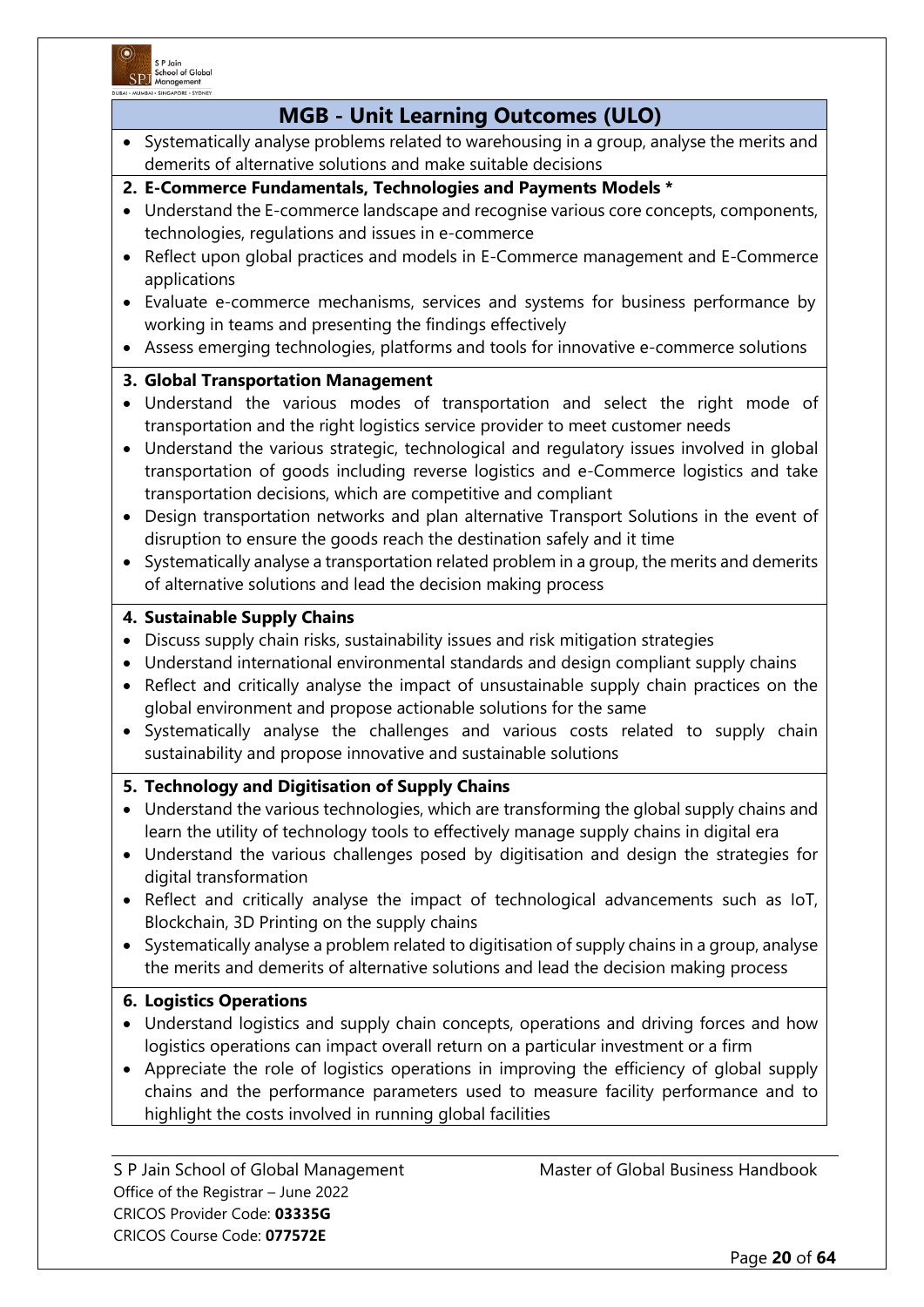

| • Critically analyse the costs of an inventory policy and the use of information to restructure<br>the inventory and distribution policies<br>• Apply quantitative tools to take decisions related to inventory and logistics network design<br>7. Lean Manufacturing and Supply Chain<br>Recognise and explain the concepts and principles of lean manufacturing and supply chain<br>$\bullet$<br>management<br>• Understand the importance of lean methodologies and learn to create global lean supplier |
|-------------------------------------------------------------------------------------------------------------------------------------------------------------------------------------------------------------------------------------------------------------------------------------------------------------------------------------------------------------------------------------------------------------------------------------------------------------------------------------------------------------|
|                                                                                                                                                                                                                                                                                                                                                                                                                                                                                                             |
|                                                                                                                                                                                                                                                                                                                                                                                                                                                                                                             |
|                                                                                                                                                                                                                                                                                                                                                                                                                                                                                                             |
|                                                                                                                                                                                                                                                                                                                                                                                                                                                                                                             |
|                                                                                                                                                                                                                                                                                                                                                                                                                                                                                                             |
| network                                                                                                                                                                                                                                                                                                                                                                                                                                                                                                     |
| Critically evaluate the current state of operations and design Kanban and Kaizen systems<br>$\bullet$<br>to enable lean systems                                                                                                                                                                                                                                                                                                                                                                             |
| Create value stream maps to depict current state and future state of operations while<br>undertaking the lean journey                                                                                                                                                                                                                                                                                                                                                                                       |
| 8. Demand Management                                                                                                                                                                                                                                                                                                                                                                                                                                                                                        |
| Understand the fundamentals of demand planning and to appreciate the impact it has on<br>$\bullet$<br>supply chain                                                                                                                                                                                                                                                                                                                                                                                          |
| Understand different revenue management techniques, forecasting methodologies and<br>variations across different industries and geographies                                                                                                                                                                                                                                                                                                                                                                 |
| Reflect and critically analyse the impact of accurate forecasts on the performance of supply<br>$\bullet$<br>chain. Able to evaluate different forecasting techniques constructively and develop<br>framework for effective demand planning                                                                                                                                                                                                                                                                 |
| • Able to apply the concepts in forecasting/ demand management software/ statistical tools                                                                                                                                                                                                                                                                                                                                                                                                                  |
| 9. Supply Chain Simulation                                                                                                                                                                                                                                                                                                                                                                                                                                                                                  |
| Analyse large amount of data and information related to supply chain of a simulated<br>$\bullet$<br>manufacturer                                                                                                                                                                                                                                                                                                                                                                                            |
| • Understand strategic and operational supply chain decisions for the firm within a<br>competitive environment                                                                                                                                                                                                                                                                                                                                                                                              |
| Understand trade-offs and the impact of imperfect information on decision making in<br>$\bullet$<br>supply chains                                                                                                                                                                                                                                                                                                                                                                                           |
| • Analyse data and market scenario and take decisions to ensure profitability of the<br>enterprise                                                                                                                                                                                                                                                                                                                                                                                                          |
| Participate collaboratively and contribute effectively as a member among competing teams                                                                                                                                                                                                                                                                                                                                                                                                                    |
| <b>Global Finance</b>                                                                                                                                                                                                                                                                                                                                                                                                                                                                                       |
| 1. Financial Statement Analysis                                                                                                                                                                                                                                                                                                                                                                                                                                                                             |
| Understand core concepts and techniques for financial statement analysis<br>٠<br>Examine the financial statements to ascertain financial health, strengths and weaknesses<br>٠<br>of local and international companies                                                                                                                                                                                                                                                                                      |
| Recognise the importance of ethics and accounting standards in accurate financial<br>reporting and analysis                                                                                                                                                                                                                                                                                                                                                                                                 |
| Use financial statement analysis and financial forecasting for decision making<br>$\bullet$<br>Collaboratively examine and present financial statement analysis of a listed corporation                                                                                                                                                                                                                                                                                                                     |
| 2. Financial System and Markets                                                                                                                                                                                                                                                                                                                                                                                                                                                                             |
| Discuss the role of financial markets, institutions and intermediaries<br>$\bullet$                                                                                                                                                                                                                                                                                                                                                                                                                         |
| Analyse the global financial system and its impact on business                                                                                                                                                                                                                                                                                                                                                                                                                                              |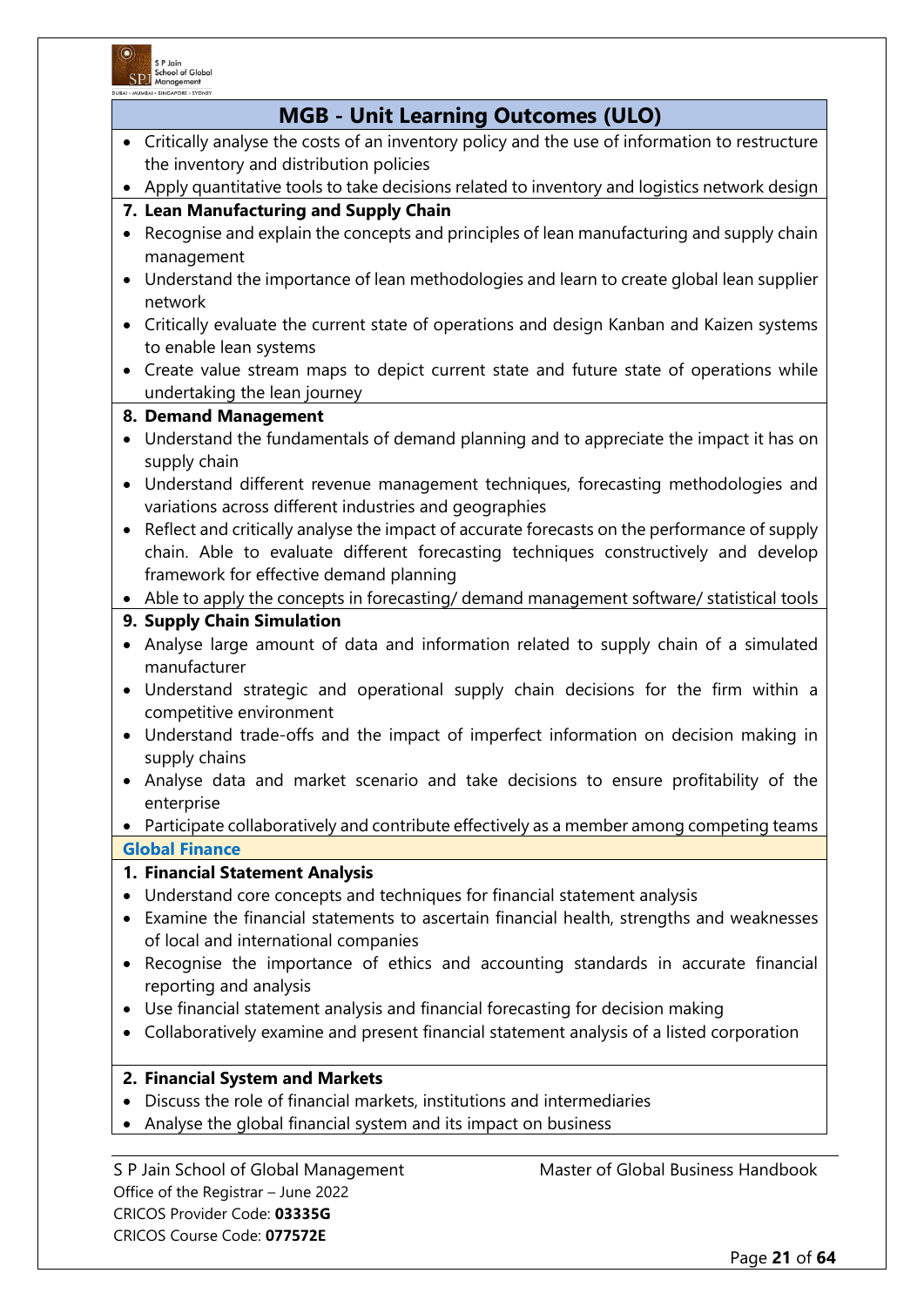

| <b>MGB - Unit Learning Outcomes (ULO)</b>                                                             |                                                                                                |
|-------------------------------------------------------------------------------------------------------|------------------------------------------------------------------------------------------------|
| Examine the emerging regulations in regional and global financial markets                             |                                                                                                |
|                                                                                                       | Consider the risks associated with equity, bond and derivatives markets in decision making     |
| for financial market transactions and investments                                                     |                                                                                                |
| 3. Equity Analysis and Portfolio Management                                                           |                                                                                                |
| Explain portfolio management concepts, theories and strategies                                        |                                                                                                |
|                                                                                                       | Apply various equity and portfolio management techniques in teams and individually for         |
| tactical, portfolio rebalancing and strategic decision making                                         |                                                                                                |
|                                                                                                       | Develop investment policy statements for various investor (individual and institutional        |
| profiles and in line with regional regulatory guidelines                                              |                                                                                                |
|                                                                                                       | Evaluate performance of portfolios and fund managers using appropriate tools and               |
| techniques<br><b>4. Business Valuation</b>                                                            |                                                                                                |
|                                                                                                       |                                                                                                |
| Understand the core concepts, methods and techniques in business valuation                            |                                                                                                |
|                                                                                                       | Analyse a company's current financial and non-financial information to diagnose future         |
| growth                                                                                                |                                                                                                |
| $\bullet$<br>its stage of business, its industry and its geographies of operations                    | Identify the appropriate and accurate method/s of valuation for a company depending on         |
|                                                                                                       |                                                                                                |
|                                                                                                       | Apply valuation principles to business's financial and market information to produce and       |
| present a considered valuation                                                                        |                                                                                                |
| 5. Derivatives and Structured Products                                                                |                                                                                                |
| Explain the main concepts and theories of derivative products and markets<br>$\bullet$                |                                                                                                |
|                                                                                                       | Discuss the mechanics of the international markets for derivatives and structured products     |
|                                                                                                       | Understand the pricing of derivatives and payoffs for synthetics and structured products       |
|                                                                                                       | Analyse the use of derivative instruments and structured products for speculation and          |
| hedging                                                                                               |                                                                                                |
| Apply sensitivities (Greeks) for pricing derivatives                                                  |                                                                                                |
| <b>6. Financial Risk Management</b><br>Explain and differentiate various financial and business risks |                                                                                                |
|                                                                                                       |                                                                                                |
| Undertake the identification and quantification of various market risks                               |                                                                                                |
|                                                                                                       | . Identify strategies to mitigate, hedge, and reduce risks through synthetic option strategies |
| models                                                                                                | Evaluate the advantages, disadvantages and integrity of risk management techniques and         |
| Discuss the impact of technological innovation on risk evolution and mitigation                       |                                                                                                |
| 7. Mergers and Acquisitions                                                                           |                                                                                                |
| Explain the components of the mergers and acquisitions process                                        |                                                                                                |
|                                                                                                       | Discuss mergers and acquisitions activities, corporate ethics and regulatory limitations in    |
| local, regional and global contexts                                                                   |                                                                                                |
|                                                                                                       | Evaluate the roles of different stakeholders in mergers and acquisitions transactions and      |
| process                                                                                               |                                                                                                |
| Use financial concepts and theories to make M&A decisions                                             |                                                                                                |
| Formulate and articulate the strategies and outcomes of merger and acquisitions                       |                                                                                                |
| 8. FinTech and Technology Innovations                                                                 |                                                                                                |
| Acquire knowledge of disruptive and innovative Financial Technologies in business                     |                                                                                                |
|                                                                                                       |                                                                                                |
| S P Jain School of Global Management                                                                  | Master of Global Business Handbook                                                             |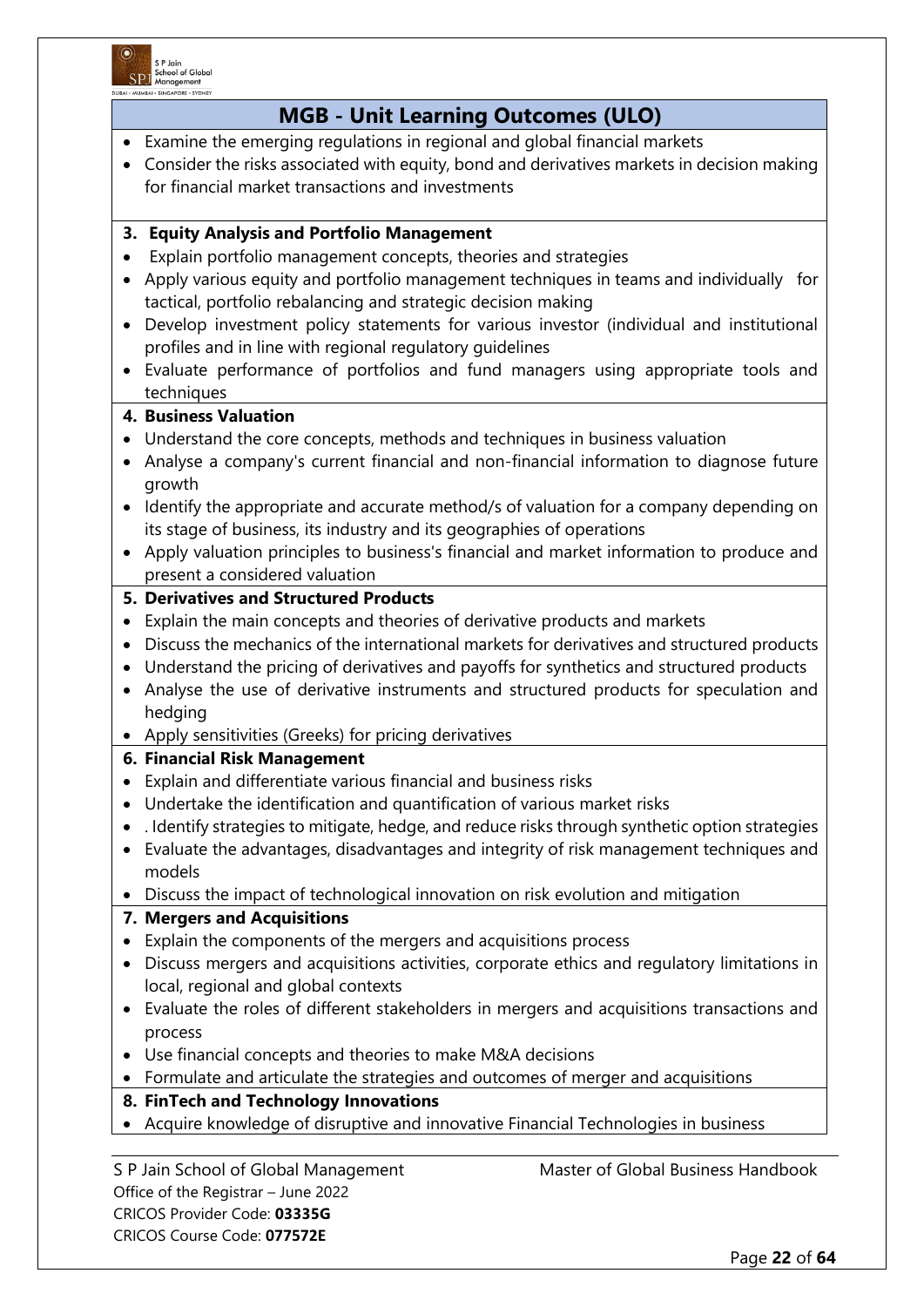

CRICOS Provider Code: **03335G** CRICOS Course Code: **077572E**

| <b>MGB - Unit Learning Outcomes (ULO)</b>                                                                          |
|--------------------------------------------------------------------------------------------------------------------|
| Understand the suitability of emerging technologies in local/regional/global banking,<br>$\bullet$                 |
| payments and financial services domain                                                                             |
| Evaluate innovative FinTech solutions to address complex, real-world problems<br>$\bullet$                         |
| considering the associated risks                                                                                   |
| Apply sound judgement and ethical principles in adopting fin-tech solutions that cater to<br>$\bullet$             |
| diverse stakeholders                                                                                               |
| 9. Project Finance                                                                                                 |
| Examine various aspects of stakeholders and stages of financing complex long-term<br>$\bullet$                     |
| projects                                                                                                           |
| Analyse regional factors and risks in the context of financing mega projects in utility sectors<br>$\bullet$       |
| like power, roads, ports etc.                                                                                      |
| Evaluate projects and financing options for public and private sector<br>$\bullet$                                 |
| • Consider creative ways of meeting funding objectives and financial closure                                       |
| <b>Global Marketing Management</b>                                                                                 |
| 1. Research for Customer Insights                                                                                  |
| Develop an understanding of the need for, and place of, marketing research in supporting<br>$\bullet$              |
| marketing decisions across different cultures and geographies.                                                     |
| Understand the process of contemporary marketing research to gather customer insights<br>$\bullet$                 |
| in relation to omnichannel behaviour.                                                                              |
| Recognise and use different research designs and scales and be able analyse and interpret<br>$\bullet$             |
| data for marketing decisions.                                                                                      |
| Conduct and present marketing research based on principles and requirements of ethical<br>$\bullet$                |
| research and investigation.                                                                                        |
| • Work collaboratively and effectively with all stakeholders to engage in an innovative                            |
| marketing research.                                                                                                |
| 2. Omnichannel Buyer Behaviour<br>Understand the nature and scope of the field of consumer behaviour.<br>$\bullet$ |
| Analyse consumer behaviour theories to understand omnichannel buyer behaviour<br>$\bullet$                         |
| • Understand and evaluate the role of new technologies (e.g. AI, machine learning) in                              |
| omnichannel customer journey experience.                                                                           |
| Evaluate tactics and strategies of new technologies to optimise cross-border omnichannel<br>$\bullet$              |
| customer experience                                                                                                |
| Develop an understanding of ethics in implementing omnichannel customer experience.                                |
| 3. Customer Experience Design for Digital Business                                                                 |
| Discuss current Internet and digital technologies available for digital business applications.                     |
| Explain the success principles for designing customer experience.<br>٠                                             |
| Evaluate technology infrastructures and applications for designing customer experience.                            |
| Apply customer experience design principles to develop web/mobile applications by                                  |
| working in teams.                                                                                                  |
| Identify ways to differentiate E-Business with customer experience management and                                  |
| present the findings effectively.                                                                                  |
| 4. Brand Management and Marketing Communications                                                                   |
| Understand the main theories underlying branding management and integrated marketing                               |
| communication mix.                                                                                                 |
|                                                                                                                    |
| Master of Global Business Handbook<br>S P Jain School of Global Management<br>Office of the Registrar - June 2022  |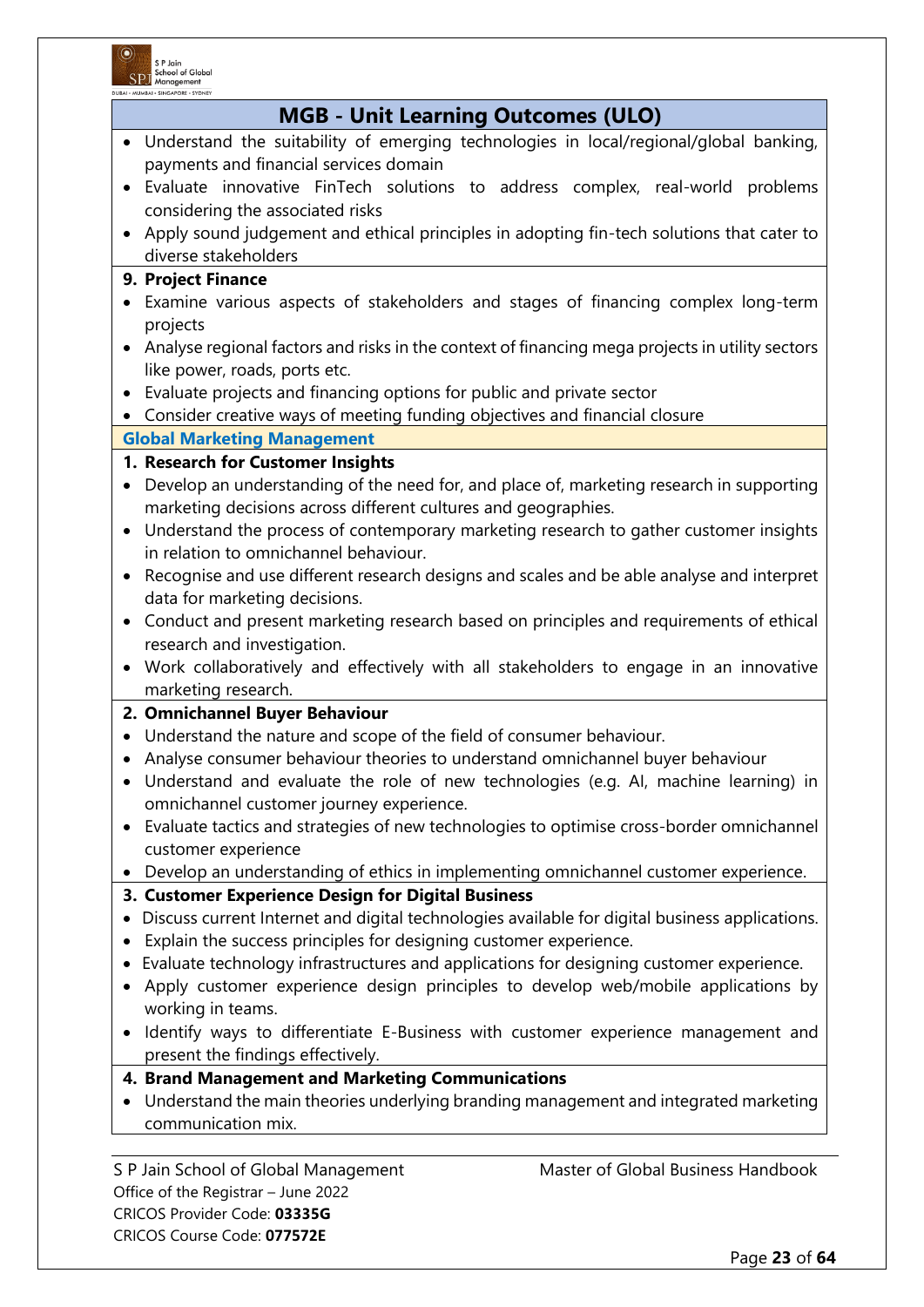

CRICOS Provider Code: **03335G** CRICOS Course Code: **077572E**

| <b>MGB - Unit Learning Outcomes (ULO)</b>                                                                                                   |                                                                                             |  |
|---------------------------------------------------------------------------------------------------------------------------------------------|---------------------------------------------------------------------------------------------|--|
|                                                                                                                                             | Acquire familiarity with a wide range of contexts and applications of branding              |  |
|                                                                                                                                             | communication.                                                                              |  |
|                                                                                                                                             | Understand brand equity and brand valuation and be able to calculate audience reach and     |  |
|                                                                                                                                             | frequency for estimating budget and enhancing ROI                                           |  |
|                                                                                                                                             | Provide strategic direction when moving brands across borders and select most               |  |
|                                                                                                                                             | appropriate communication channel in a global context                                       |  |
|                                                                                                                                             | Appraise ethical issues in branding and IMC                                                 |  |
| 5. Digital Marketing                                                                                                                        |                                                                                             |  |
| Understand concepts and recent developments in the field of digital marketing and apply<br>this knowledge to practical real-world scenarios |                                                                                             |  |
| $\bullet$                                                                                                                                   | Apply contemporary digital marketing concepts and techniques to conduct audit of digital    |  |
|                                                                                                                                             | footprint of a company.                                                                     |  |
|                                                                                                                                             | Be aware of global and local market trends to be able to define desired buyer persona and   |  |
|                                                                                                                                             | propose globalised campaigns as well boost digital engagement with campaigns relevant       |  |
|                                                                                                                                             | to given industry vertical                                                                  |  |
| $\bullet$                                                                                                                                   | Propose integrated approach based on digital engagement tools and suggest innovative        |  |
|                                                                                                                                             | and engaging solutions to boost digital presence of a company in paid, owned and earned     |  |
|                                                                                                                                             | media                                                                                       |  |
|                                                                                                                                             | 6. Customer Value Management                                                                |  |
| $\bullet$                                                                                                                                   | Analyse the market data and information for inferences for marketing advantage in           |  |
|                                                                                                                                             | regional and global markets                                                                 |  |
|                                                                                                                                             | Evaluate opportunities for investing in existing and growing markets versus reaching out to |  |
|                                                                                                                                             | new market opportunities                                                                    |  |
|                                                                                                                                             | Critically analyse the market information and draw inferences for allocating marketing      |  |
| resources for maximum returns and enhanced customer value                                                                                   |                                                                                             |  |
| $\bullet$                                                                                                                                   | Develop impactful customer centric marketing strategies and marketing plans                 |  |
| $\bullet$                                                                                                                                   | Present business models, frameworks and marketing strategies, demonstrating individual      |  |
| and group accountability                                                                                                                    |                                                                                             |  |
|                                                                                                                                             | 7. Sales and Channel Management                                                             |  |
|                                                                                                                                             | Understand and evaluate the theories, arguments and schools of thought that advocate        |  |
|                                                                                                                                             | the creation of value in various distribution networks and channels                         |  |
|                                                                                                                                             | Critically apply key sales and channel management theories and concepts to develop          |  |
|                                                                                                                                             | marketing strategies in a local and global market                                           |  |
|                                                                                                                                             | Identify and explain relevant sources and analysis necessary to support enhanced sales      |  |
|                                                                                                                                             | force efficiency and effective and optimal channel strategy                                 |  |
|                                                                                                                                             | Propose innovative sales and channel solutions for better return on marketing investment    |  |
|                                                                                                                                             | 8. Business to Business (B2B) Marketing                                                     |  |
| $\bullet$                                                                                                                                   | Understand the nature, scope, and key characteristics of B2B marketing and its processes    |  |
| $\bullet$                                                                                                                                   | Develop an understanding of the relationships of B2B marketing strategy, customer equity    |  |
|                                                                                                                                             | and the customer experience.                                                                |  |
| $\bullet$                                                                                                                                   | Assess organisational buying behaviour by new technologies for creating and delivering      |  |
|                                                                                                                                             | value in a global context                                                                   |  |
| $\bullet$                                                                                                                                   | Understand the importance of ethic and social responsibilities foundation for B2B           |  |
|                                                                                                                                             | customers                                                                                   |  |
|                                                                                                                                             | Master of Global Business Handbook<br>S P Jain School of Global Management                  |  |
|                                                                                                                                             | Office of the Registrar - June 2022                                                         |  |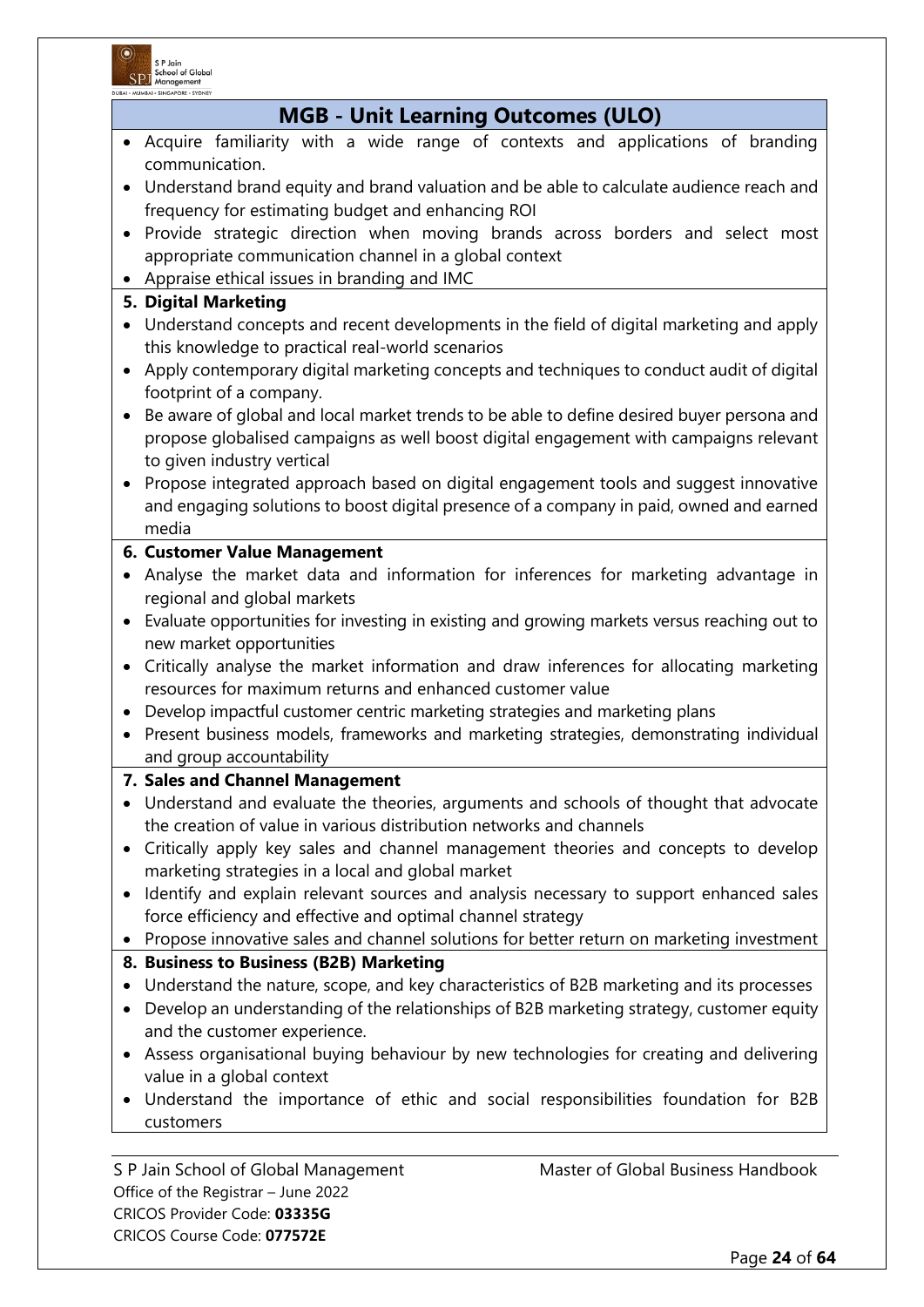

# **MGB - Unit Learning Outcomes (ULO)**

#### **Digital Business Management**

#### **1. Enterprise Digital Business Applications**

- Discuss core business applications and pertinent aspects in managing enterprise business applications
- Analyse global digital technology trends for adoption in business applications
- Discuss and evaluate as a team, the value of various digital business applications and technology infrastructure to an organisation
- Recognise and evaluate the relevance of innovative enterprise business paradigms like SaaS and cloud adoption

#### **2. E-Commerce Fundamentals, Technologies and Payments Models**

- Understand the E-commerce landscape and recognise various core concepts, components, technologies, regulations and issues in e-commerce
- Reflect upon global practices and models in E-Commerce management and E-Commerce applications
- Evaluate e-commerce mechanisms, services and systems for business performance by working in teams and presenting the findings effectively
- Assess emerging technologies, platforms and tools for innovative e-commerce solutions

#### **3. Customer Experience Design for Digital Business**

- Discuss current Internet and digital technologies available for digital business applications
- Explain the success principles for designing customer experience
- Evaluate technology infrastructures and applications for designing customer experience
- Apply customer experience design principles to develop web/mobile applications by working in teams
- Identify ways to differentiate E-Business with customer experience management and present the findings effectively

#### **4. Managing Digital Projects**

- Explain the various phases of project life cycle and concepts and theories related to managing digital projects
- Recognise the global project management challenges including related cultural and ethical issues
- Evaluate project management information for decision making support
- Work in teams to analyse various project management issues and present the findings effectively
- Apply project management techniques creatively to ensure project success

#### **5. Digital Marketing \***

- Understand concepts and recent developments in the field of digital marketing and apply this knowledge to practical real-world scenarios
- Apply contemporary digital marketing concepts and techniques to conduct audit of digital footprint of a company
- Be aware of global and local market trends to be able to define desired buyer persona and propose globalised campaigns as well boost digital engagement with campaigns relevant to given industry vertical

Office of the Registrar – June 2022 CRICOS Provider Code: **03335G** CRICOS Course Code: **077572E**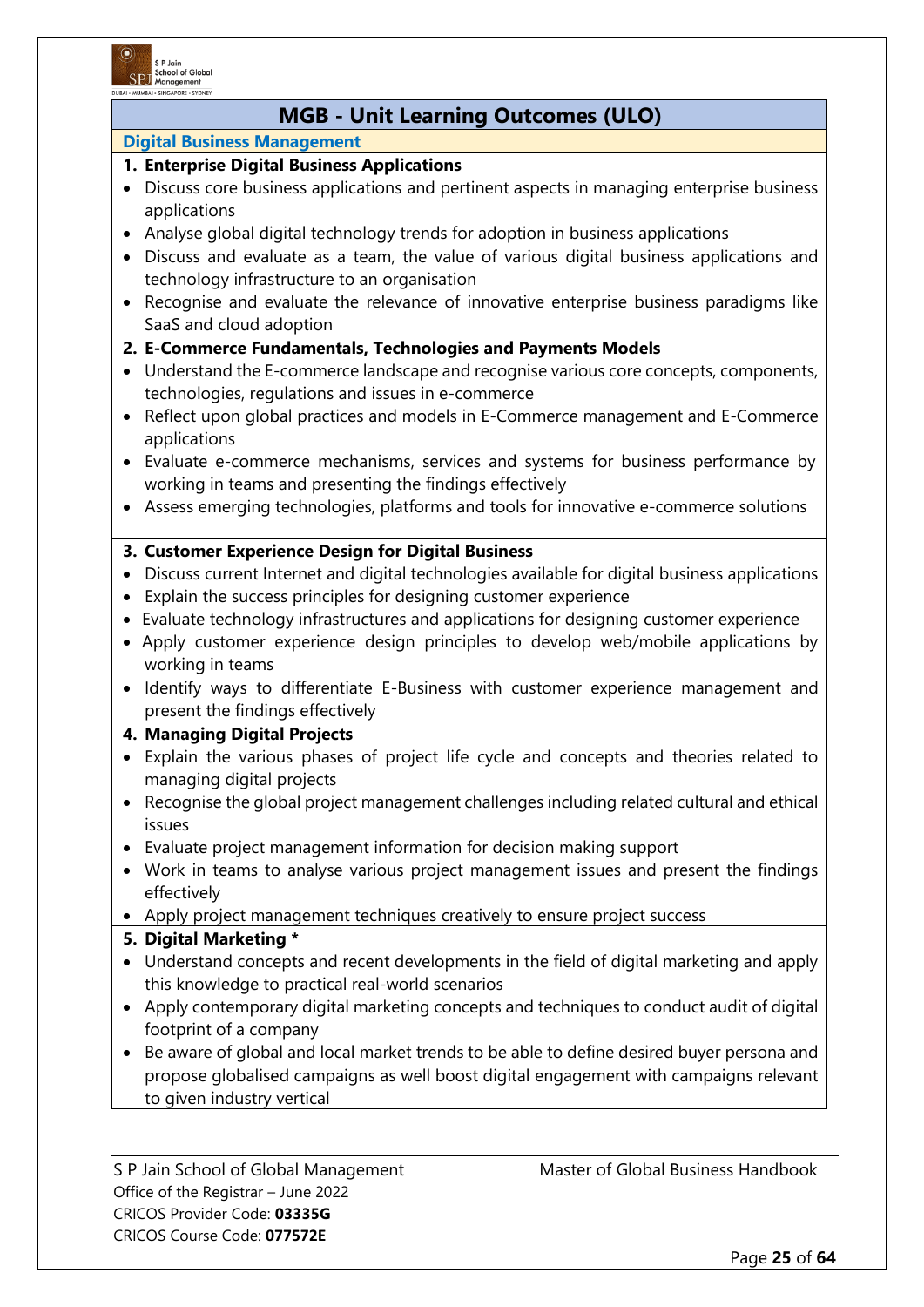

|                        | DUBAI · MUMBAI · SINGAPORE · SYDN<br><b>MGB - Unit Learning Outcomes (ULO)</b>                                                                                                                                                                                                                                                                                 |  |  |
|------------------------|----------------------------------------------------------------------------------------------------------------------------------------------------------------------------------------------------------------------------------------------------------------------------------------------------------------------------------------------------------------|--|--|
| $\bullet$              | Propose integrated approach based on digital engagement tools and suggest innovative                                                                                                                                                                                                                                                                           |  |  |
|                        | and engaging solutions to boost digital presence of a company in paid, owned and earned<br>media                                                                                                                                                                                                                                                               |  |  |
|                        | <b>6. E-Business Strategies</b>                                                                                                                                                                                                                                                                                                                                |  |  |
| $\bullet$              | Appreciate the evolution of E-business and the significant role of E- business in various<br>industries, verticals and settings                                                                                                                                                                                                                                |  |  |
| $\bullet$              | Understand the strategic transformations that ICT and E-business brings to the industry<br>value chain with a focus on both internal and external environments, processes and<br>stakeholders                                                                                                                                                                  |  |  |
| $\bullet$              | Develop a roadmap for e-business strategy implementation                                                                                                                                                                                                                                                                                                       |  |  |
|                        | Apply e-business strategy frameworks in a team environment and present the findings<br>effectively                                                                                                                                                                                                                                                             |  |  |
|                        | • Analyse technical development and trends for E-Business model innovation                                                                                                                                                                                                                                                                                     |  |  |
|                        | 7. FinTech and Technology Innovations                                                                                                                                                                                                                                                                                                                          |  |  |
| $\bullet$              | Acquire knowledge of disruptive and innovative Financial Technologies in business<br>Understanding the suitability of emerging technologies in local/regional/global banking,<br>payments and financial services domain<br>Evaluate innovative FinTech solutions to address complex, real-world problems                                                       |  |  |
|                        | considering the associated risks                                                                                                                                                                                                                                                                                                                               |  |  |
|                        | Apply sound judgement and ethical principles in adopting fin-tech solutions that cater to<br>diverse stakeholders                                                                                                                                                                                                                                              |  |  |
|                        | 8. Digital Governance                                                                                                                                                                                                                                                                                                                                          |  |  |
|                        |                                                                                                                                                                                                                                                                                                                                                                |  |  |
|                        | Recognise international perspectives related to cyber laws and governance<br>$\bullet$                                                                                                                                                                                                                                                                         |  |  |
| $\bullet$              | Identify ethical imperatives and requirements for digital governance                                                                                                                                                                                                                                                                                           |  |  |
| $\bullet$<br>$\bullet$ | Develop the capability to apply framework for data governance<br>Identify and discuss contemporary cyber law issues in a team environment and present the<br>findings effectively                                                                                                                                                                              |  |  |
|                        |                                                                                                                                                                                                                                                                                                                                                                |  |  |
|                        | <b>Projects</b><br>1. International Business Research 1                                                                                                                                                                                                                                                                                                        |  |  |
|                        | Understand contemporary research skills to investigate and analyse specific business issues<br>Identify relevant local/ regional business issues/gaps through systematic review of relevant<br>practice and academic literature in chosen discipline<br>Identify relevant disciplinary and management knowledge, frameworks and models to<br>conduct the study |  |  |
|                        | Develop and present a coherent research proposal with appropriate research framework,<br>data collection and analysis strategies and expected project outcomes<br>Conduct primary/secondary data collection, data analysis to draw out key inferences                                                                                                          |  |  |
|                        | Syntheses complex inferences and present innovative, viable and sustainable solutions to<br>assigned business problems                                                                                                                                                                                                                                         |  |  |
|                        | Write and present a comprehensive, professional research report                                                                                                                                                                                                                                                                                                |  |  |
|                        | Plan and execute an applied research project with a high level of personal autonomy and<br>accountability                                                                                                                                                                                                                                                      |  |  |
|                        | 2. International Business Research 2                                                                                                                                                                                                                                                                                                                           |  |  |
|                        | Understand contemporary research skills to investigate and analyse specific business issues                                                                                                                                                                                                                                                                    |  |  |
|                        | f Clahal Dusiasse Handb<br>Cahaal of Clobal Managan                                                                                                                                                                                                                                                                                                            |  |  |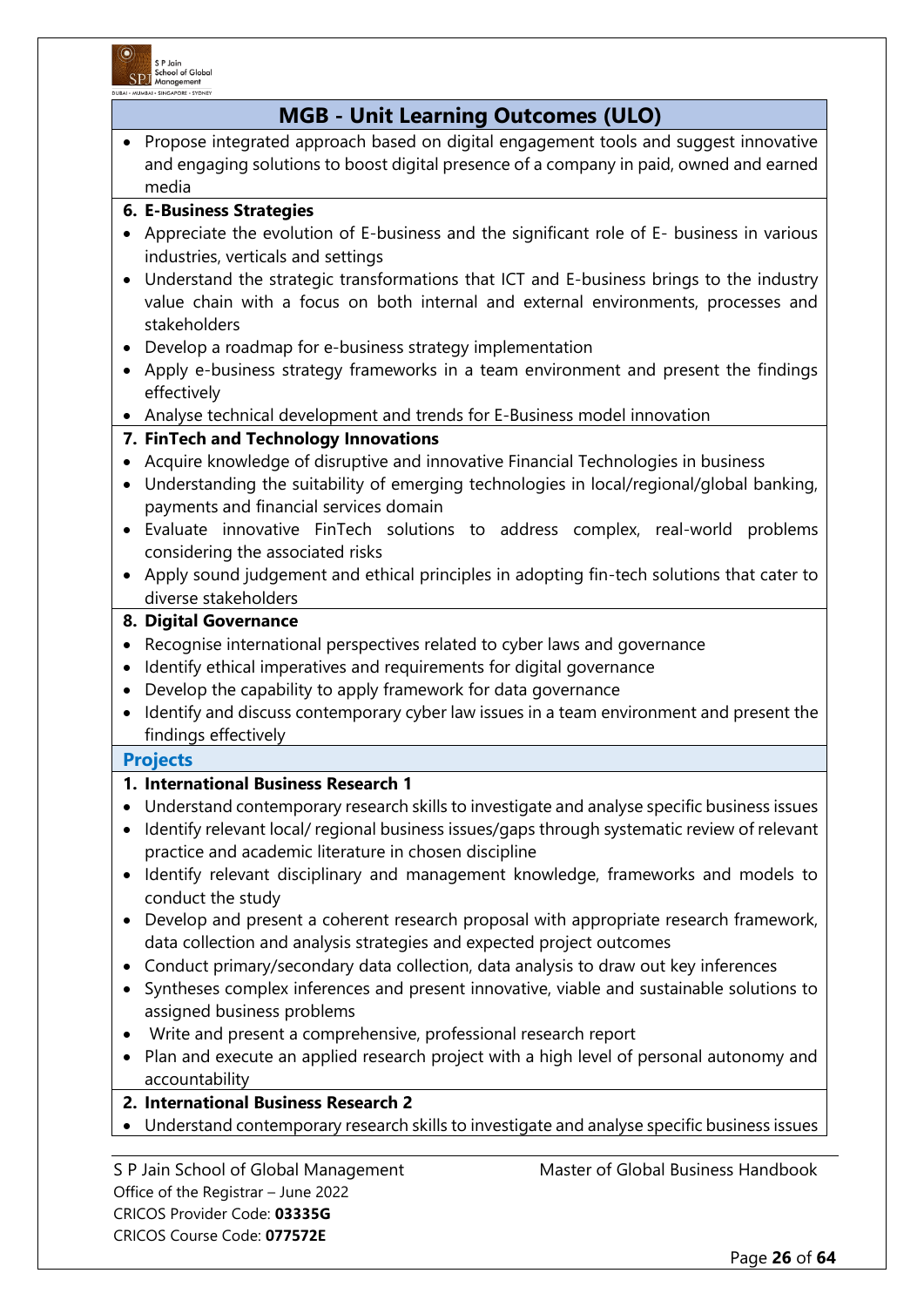

| <b>MGB - Unit Learning Outcomes (ULO)</b>                                                                                                                                                                                                                               |  |  |
|-------------------------------------------------------------------------------------------------------------------------------------------------------------------------------------------------------------------------------------------------------------------------|--|--|
| Identify relevant local/ regional business issues/gaps through systematic review of relevant<br>$\bullet$<br>practice and academic literature in chosen discipline<br>Identify relevant disciplinary and management knowledge, frameworks and models to                 |  |  |
| conduct the study                                                                                                                                                                                                                                                       |  |  |
| Develop and present a coherent research proposal with appropriate research framework,<br>data collection and analysis strategies and expected project outcomes                                                                                                          |  |  |
| Conduct primary/secondary data collection, data analysis to draw out key inferences<br>$\bullet$<br>Syntheses complex inferences and present innovative, viable and sustainable solutions to<br>$\bullet$<br>assigned business problems                                 |  |  |
| Write and present a comprehensive, professional research report<br>$\bullet$                                                                                                                                                                                            |  |  |
| Plan and execute an applied research project with a high level of personal autonomy and<br>$\bullet$<br>accountability                                                                                                                                                  |  |  |
| 3. Industry Project                                                                                                                                                                                                                                                     |  |  |
| Study the business issues at regional/ global level and articulate project objectives.<br>$\bullet$<br>Conduct comprehensive review of relevant disciplinary and interdisciplinary management<br>$\bullet$<br>knowledge, research methodologies and define project plan |  |  |
| Investigate, analyses and evaluate complex information and apply relevant bodies of<br>$\bullet$<br>knowledge to identify creative solutions                                                                                                                            |  |  |
| Generate innovative, ethical and sustainable solutions to address the business issues using<br>$\bullet$<br>relevant business models and frameworks                                                                                                                     |  |  |
| • Write and present a comprehensive high impact project report to stakeholders                                                                                                                                                                                          |  |  |
| Collaborate effectively as a team to plan and execute the assigned project with a high level<br>$\bullet$<br>of personal and group accountability                                                                                                                       |  |  |
| <b>Internship</b>                                                                                                                                                                                                                                                       |  |  |
| 1. Internship                                                                                                                                                                                                                                                           |  |  |
| Develop self-understanding, self-confidence and interpersonal skills<br>$\bullet$                                                                                                                                                                                       |  |  |
| Acquire competencies and experience to carry out a particular assignment, job or project<br>$\bullet$<br>at workplace.                                                                                                                                                  |  |  |

• Articulate and apply the knowledge and skills acquired in the course at the work placement

# **3.7 Pedagogy**

The pedagogical approach at S P Jain aims at grooming young professionals with theoretical, technical and practical knowledge while building a new generation of confident leaders with a confident global attitude and the ability to articulate professionally. At the end of the course, MGB graduates should be able to leverage digital literacy, business process agility and customer insight, innovation and transformation to cope with constant fluctuations in today's uncertain business environment.

The course structure and pedagogy have subjects taught over a period of two weeks (9 sessions of 2 hours each). Decision-making techniques are embedded in the MGB coursework through Decision Making Lab's and Student Board Rooms (SBR's).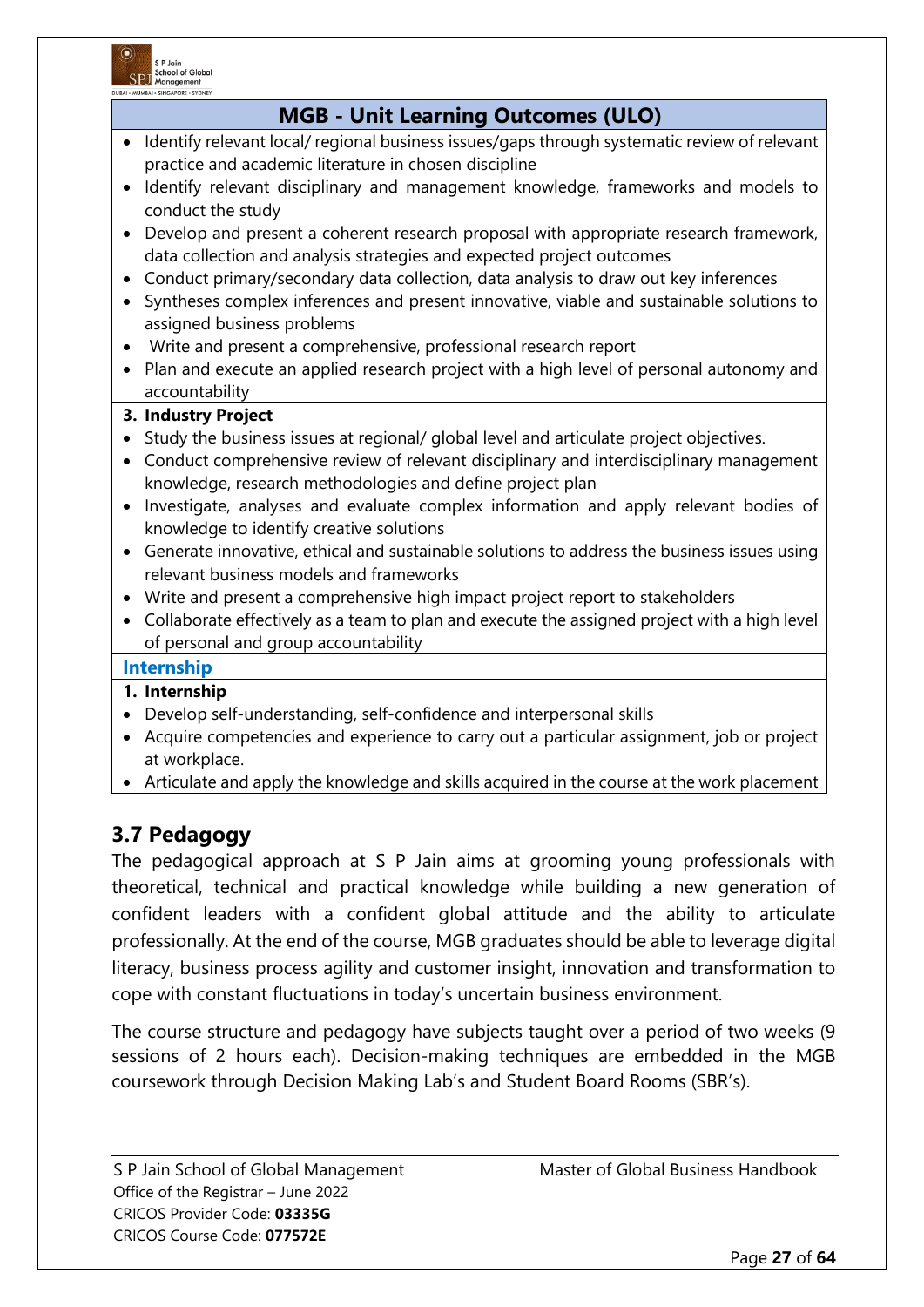

### **Decision Making Labs**

All classrooms are designed as decision-making labs in which students will be encouraged to sort through and analyse available information, make inferences, and apply tools and concepts toward business solutions that add measurable value to the organisations being studied.

### **Student Board Rooms (SBRs)**

A vital component of the MGB experience for all students is the SBR. SBRs are used on a regular basis, for evening assignments taken up for discussion the next day.

SBRs are one of the common formats used for group work and aims to reinforce teamwork, preparation, leadership and in-class contribution. SBRs are designed to simulate the decision-making which happens in a board room in the real world. SBR teams are formed for a specified duration, usually for every two modules. Teams are reshuffled periodically giving everyone an opportunity to learn and work with each other. Each SBR group will have an elected team leader (CEO). (For more details, see subject outlines)

# **4. Assessments**

A range of well-thought and planned ongoing assessment methods and tools have been used in the design of each unit towards providing adequate assurance of the unit learning outcomes and the overall alignment of the assessments to achieve the course learning outcomes. Each unit at S P Jain is designed to help students achieve the prescribed learning outcomes as well as develop essential academic and professional skills such as writing, editing, research, analysis, listening and teamwork. The overall assessment regime has been approved by and is continuously monitored by the School's Academic Board.

Beside specific classroom activities (formative assessment), most of the assessments are summative. Assignments are both individual and group-based, varying across units. The assessment criteria are designed to gauge the intended learning outcomes of the unit.

Students will receive timely and constructive feedback on all progressive forms of assessment to assist their learning and preparation for future assessment. All assessment results will be held in the School records system on PeopleSoft.

S P Jain has engaged several quality assurances, moderation and validation measures to ensure its assessment processes are fair and accurate. The Dean / Course Director coordinates references to external committees, including professional industry experts, leading academics from other institutions review these measures, as well as benchmarking against institutions of similar standing to S P Jain and validation through our own Academic Board.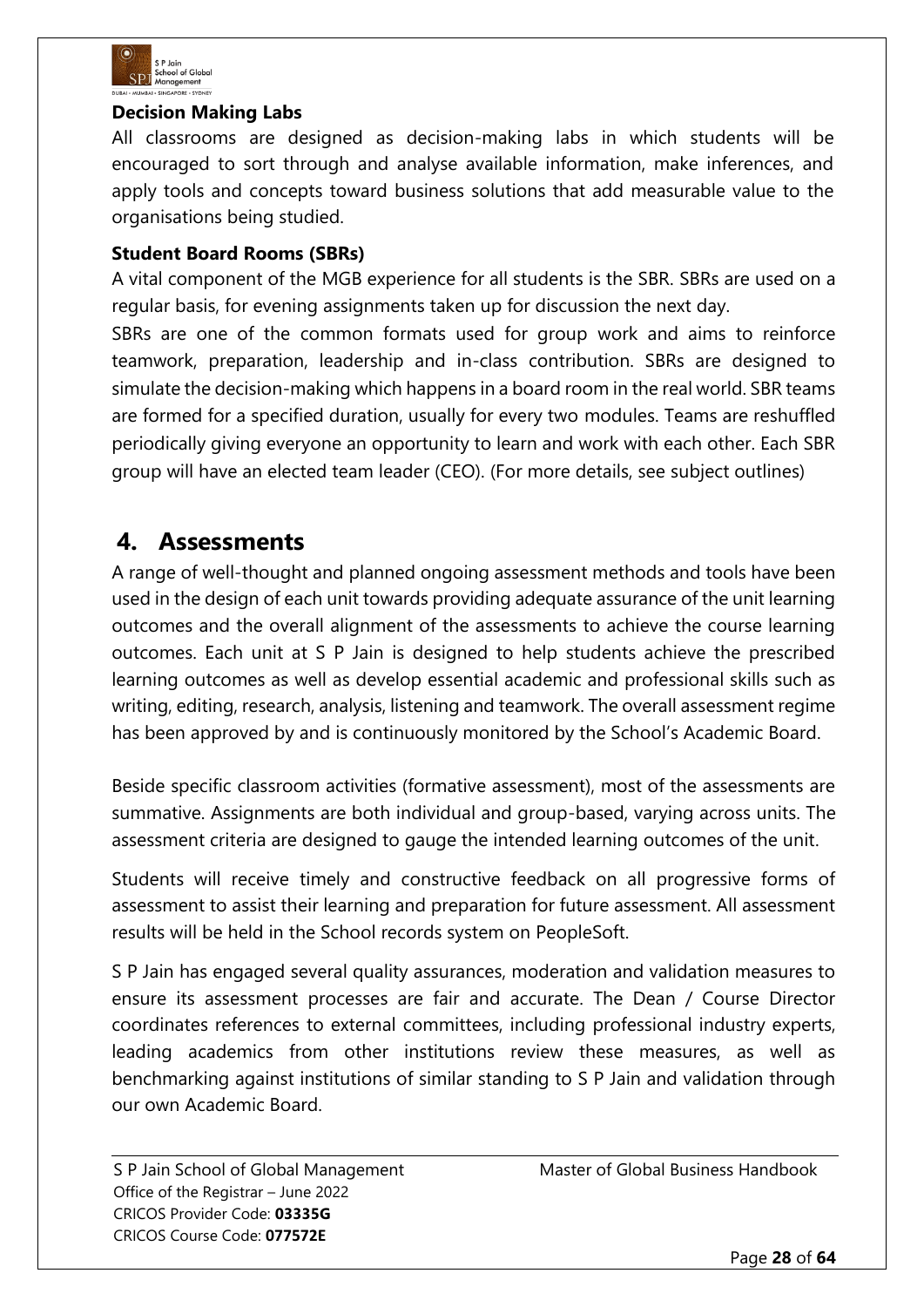

At the end of each term students will be required to provide feedback on unit content and academic staff performance, and any feedback on the form and effectiveness of unit assessments is welcome at that time.

# **4.1 Individual and Group Assignments**

Consistent feedback from employers confirms their strong expectation that graduates have highly developed teamwork skills. S P Jain recognises this, and students will gain knowledge on the dynamics of good teamwork as well as having many opportunities to practice and refine their skills.

Assignments may be designed for either individuals or groups. Normally, the outcome of an assigned task will be summarised in three or four typewritten pages. If exhibits, project reports or models are constructed, these are to be explained within the page limit. A lecturer will assess an assignment more highly where the topic is treated in depth and statements are well documented, as opposed to a superficial treatment and data-free conclusions. When an individual or group selects the topic for the assignment, the choice of topic is an important consideration in the assessment.

The assignment will be expected to include a specific statement concerning the topic, the reason for choosing that topic, as well as an in-depth analysis of the topic. It will end with a set of conclusions drawn from the analysis and the reasons for these conclusions. In most units where group work is prescribed, there may be an element of peer evaluation in the overall assessment scheme. This element will be moderated by the lecturer to limit dysfunctionality and bias.

# **4.2 Exams and Quizzes**

Students usually take written, invigilated individual examinations at the end of the term. The exams typically include short essay responses to material covered in lectures or readings. Quizzes are impromptu tests comprising short-answer or multiple-choice questions based on material from lectures, readings or discussion groups, and will commence early in each term.

# **4.3 Class Contribution**

In corporate life, business managers interact with others mostly orally and spend relatively less time reading or writing reports. For this reason, oral skills are given a high priority at S P Jain. The classroom is a laboratory where students practice persuading their peers on the correctness of their approach to a topic. This style of teaching fosters a discoverydriven mindset and builds skills. Most units have 15% - 30% of their evaluation based on class contribution. Some characteristics of effective class participation include:

• Points made are helpful in increasing understanding.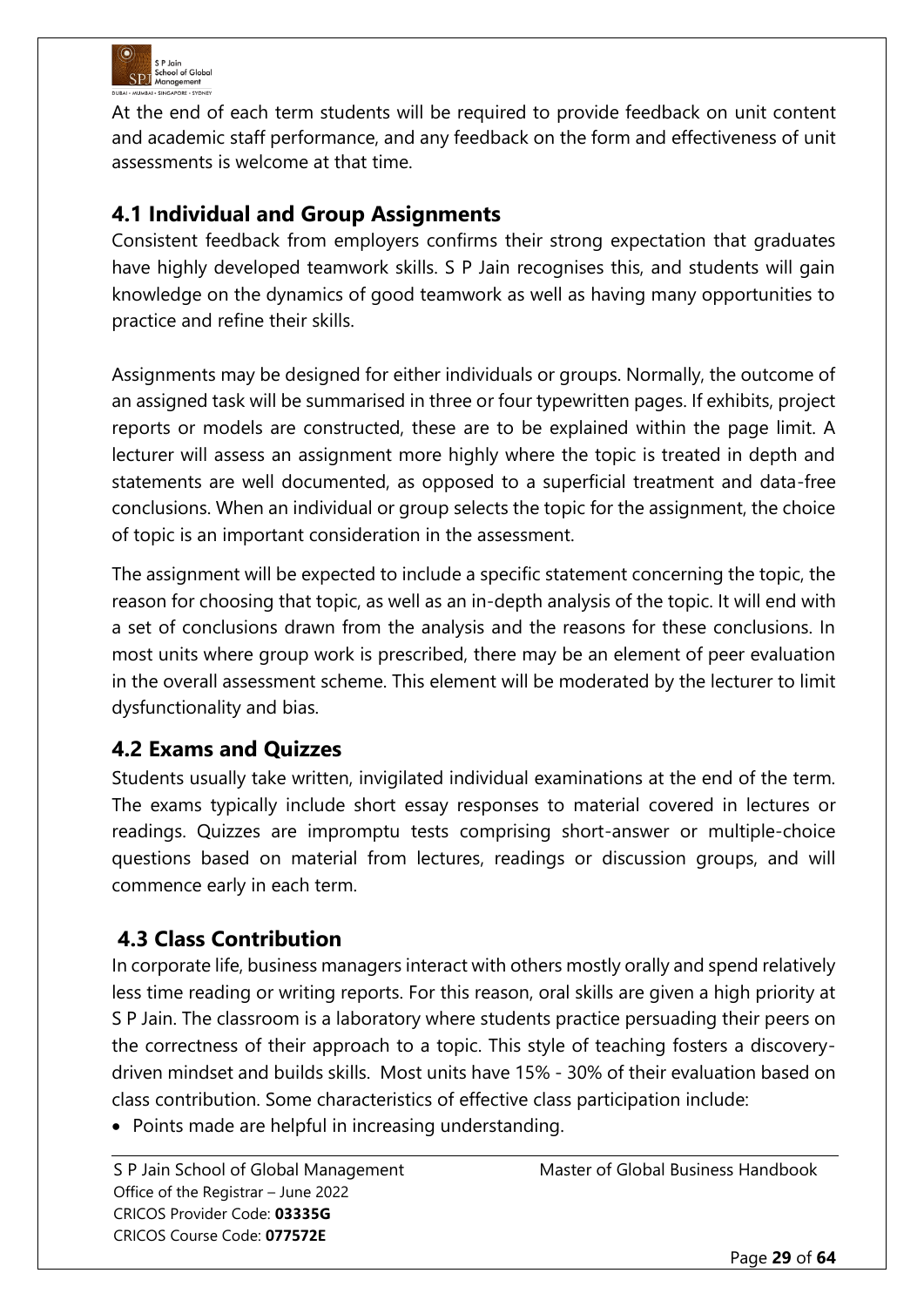

- Comments consider ideas offered by others.
- Comments show evidence of a thorough reading and analysis of the case.
- The participant distinguishes among different kinds of data such as, facts, opinions, assumptions, and inferences.
- Points illustrate a willingness to test new ideas.
- The participant interacts with other members of the class by asking questions and challenging conclusions.
- Comments are concise, accurate, relevant and timely (CART)

# **4.4 Student Board Room**

Student Board Rooms or SBRs are Board Room Discussions during which students get hands on experience in corporate board room decision making. It is an attempt to train the brain to consistently make decisions in a structured way. Students learn the art of working effectively in teams by capitalising on diversity thereby strengthening their capability of collaborating and resolving conflicts.

Each SBR assignment is carefully selected to be related and is synchronised with the classroom agenda/ topic/ deliverables. During these SBR sessions, students discuss the case assigned by the faculty, assuming the role of members of the board of directors of the company represented in the case and reach a final consensus on the decision to be taken just like in a corporate board room. Each team submits its decision for evaluation and the same case is taken up for discussion in the class next day.

# **4.5 Assessment Submission**

Assignments must be turned in on time. Extensions for deadlines may be granted only in extreme circumstances. The decision to grant or refuse an extension is made by the faculty in coordination with the MGB Course Office. Requesting an extension does not guarantee that it will be granted. Every assignment, whether as hard or soft copy, must use the appropriate front-page template. Every Individual assignment should be saved by the student Roll no and every group Assignment by their group number. Assignments saved otherwise and without front page details will not be accepted. Students will receive a soft copy of the template via email from the Course Office.

# **Processes and Guidelines for Plagiarism control for all soft copy submissions**

This policy applies to all electronic submissions e.g. DOCX, DOC, PDF, TXT, ODT, ZIP, RTF, Excel, PowerPoint, HTML and HTM files by all students while enrolled at the S P Jain.

All electronic assignment submissions will need to be verified through the Turnitin plagiarism software. Students should keep a copy of every assignment they submit.

# **4.6 Release of Academic Results**

All grades are posted on Peoplesoft, including progressive assessment results posted by academic faculty. Each student's interim mark for the final assessment will be posted by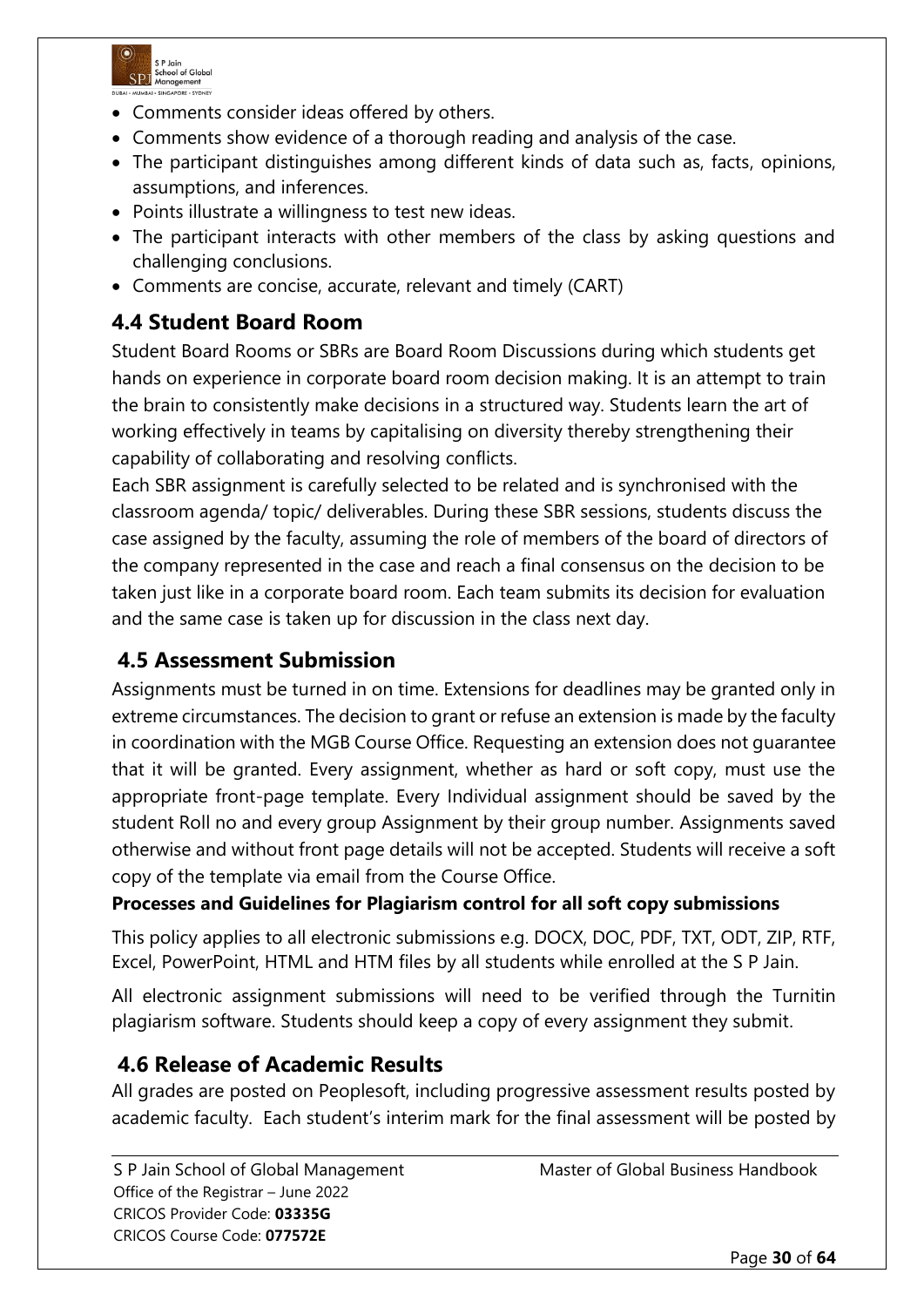

Program Office and overall course grade will be posted on Peoplesoft by the Office of exams following submission of final assessment marks by academic faculty and subsequent progression through moderation and validation processes and Examination Board review. Final grades are declared after ratification by Academic Board. In the unlikely event of any changes to interim grades, these will be advised to students by the Dean. CGPA is also made available through Peoplesoft.

# **4.7 Assessment Practices and Guidelines**

a. Assessment should reflect unit content

Assessment tasks should be matched to desired unit learning outcomes and include the range of concepts, thinking processes, skills and attributes, including attributes as set down in the stated learning outcomes for the unit

- b. Assessment should be appropriate, meaning that there should be a match between each assessment task and
	- the nature and extent of concepts, thinking processes, skills and attributes, including graduate attributes being assessed
	- the level of the unit and
	- the mode of study
- c. Assessment should be reliable, meaning that teaching staff and curriculum planners regularly evaluate each assessment task to ensure its reliability in providing accurate and consistent information about student performance
- d. Assessment should be fair and equitable, meaning that
	- all students will be provided with adequate and appropriate learning opportunities throughout a unit to enable them to demonstrate their knowledge, thinking processes, skills and attributes, including graduate attributes through the set assessment tasks
	- all students will be informed at the start of each course about the assessment tasks associated with a unit, and the assessment criteria for each assessment item
	- when marking assessment tasks, all judgments about achievement will be made against stated assessment rubrics
	- moderation processes will be an integral part of the assessment system for each unit where multiple markers are involved to ensure fair and equitable marking and grading of assessment tasks and maintenance of standards
	- processes and practices that are part of the assessment system for any student will be transparent to teaching staff and the students
	- assessment systems will be reviewed as part of regular unit reviews

# **4.8 Conduct of Examinations**

All examination scheduling, communication to students and arrangements are handled directly by the respective program office in consultation with the office of exams. Formal examination notification giving details of the examination schedule, venue and seating arrangement will be forwarded to the students approximately two weeks before the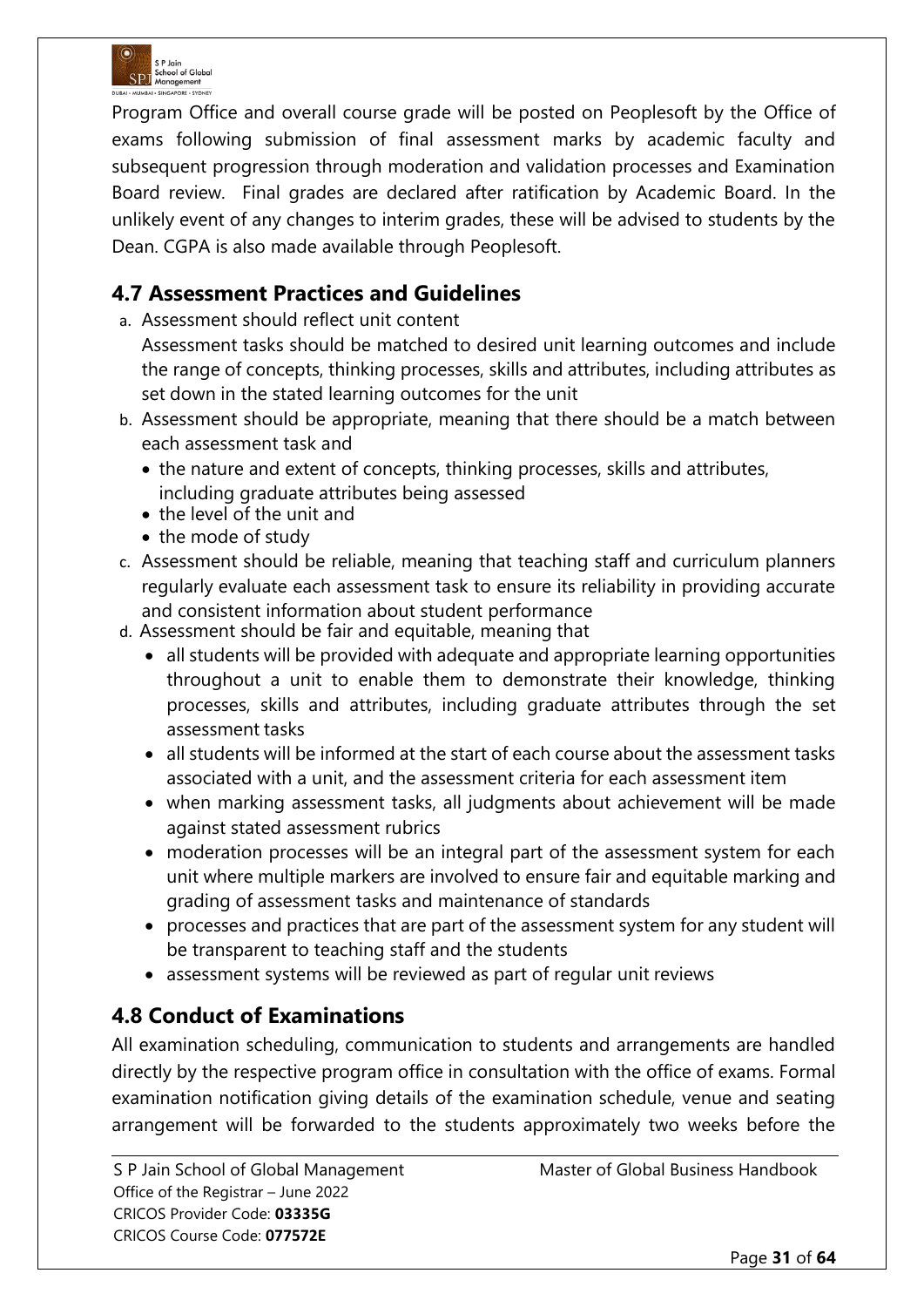

scheduled date of the exam. Exams may be held during the day, in the evenings or even on weekends, and a student should check the examination schedule carefully.

Students are not permitted to approach the faculty directly to reschedule exams or to make special accommodations. Any rescheduling request needs to be submitted in writing to the respective Program office or Course Office, clearly stating the reasons for such a request and detailing any requests for special assistance. Only in the direst circumstances, such as a medical emergency, will students be permitted to reschedule a final exam. In that case, the rescheduled exam will take place the next time along with students taking the retest.

# **Examination regulations:**

- Students must appear for the examination at the scheduled date and time, and in accordance with the pre-set seating arrangement, as announced by the Office of Examinations. For online exam students are advised to necessarily sit on a proper chair and table in formal attire. Informal clothing with seating on couch, sofa or bed is strictly disallowed
- After the first 30 minutes of the exam, students will not be allowed to enter the examination room. For online exams - students will be asked to leave if they do not log in during the first 30 minutes. Frequent disconnections during the exam can lead to termination from the exam.
- Students are not allowed to leave the examination room within the first 30 minutes (inclusive of reading time) of commencement of examination or within the final 20 minutes of the examination.
- In case of a closed book or closed notes examination, all books, notes, papers and bags must be left outside the examination room. In case of an online and /or soft copy closed book exam, students must not access any notes or refer to any other sources in electronic format (unless there is explicit written permission / advice / notification for the same). For all exams which are allowed to be done as an open e-notes exam, students are advised to keep all reference material in a single folder on their desktop. Students are not allowed to access the below as it will be treated as academic misconduct. This is not an exhaustive list. It is merely indicative to demonstrate the intent of the school with regards to academic misconduct.
	- o Blackboard
	- o Internet surfing
	- o Editing tools like spell check, Grammarly, language translators etc
	- o E-mail apps
	- o Any other social networking or chatting site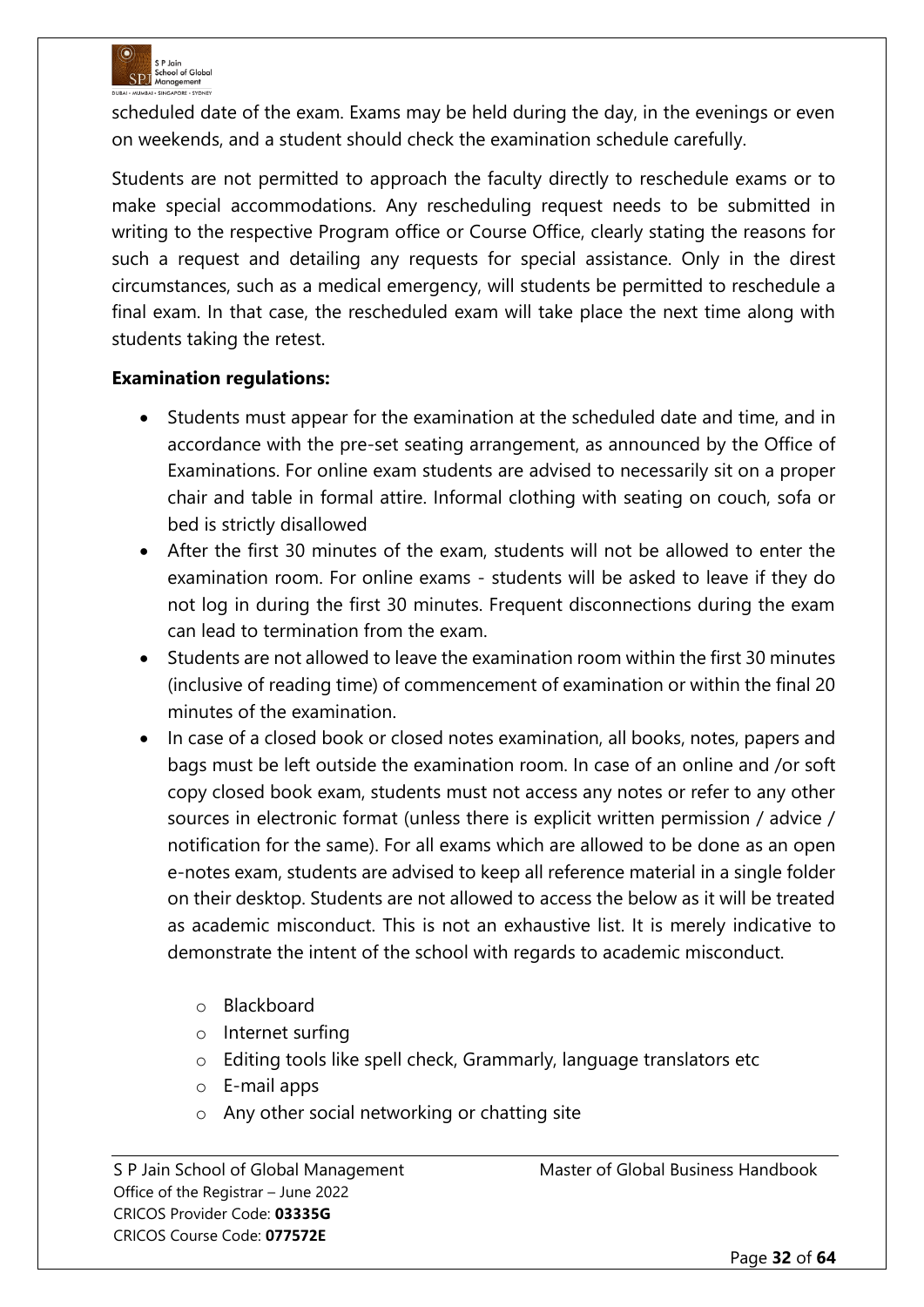

- Students are advised to bring their own materials and are responsible for the performance of their hardware and software issues. No exchange of items, including books, notes, stationery or chargers, is permitted in the examination room. Students cannot seek exclusive advantage due to software and / or hardware issues and this includes internet and / or power outages. Students need to arrange for all such backups. This however does not include instances of force majeure.
- External hard disks, memory sticks and USB flash drives are not allowed in the examinations room ORr during softcopy and online exams.
- Electronic communication devices such as mobile phones, iPhones, iWatches, headsets, earplugs, iPads, iPods, tablets and any other music and multimedia devices are not permitted in the examination room. Students are required to switch off Bluetooth devises on their laptops during the examination. Students need to ensure that screen sharing with any external device is unshared and the respective external devices powered off during exam to avoid getting disconnected during the exam.
- Students must sign the attendance sheet circulated in the examination room.
- Only S P Jain roll numbers should be mentioned on the written / electronic examination submission document. Students should not write their name or any message for the evaluators on the answer booklets. The students shall desist from contacting the faculty during or after the exam to discuss their exam performance. These instances will be considered as indulging in academic misconduct
- Students are responsible for verifying they have been issued correct and complete examination documents. Hence it is in their interest that they check the entire question paper for relevance and completeness before they start the exam.
- Students may draw the attention of the invigilator by raising their hand. In case of online exams, students need to use the chat box provided to communicate with the online proctor.
- If students finish an examination early, they may submit it to the invigilator and leave if the same is a hard copy. If the examination is an electronic submission, wait for instructions from the invigilator. All soft copy submissions will be resubmitted to Turnitin for plagiarism detection.
- Students are responsible for returning answer books to the invigilator. Under no circumstances answer books are to be taken out of the examination room. Please follow instructions for submission for all online exams. Generally speaking, any file upload during an online exam has to be done on the online exam software and also on blackboard link provided by program office.
- Invigilators have sole authority for resolving queries or disputes during the exam.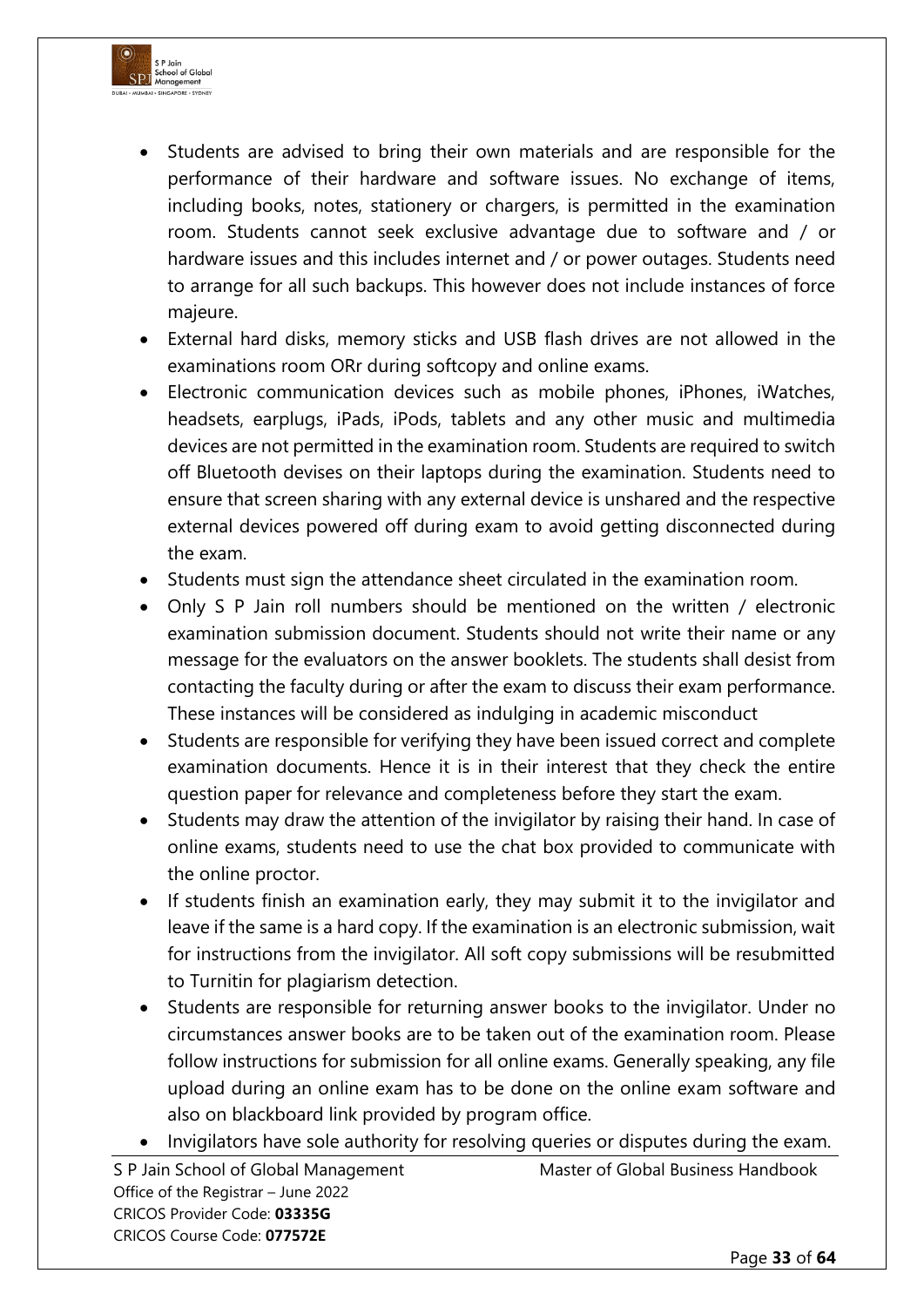

- At the end of the examination, the invigilator will collect the answer books from the desks of students who have not yet left the examination room. For all online exams, exam will conclude automatically at the end of exam time allocated. No additional warning will be given. Students are responsible for their own time keeping and uploading their files on the online exam software and blackboard on time.
- Students who disturb others will be warned by the invigilator. Should the conduct persist, students will be required to leave the examination room. The invigilator will submit a report to the Office of Examinations for further processes. For online exams, the proctors reserve the right to terminate a students exam after consultation with DoE (or any other OoE officer duly authorised by DoE), in case of student engaging in any unethical practices. This necessarily is to be preceded by a warning given on the chat window.
- Dishonest behavior will result in the student failing the exam, and possibly being expelled from the School.
- In situations of critical illness or bereavement, students should contact the Office of Examinations and consult the Dean of the program about the possibility of special exam arrangements. Requests must be supported with appropriate documentation. Decision in this regard shall be final and binding on the student.
- Misinterpretation of the examination timetable is never an acceptable excuse for absence or being late to an exam. Please note that all timings shall be in IST. Students need to convert the same into their local time zone. Any excuse of misinterpretation of exam timings will not be entertained.
- Students arriving late due to issues outside their control, and who are admitted to the examination after seeking necessary permission, will not be given extra time to complete the examination.
- If there are any corrections in the question paper, it will be announced to students during the reading time. Any errors discovered after the commencement of the examination will not result in any clarification. Students are expected to make necessary assumptions (and state it in their answer script) and continue with the examination.
- Students must display their student pass / photo identification card or an alternative form of photo identification on their examination desk for the duration of the examination. If not, students may be asked to get a permission slip from the concerned Program Office before he/ she starts the examination. For online exams students need to go through a registration process where they need to submit online their photo as well as capture a photo of their ID.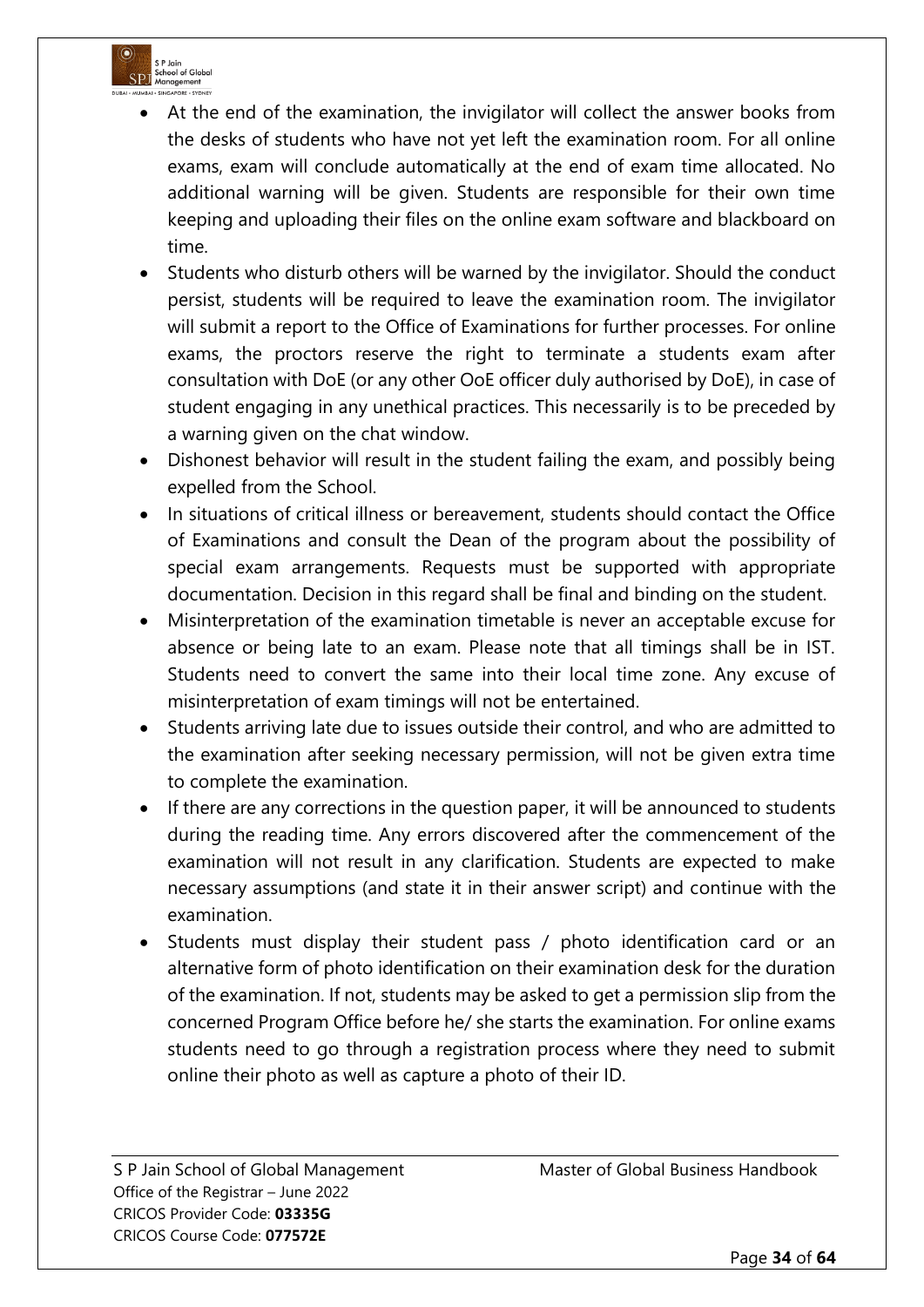

- Wherever permitted, students may bring authorized calculators only into the examination room, as specified on the question paper cover sheet and examinations guidelines announced.
- Students need to ensure that the camera and mic are kept on and at full volume during the exam. It should not be shared with any the device as this may cause undesired technical complications leading to disruption / termination of the exam.
- Two-way communication during the exam is enabled through the chat box facility provided in the online exam software. While it is the students right to use the chat window to communicate with the proctor it is also their duty to ensure that proctors chat is read and responded at earliest in their own welfare.
- Online exams are to mimic and simulate the in-class exams if taken from home. All rules applicable to in class exams are applicable to online exams including permission to be obtained for moving out of camera view for any reason including but not limited to bio breaks.
- Wherever permitted, students may bring dictionaries authorized by the respective faculty into the examination room. Dictionaries should not contain notes or annotations of any kind.
- All answer booklets relating to examinations will remain the property of the School.
- Students will have the opportunity to appear for an examination for a maximum of three times:
- Firstly, with his/her respective batch the first time the examination is set.
- Secondly, as a re-test / make-up (or a first time) with his/her respective batch.
- Thirdly, the next available time the examination is run (i.e. next or subsequent batch), after taking into consideration (possible) batch Planners' schedule clashes by the Program Office.
- If a student has not appeared for the examination within the allotted three times, he / she will have deemed to have failed the course and must then re-take it by paying necessary charges.
- While the format for the retest shall be the same as the main test, the format can possibly change in the subsequent tests.
- \*Guidelines may defer when examinations are conducted in digital mode and shared frequently by OOE.

# **5. Orientation**

In the week preceding the commencement of classes, S P Jain organises several days of orientation and induction for all new students. This introduces new students to the key personalities of S P Jain and familiarises them with the different services provided and their locations. Students are provided with a detailed overview of the course of study that they are about to embark upon. Students are made aware in some detail of the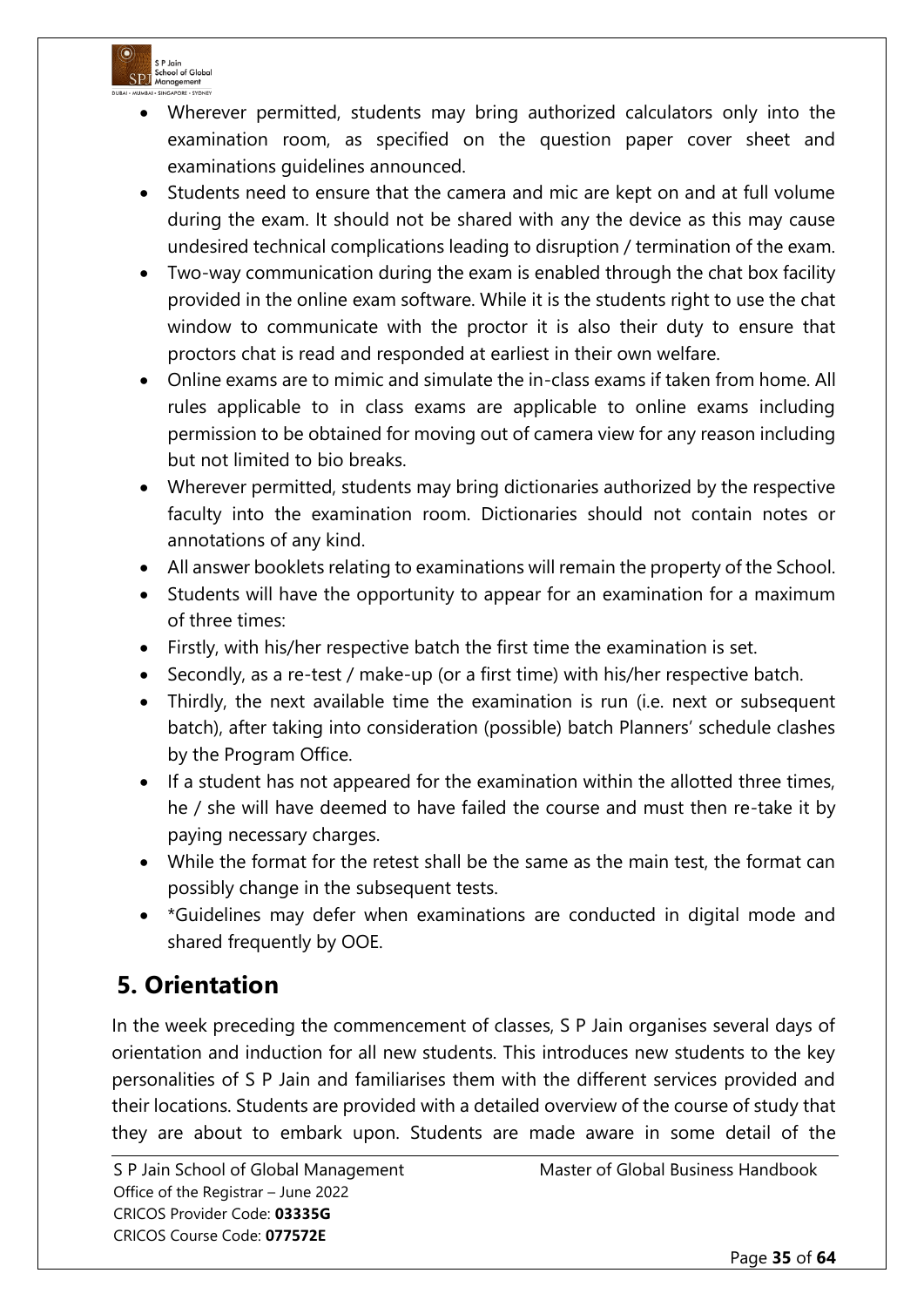

expectations to be met and all the different academic activities in order to fulfil the course requirements.

During the Orientation, students are divided into classes and groups within those classes for tutorial and other purposes. Students are also required to complete all visa, medical and legal formalities as applicable to the campus at which they would be undertaking their studies. It is mandatory for all students to attend the Orientation. Any exceptions are to be approved by the Registrar.

| <b>Term 1 Orientation Activity *</b>                                | <b>Speaker/Person-in-charge</b>       |
|---------------------------------------------------------------------|---------------------------------------|
| Registration, ID Cards                                              | Program Office and Facilities team    |
| Orientation Commence with Official lamp Lighting                    | Head of Campus                        |
| S P Jain Prayer                                                     | S P Jain Staff                        |
| S P Jain Student Pledge                                             | Student from the new batch            |
| Program Overview                                                    | Dean, MGB                             |
| Professional Readiness Program (PRP) Overview                       | Director, PRP                         |
| Blackboard (Learning Management System)                             | Program Office                        |
| Ice Breaker and Team Building Activities                            | Global Learning Team                  |
| Case Analysis Workshop                                              | Dean / Assistant Dean                 |
| Area Heads Interaction                                              | Area Heads                            |
| <b>Medicals</b>                                                     | <b>Facilities Team</b>                |
| <b>Simulation Workshop</b>                                          | Dean                                  |
| <b>Student Board Room Workshop</b>                                  | Dean/Assistant Dean                   |
| APA Referencing Introduction, Plagiarism and                        | Associate Professor, Communications   |
| Academic Integrity Workshop                                         |                                       |
| Library Workshop and E-learning Resources                           | Librarian                             |
| Visa and Housing guidelines                                         | Head of Admin and Facilities          |
| Student Handbook, Academic Guidelines and Course<br>Expectations    | Registrar                             |
| IT Resources and Access Workshop                                    | <b>IT Manager</b>                     |
| Industry Interface Projects team Interaction                        | <b>IIP Deputy Director</b>            |
| Corporate Relation Team Interaction                                 | Deputy Director, Corporate Relations  |
| <b>Student Support Workshop</b>                                     | Student Experience Manager            |
| <b>Global Activities and Student Life</b>                           | Global Learning and Student Life team |
| People Soft and Student Management System                           | Program Office and IT team            |
| SASH Workshop                                                       | <b>Student Counsellor</b>             |
| Student Visa Registration (Immigration and Checkpoint<br>Authority) | <b>Facilities Team</b>                |
| City Tour                                                           | Global Learning and Student Life team |

| <b>Term 2 Orientation Activities - Full day</b> |                           |  |
|-------------------------------------------------|---------------------------|--|
| <b>Registration and Biometrics</b>              | Facilities team           |  |
| Commencement of Orientation                     | Head of Campus            |  |
| Academic Integrity                              | Deputy Director           |  |
| Health and Well Being                           | <b>Student Counsellor</b> |  |
| Real world Skills                               | Director, PRP             |  |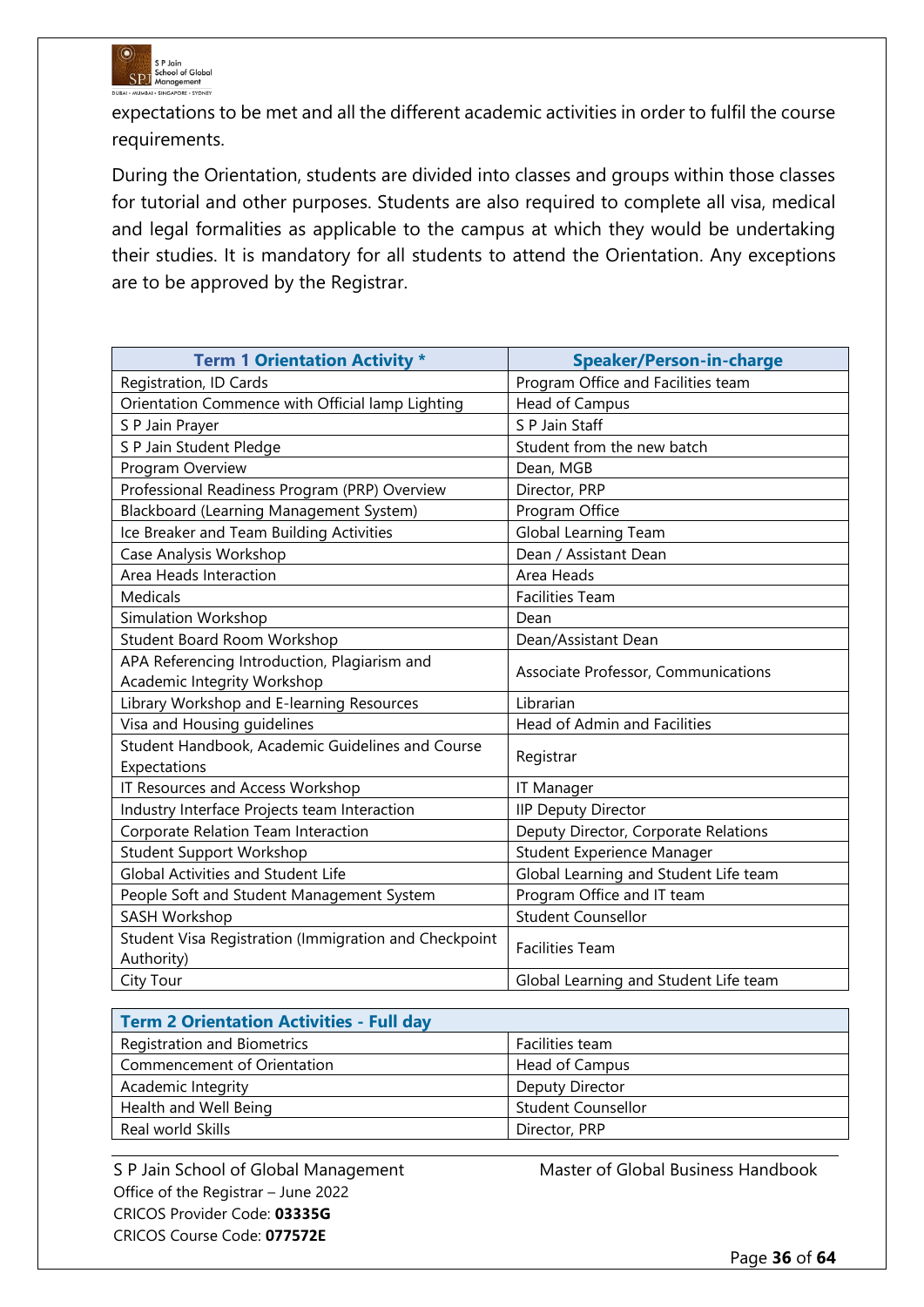

| <b>DUBAL MUMBAL - 31130AFORE - 31 DISEI</b> |                      |  |
|---------------------------------------------|----------------------|--|
| Global Learning                             | Head, Student Life   |  |
| Blackboard (Learning Management System)     | Program Office       |  |
| Ice Breaker and Team Building Activities    | Global Learning Team |  |

| <b>Term 3 Orientation Activities - Half a day</b> |                                                  |
|---------------------------------------------------|--------------------------------------------------|
| Commencement of Orientation                       | Head of Campus                                   |
| Academic Integrity                                | Deputy Director                                  |
| <b>Brief of Administration</b>                    | Vice President, Administration                   |
| Mentoring and Counselling Session                 | Director, Counselling and Coaching Centre        |
| Global Learning                                   | Senior Manager, Global Learning and Student Life |
| Health and Well Being                             | <b>Student Counsellor</b>                        |
| Industry Interface Projects team Interaction      | Senior Manager, IIP                              |
| Corporate Relation Team Interaction               | Global Director, Corporate Relations             |

*Table 5 Orientation Activities*

\*More on the Orientation activities and schedule will be sent in the welcome letter. The activities are subjected to change if required.

# **6. Attendance Requirements**

# **1. Attendance requirements for MGB Course**

- a. Students are expected to attend all lectures, tutorials, group activities and turn on their cameras (applicable to Virtual sessions). Attendance is taken during each class session (Face to face or Virtual). Students should be seated in the classroom / signed into the virtual platform at least five minutes before the session starts, and latecomers may not be admitted. Students may not enter or exit the classroom (Face to face or Virtual) while a session is in progress.
- b. Leaving the class session mid-way (Face to face / virtual) not turning on camera (virtual) will be treated as absent.
- c. A lecturer is not required to provide substitute tests, nor arrange repeat trips or other out-of-session experiences when a student is absent.

### **2. Excused attendance**

- a. A student who cannot attend a session/s due to a medical illness must produce a medical certificate to have absences excused. Where applicable, the student should also enclose photocopies of hospitalisation records of physician's orders, if appropriate (only certificates issued by a local physician will be accepted where the student is studying).
- b. In the event of a serious illness or death in the immediate family, the student should notify the course office and provide supporting documents to obtain an excused absence
- c. A student with infectious diseases should report their condition immediately and take all precaution to avoid spreading the infection and as per documented advise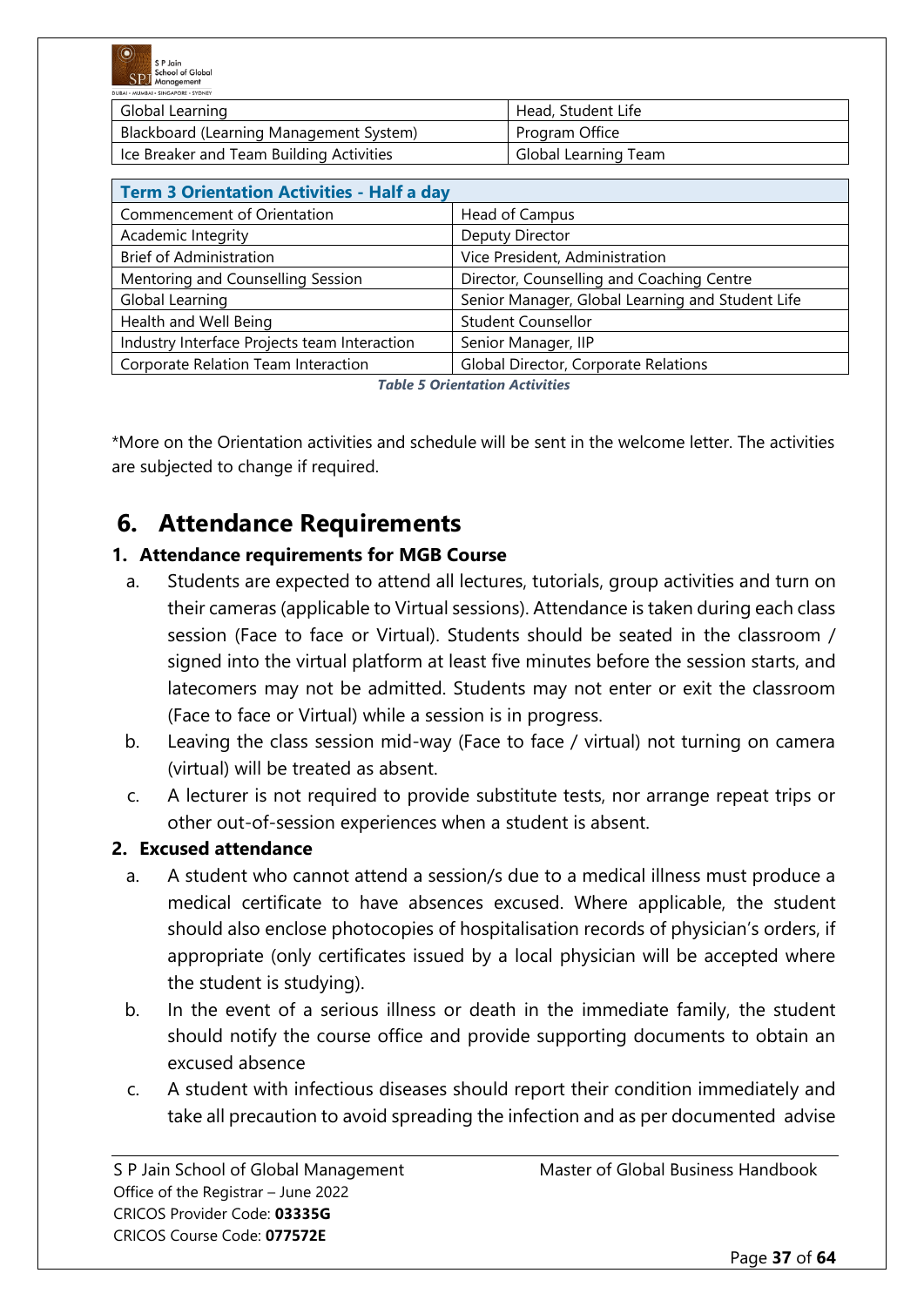

of the physician or program office not attend the class/class sessions. Such absences will be treated as excused absences.

# **3. Unexcused absences**

- a. If a student is absent without approval for more than one class session in each unit of study, they will be downgraded by a letter notch. For example, if the original grade is 'A', it will be downgraded to 'A-'.
- b. If a student is absent for three sessions or more, an 'F' grade will be awarded and need to repeat the unit by paying necessary fee applicable.
- c. Students are allowed to absent themselves for a maximum of six sessions per term across all units of study during that term.
- d. In instances where students are absent for more than 6 sessions across all units of study in a term, the 7<sup>th</sup> class session absenteeism onwards in any unit of study will result in a downgrade by a letter grade for that unit of study. For example, if the original grade is 'A', it will be downgraded to 'B'.

# **4. Attendance Marking and Monitoring**

- a. If a student has been marked absent wrongly, he/she needs to inform the Course Office immediately so that the Course Coordinator can double-check the absence with the faculty.
- b. Attendance cannot be reviewed more than one day after the date in question.
- c. Random spot checks will be conducted by the Course Office. If a student has been found not to be in class (virtual or face to face), he/she will be marked absent.

### **5. Excused absences which result in inability to attend the Class**

- a. In instances of excused instances where a student is unable to attend the majority or all of the class sessions the student will need to register for the unit of study again
- b. If the unit of study is not available as needed the student will be provided an opportunity to undertake an independent study. These will be at extra cost to the student and not included in the regular tuition fees.

### **6. Monitoring of students with low attendance**

a. Student/s failing to meet the attendance requirements for a unit of study, or perceived by the Course ( Program) Manager as having a low attendance record in general for the course, will be reported to the relevant Assistant Dean/Dean, Registrar, Assigned Faculty and the Student Experience Manager.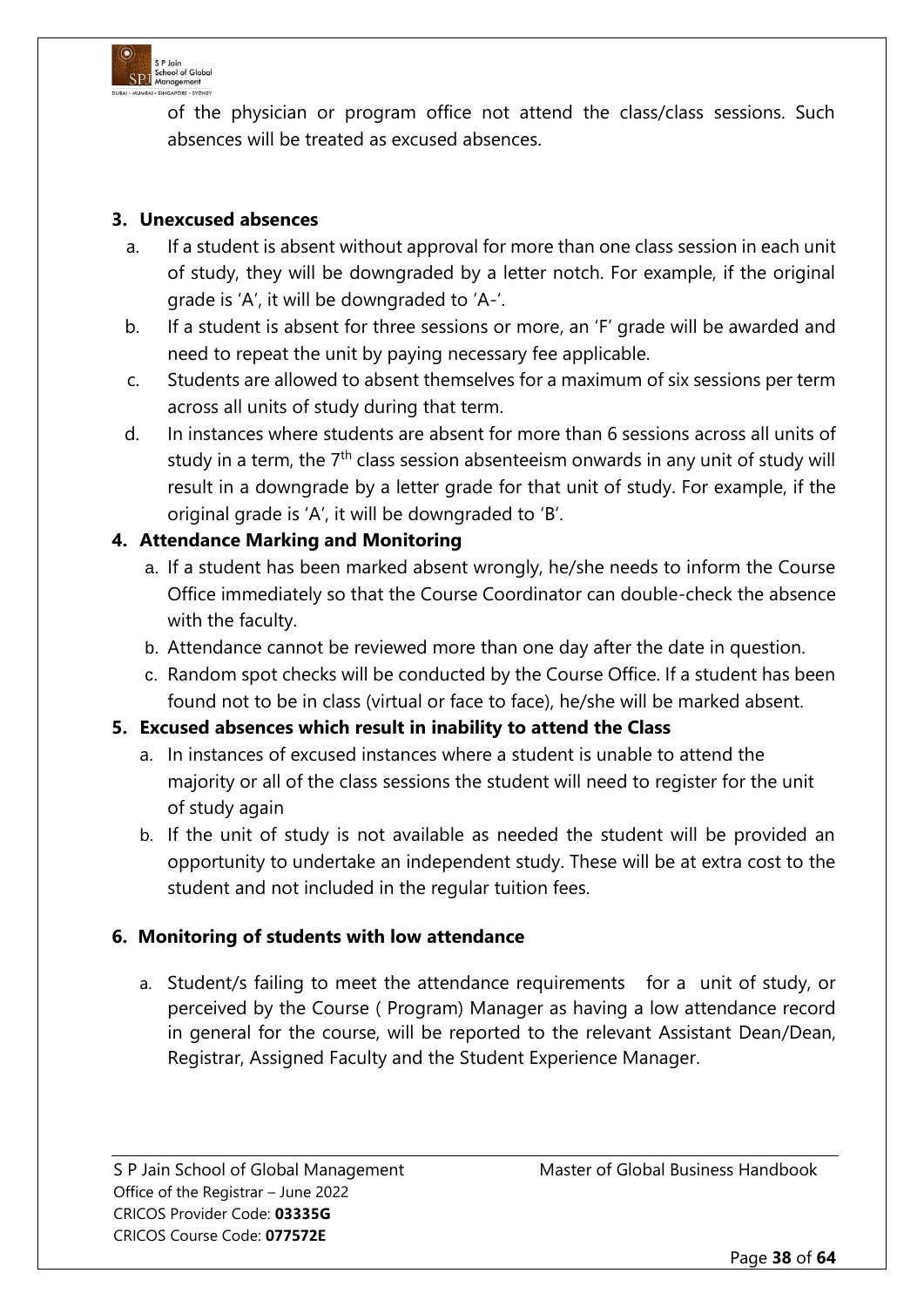

# **7. Important Contacts and Links**

# **7.1 Immigration and Important Australian Contacts/ Links**

- 1. Your Responsibilities as Overseas Students [Education Services for Overseas Students-](https://www.studyinaustralia.gov.au/English/Australian-education/Education-system/ESOS-Act)**[Responsibilities](https://www.studyinaustralia.gov.au/English/Australian-education/Education-system/ESOS-Act)**
- 2. ESOS Framework [Education Services for Overseas Students](https://internationaleducation.gov.au/Regulatory-Information/Pages/Regulatoryinformation.aspx)
- 3. Home affairs : [Student Visa Requirements](https://immi.homeaffairs.gov.au/visas/getting-a-visa/visa-listing/student-500) Student Visa Requirements
- 4. Study Sydney (Stakeholder Toolkit) [Study Sydney Toolkit](https://www.study.sydney/student-welfare/stakeholder-toolkit)
- 5. Grievances and external resolution [Study Assist](https://www.studyassist.gov.au/support-while-you-study/higher-education-student-complaints)
- 6. Accommodation and welfare-Sydney [Accommodation](https://www.study.sydney/student-welfare/accommodation-and-housing)
- 7. Learn, Live and Work [Learn and live in Sydney](http://www.study.sydney/)

# **7.2 Immigration and Important Singapore Contacts/ Links**

- 1. Your Responsibilities as Overseas Students [A Concise Guide for International Students](https://www.ace.edu.sg/documents/CPE/CPE%20Inthttps:/www.ace.edu.sg/documents/CPE/CPE%20International%20Student%20Guide.pdfernational%20Student%20Guide.pdf)  [Enrolling in Private Education Institutions in Singapore](https://www.ace.edu.sg/documents/CPE/CPE%20Inthttps:/www.ace.edu.sg/documents/CPE/CPE%20International%20Student%20Guide.pdfernational%20Student%20Guide.pdf)
- 2. Education Service Centre in Singapore Education Service Centre for Overseas students
- 3. Home Affairs: Student Visa Requirements [Student Visa requirements](https://www.ica.gov.sg/pass/studentpass/ihl)
- 4. Grievances and external resolution [Study Assist](https://www.ssg.gov.sg/cpe/student-services/dispute-resolution.html)
- 5. Learn and Live [Living in Singapore](https://www.mom.gov.sg/working-in-singapore/living-in-singapore)
- 6. Working in Singapore [Work in Singapore](https://www.mom.gov.sg/passes-and-permits/work-pass-exemption-for-foreign-students)

# **7.3 Immigration and Important Dubai Contacts/ Links**

- 1. Your Responsibilities as Overseas Students [Your responsibilities as Overseas students](https://www.khda.gov.ae/en/)
- 2. Education Service Centre in Dubai [Service Catalog](https://www.moe.gov.ae/En/EServices/Pages/ServiceCatalog.aspx)
- 3. Home Affairs: Student Visa Requirements [Student Visa requirements](https://u.ae/en/information-and-services/education/higher-education/student-visa)
- 4. Grievances and external resolution [Grievance Procedure](https://www.khda.gov.ae/CMS/WebParts/TextEditor/Documents/UQAIBGrievanceprocedures_english.pdf)
- 5. Learn and Live [Student Related Services](https://www.khda.gov.ae/en/khdaservices)
- 6. Working in Dubai [Work in Dubai](https://dda.gov.ae/earn-while-you-learn/earn/students/)

# **8. Living in 3 cities**

# **8a. Living in Australia**

### **8a.1. Health Cover in Australia**

Australia has a special health insurance coverage for international students called Overseas Student Health Cover (OSHC). OSHC is insurance designed to help international students cover the costs of medical and hospital care that they may need while in Australia. Because of these requirements, it is important that international students purchase their Australian international student health insurance prior to departing their home country. Overseas Student Health Cover (OSHC) from Bupa provides cover for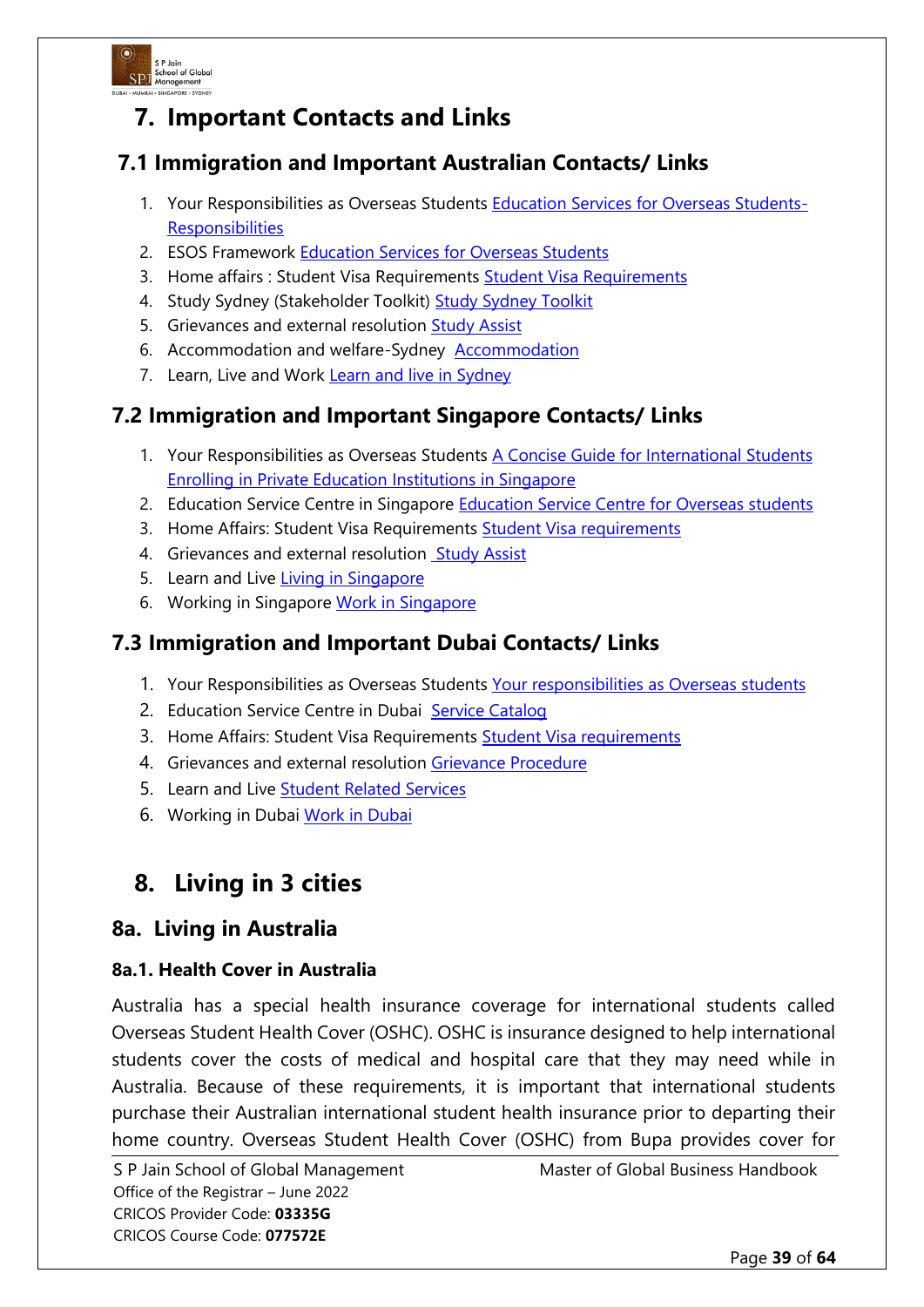

hospital and medical treatment if you get sick, helps meet student entry requirements and ensures you get your visa letter instantly. [https://www.bupa.com.au/health](https://www.bupa.com.au/health-insurance/oshc)[insurance/oshc](https://www.bupa.com.au/health-insurance/oshc)

# **8a.2. Work Rights while Studying**

Most Australian student visas allow you to work for up to 40 hours every two weeks while your course is in session, and unrestricted hours during any scheduled course break, but before you undertake any paid work you need to make sure your visa allows you to work. Find out more at the Department of Home Affairs website. Students found to have breached their work conditions may be subject to cancellation of their visa. Students who earn income in Australia may be liable to pay Australian taxation. Employers normally ask for your Tax File Number, which can be obtained at no charge from the Australian Taxation Office.

[https://www.internationalstudent.com/study\\_australia/working/](https://www.internationalstudent.com/study_australia/working/)

# **8a.3. Living and Studying in Australia**

Live in Australia: Learn about planning your departure, finding work and accommodation, and staying safe while studying. Visa and related information: <https://www.homeaffairs.gov.au/>

[https://www.studyinaustralia.gov.au/English/Live-in-Australia.](https://www.studyinaustralia.gov.au/English/Live-in-Australia) Home affairs : Student Visa Requirements [Student Visa Requirements,](https://immi.homeaffairs.gov.au/visas/getting-a-visa/visa-listing/student-500) [Study](https://www.study.sydney/student-welfare/stakeholder-toolkit) Sydney (Stakeholder Toolkit) Study [Sydney Toolkit](https://www.study.sydney/student-welfare/stakeholder-toolkit)

### **Sydney Campus Emergency Contacts**

- 1. Lifeline Crisis Counselling 131114 [\(https://www.lifeline.org.au/\)](https://www.lifeline.org.au/)
- 2. Acute Mental Health Situation 1800011511 [Mental Health Help](https://www.health.nsw.gov.au/mentalhealth/Pages/contact-service.aspx)
- 3. MensLine for support, information, referral 1300789978 [\(https://mensline.org.au/\)](https://mensline.org.au/)
- 4. Sexual Assault and Domestic Violence 24/7 line 1800737732 (nswrapecrisis.com.au) [\(https://www.1800respect.org.au/\)](https://www.1800respect.org.au/)
- 5. If you are in Danger: POLICE/ FIRE/ AMBULANCE 000
- 6. Campus 24/7 Contact: **+61 490 014 612**

# **8b. Living in Singapore**

### **8b.1. Health Cover in Singapore**

International students need help to cover the costs of medical and hospital care while in Singapore. Because of these requirements, it is important that international students purchase their international student health insurance prior to departing their home country. So, if you're studying abroad, make sure you've thought about international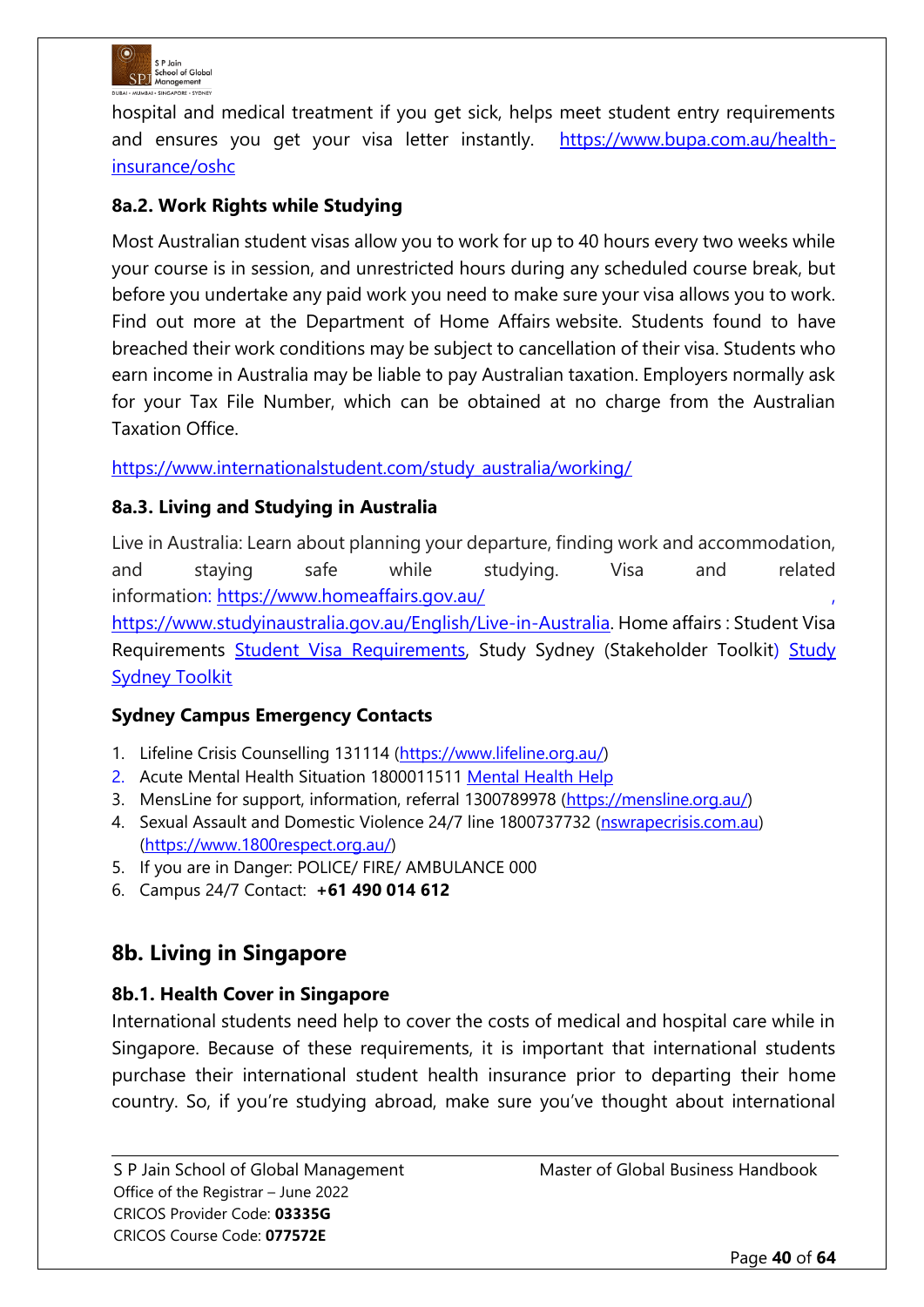

student health insurance. It covers you when you're studying overseas or if you want health insurance that covers you in more than one country.

[https://www.axaglobalhealthcare.com/en/international-health-insurance/students-health](https://www.axaglobalhealthcare.com/en/international-health-insurance/students-health-insurance/)[insurance/](https://www.axaglobalhealthcare.com/en/international-health-insurance/students-health-insurance/)

# **8b. 2. Work Rights while studying**

If you are holding a Student Pass in Singapore, you are only allowed to work if you meet specific requirement. Students on exchange programs and those who are not a student of approved institutions are not allowed to work. So, it is necessary to find out if you are eligible. You can find out more from the Ministry of manpower website. Students found to have breached their work conditions may be subject to cancellation of their visa.

<https://www.mom.gov.sg/passes-and-permits/work-pass-exemption-for-foreign-students>

# **8b. 3. Living and Studying in Singapore**

Singapore has one of the highest living standards in the South East Asia. Daily necessities and luxuries are readily available. Budget required during your stay in Singapore do not include tuition fees and travel expenses from your home country to Singapore. Learn about planning your departure, finding work and accommodation, and staying safe while studying.

<https://www.eduopinions.com/blog/where-to-study/pros-cons-studying-singapore/>

### **Singapore Campus Emergency Contacts**

- 1. Lifeline Crisis Counselling 1800-221 4444 [\(https://www.sos.org.sg/\)](https://www.sos.org.sg/)
- 2. Acute Mental Health Situation 1800-283-7019 [\(https://www.samhealth.org.sg/\)](https://www.samhealth.org.sg/)
- 3. Sexual Assault and Domestic Violence +65 6779 0282 [\(http://sacc.aware.org.sg/\)](http://sacc.aware.org.sg/)
- 4. If you are in Danger: POLICE 999 FIRE 995 AMBULANCE 995 Non-Emergency Ambulance 1777
- 5. Campus 24/7 Contact: **+65 9168 6165**

# **8c. Living in Dubai**

### **8c. 1. Health Cover in Dubai**

International students need help to cover the costs of medical and hospital care while in Dubai. Because of these requirements, it is important that international students purchase their international student health insurance prior to departing their home country. So, if you're studying abroad, make sure you've thought about international student health insurance as it covers you when you're studying overseas.

<https://www.dha.gov.ae/en/Aboutus/Pages/Vision.aspx>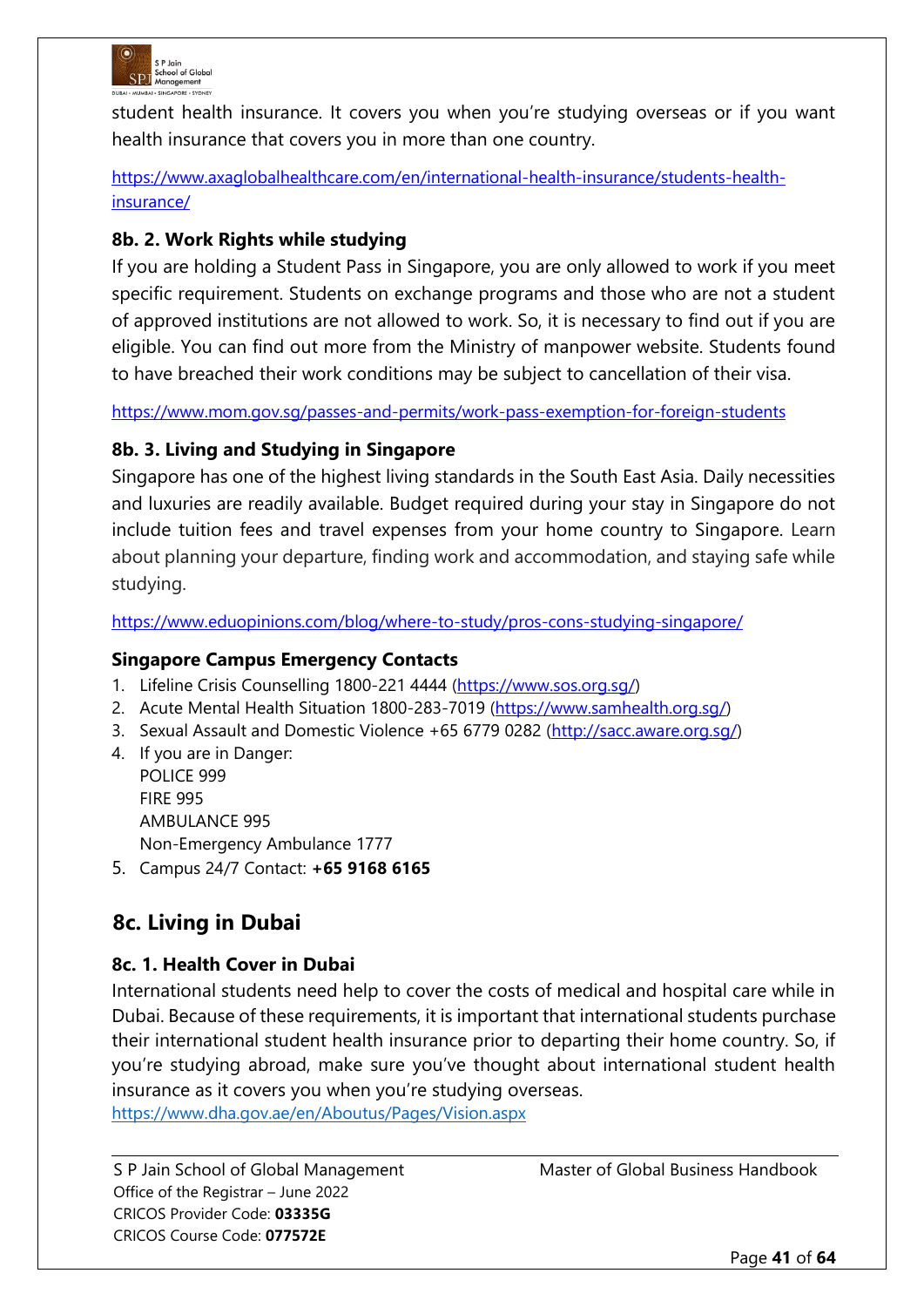

# **8c. 2. Work Rights while studying**

Working while you study allows you to gain valuable experience of the workplace at the same time as being enrolled at University, helping you to make informed decisions about the career path you hope to follow once you graduate

If you are holding a Student Pass in Dubai, you are only allowed to work if you meet specific requirement. So, it is necessary to find out if you are eligible. You can find out more from the Dubai Development Authority website. Students found to have breached their work conditions may be subject to cancellation of their visa.

<https://dda.gov.ae/earn-while-you-learn/earn/academic-institutions/>

### **8c. 3. Living and Studying in Dubai**

Rapid development in Dubai's education system in recent years means it now competes with the best places to study, whether as an undergraduate or graduate. Higher education in the UAE has also made significant progress, thanks to strategic partnerships with Western institutions, with notable universities opening campuses in this vibrant, fastgrowing country

Learn about planning your departure, finding work and accommodation, and staying safe while studying

<https://www.bayut.com/mybayut/popular-areas-students-live-dubai/>

### **Dubai Campus Emergency Contacts**

- 1. Lifeline Crisis Counselling 80078839 [\(https://www.idp.com/\)](https://www.idp.com/)
- 2. Acute Mental Health Situation 800342 (800 DHA) [\(https://www.dha.gov.ae/\)](https://www.dha.gov.ae/)
- 3. If you are in Danger: POLICE 999 FIRE 997 AMBULANCE 998
- 4. Campus 24/7 Contact: **+971509085972**

# **9. Student Support**

As a higher education provider, SP Jain is committed to the provision of timely and targeted student support for all students to enable a positive learning experience, the development of knowledge and skills, and to ensure their personal well-being. These support services are designed in line with the student's lifecycle, right from admission through graduation, and includes academic, cultural, personal, technical and language support.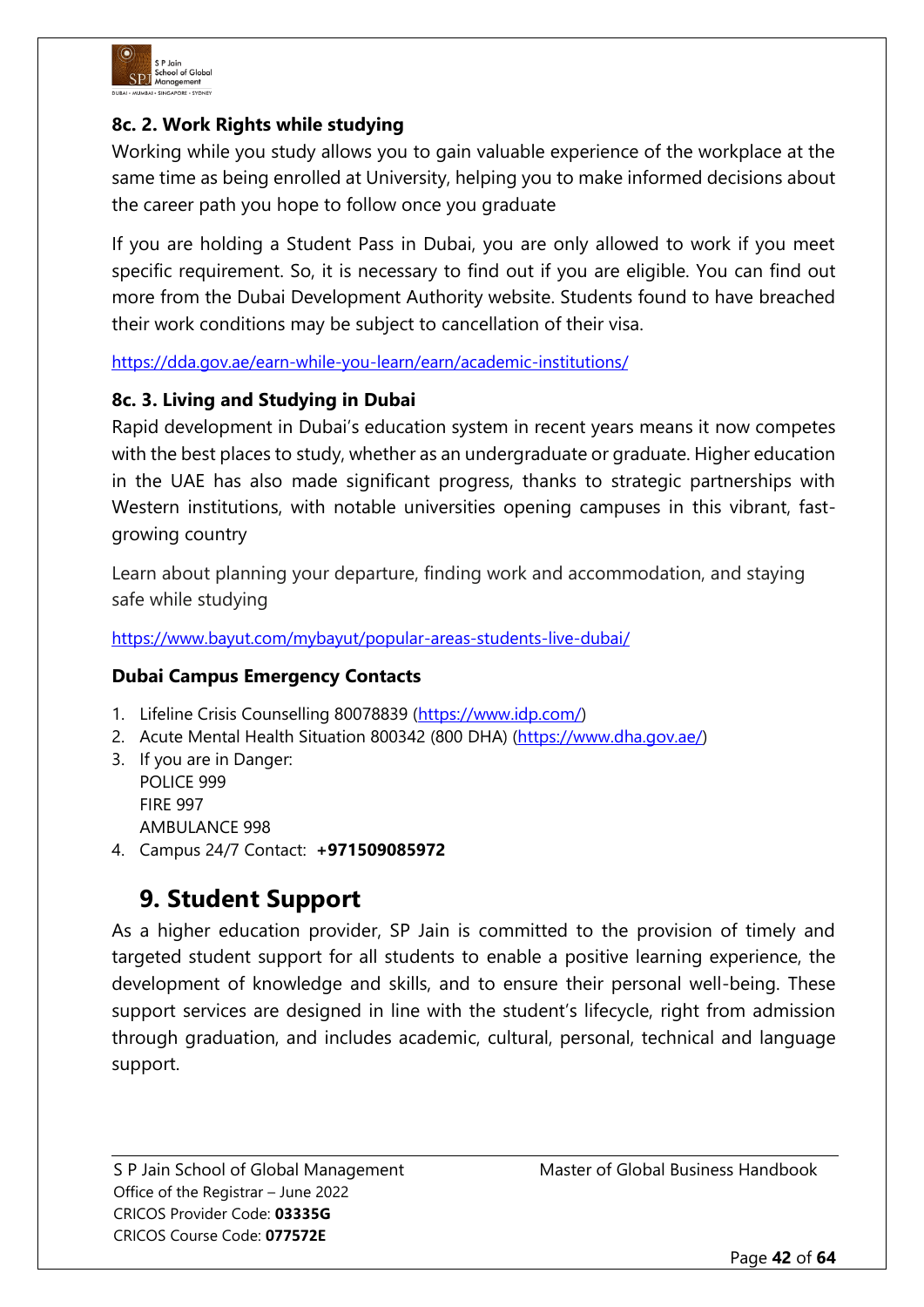

The online students receive ongoing support from the assigned Course Coordinators for matters such as unit enrolment, reading materials, submissions, communication regarding exams, retests, and results. The planners and class schedules will be made available in advance for students. All the sessions will be recorded and are made available to students through the LMS. Students can contact the Course Coordinators via emails. Student attendance is monitored remotely on sessional basis by the Course Office and any shortfall is communicated to students through email. The students have access to the centralised online support to escalate and resolve any academic and administrative matters. Through the Course Office; students receive support from all concerned departments e.g. Registrar's Office and Examinations Office.

<https://www.spjain.sg/student-support>

# **9.1 Student Experience and Support**

At Student Experience our motto is "Journey is the reward".

Student Experience and Enhancement is a student centric team which provides support and guidance to the students throughout their Student Life Cycle. Each of the 4 campus has a Student Experience Manager who are aptly guided by the Team Leader.

Specific strategies of the team towards support transition includes, assessing the needs and preparedness of individual student and cohorts and undertaking early assessment or review the formative feedback on academic progress and identify needs for additional support.

All the Student feedbacks are analysed and discussed with all stakeholders to address gaps or unresolved issues, both academic and non-academic. Apart from the various SE initiatives and activities like focussed group feedback sessions, chat sessions, coffee or lunches with student groups, buddy programs, the team also engages with them continuously targeting improvement measures, share best practises, all to obtain a favourable learning environment. Alongside this, the student also receives support from the team using online and offline mechanisms. Student progression is tracked, and alerts of risk are raised well before time and help is provided to them to change gears and obtain success.

Every student is encouraged to optimise on each of these opportunities provided by the school and hone their skills to excel not only within the campus but also outside in the larger community.

# **9.2 Counselling**

S P Jain has a counselling and coaching team on its campuses, staffed with a full-time and professionally qualified Student Counsellor and support staff. Students are encouraged to seek advice and support on a personal and individual basis as required during their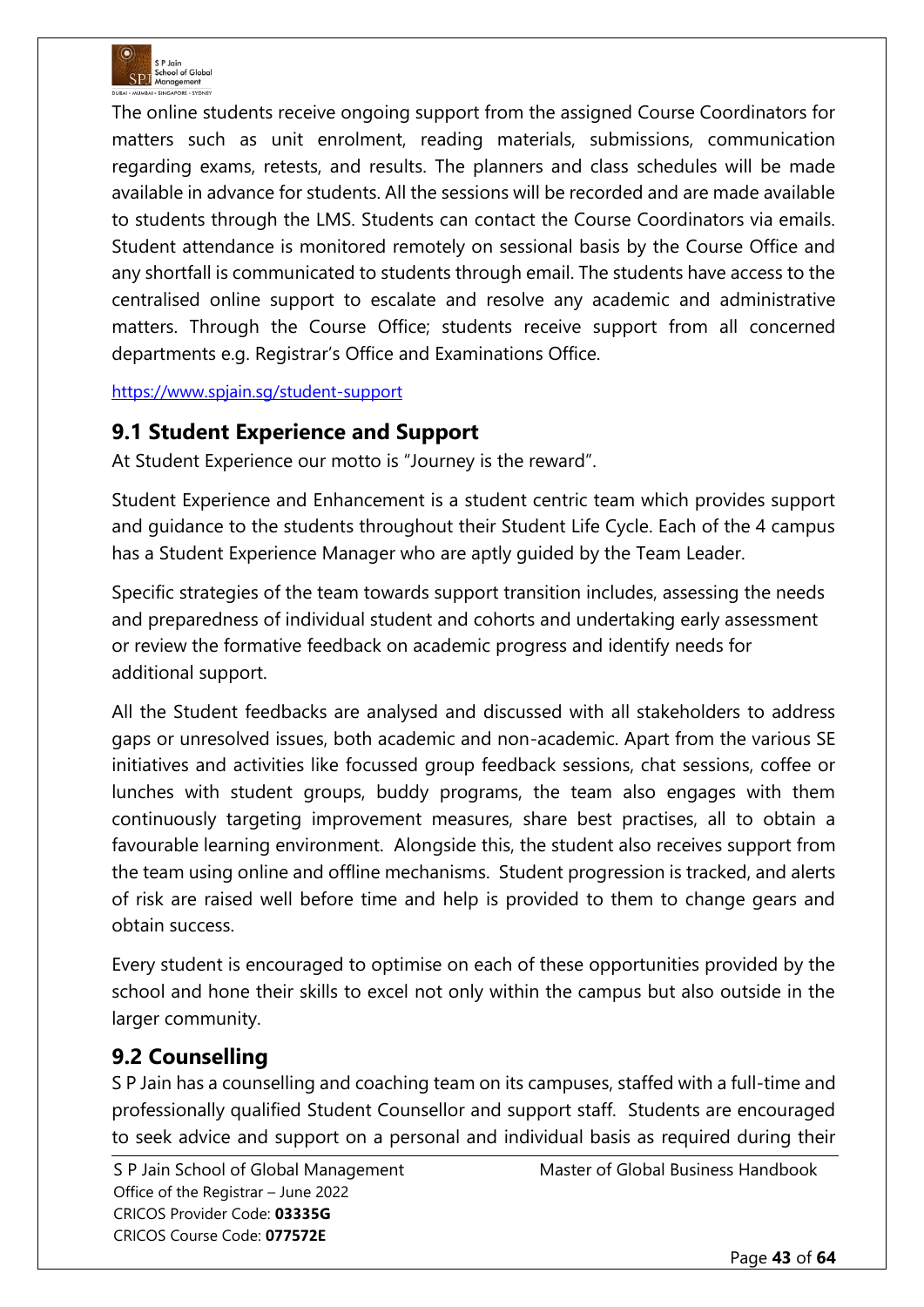

time on campus. The team cooperates closely with academic faculty, administrative and support staff, and relevant department heads to help resolve any issues that might be impeding student progression or the enjoyment of the overall S P Jain learning experience.

The Student Counsellor will also manage a 'buddy' system where students new to the campuses and cities will be matched with an existing student from the prior batch to share lifestyle and study experiences. In addition, the School may contract with an external counsellor for any student needing additional services. Students needing the help of a counsellor should contact the office of the S P Jain Student Counsellor/Student Life to make an appointment. In some situations, a member of the faculty or staff may recommend that a student consult a counsellor and, with the student's agreement, make necessary arrangements.

# **9.3 Library**

The library is vital component of academic life at S P Jain. Apart from the conventional books, periodicals, magazines, newspapers and journals the library has a range of learning materials that cater to various learning needs and preferences. The library offers an elibrary that includes business-relevant e-databases, online journals and newswires.

The library aims to:

- Develop and deliver customer-focused services, support learning and teaching, in a rapidly changing environment
- Provide access to local and external sources of information for all users
- Move towards a predominantly electronic library while maintaining appropriate print collections
- Widen and facilitate access to information by developing and strengthening partnerships within and beyond the School

### **Library Schedule**

#### **Singapore campus**

| Monday to Friday              | 10:00 am to 7.00 pm |
|-------------------------------|---------------------|
| Closed on Saturday and Sunday |                     |

#### **Dubai campus**

| Saturday to Thursday | 9.00 am to 7.00 pm |
|----------------------|--------------------|
| Closed on Fridays    |                    |

### **Sydney**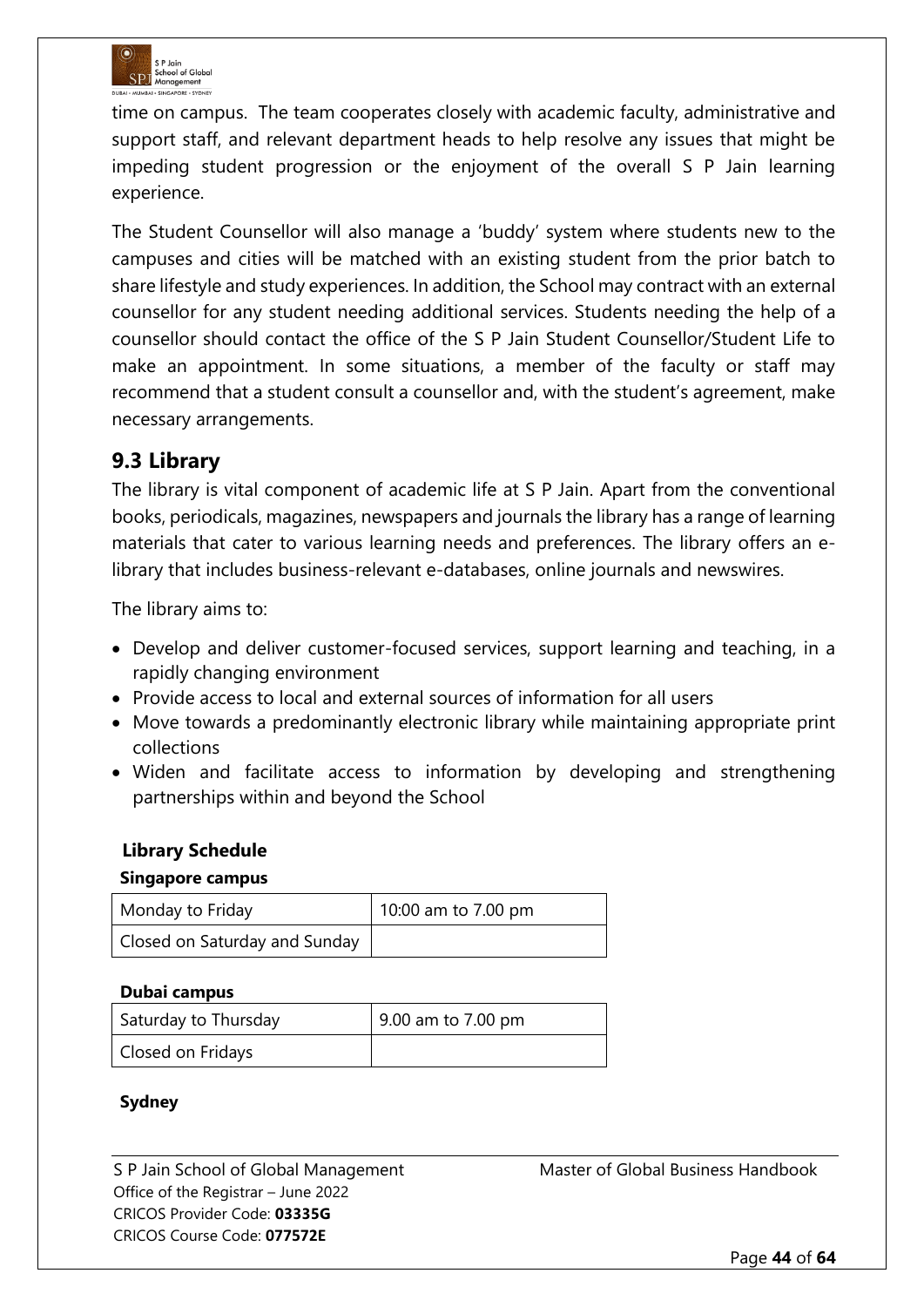

| All working days except<br>holidays | 9:00 am to 5.30 pm |
|-------------------------------------|--------------------|
| Closed on Saturday and<br>Sundays   |                    |

# **Circulation**

| <b>Resource</b>     | <b>Quantity</b> | <b>Duration</b> | <b>Renewal</b> |
|---------------------|-----------------|-----------------|----------------|
| <b>Books</b>        | 3               | 14 days         | twice          |
| Periodicals         |                 | 7 days          |                |
| <b>AV Resources</b> |                 | 2 days          |                |
| Reports             | 3               | 14 days         | twice          |

Reference books, rare books, bound journals, periodicals and newspapers may not be taken out of the library. Borrowers may renew a loan in person or by email. A resource may be renewed twice unless requested by another borrower. After being renewed twice, the resource must be returned to the library before it can be checked out again.

Overdue library resources incur a fine of AUD 1 for each item. Items that must be recalled incur a double fine. Lost or damaged books must be replaced at the user's cost. Students who mutilate or lose a library resource must replace it at their own cost within 30 days. If not, the library will buy the resource and charge the user the actual cost-plus 25 percent for freight and handling, depending on the type of resource being replaced.

As with other outstanding financial commitments, students will need to clear any library fines prior to graduation.

### **Basic Library Decorum**

Students are expected to:

- Maintain silence and not indulge in loud group discussion activities.
- Switch off their mobile phones or keep them on silent mode.
- Not place their feet on tables and chairs, and not consume food and beverages.
- Switch off the lights and air conditioners when not required.
- Not switch on any audio/video CD (academic or entertainment) without using headphones.
- Replace newspapers, periodicals, books etc. in their original place after reading and not carry them outside the library premises.
- Students should leave their baggage, personal belongings at the space provided in the library at their own risk.

Office of the Registrar – June 2022 CRICOS Provider Code: **03335G** CRICOS Course Code: **077572E**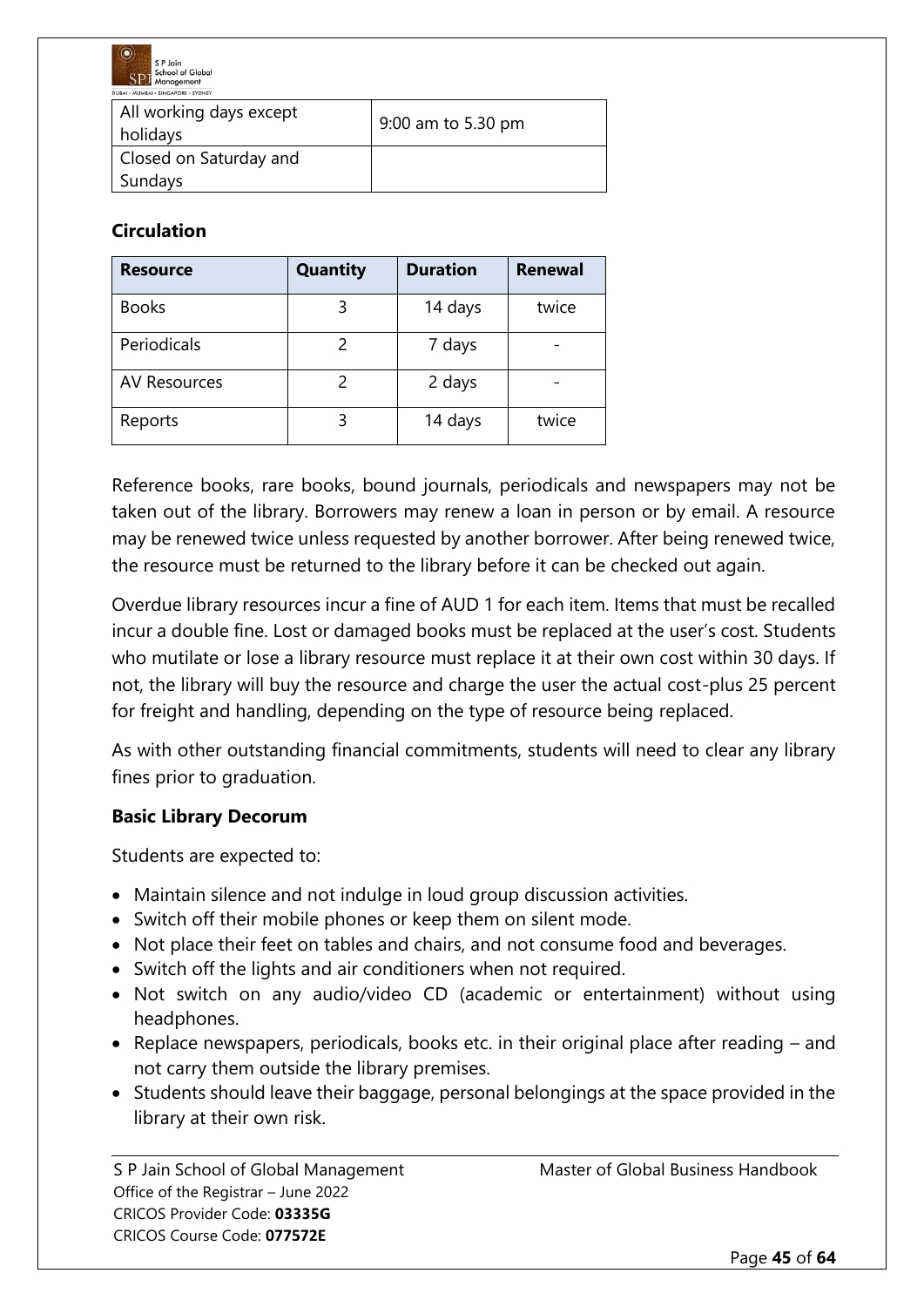

# **9.4 Information Technology Centre**

The IT Centre provides a robust, reliable, and secure IT infrastructure to the S P Jain student community. The IT Centre recognises the privacy of students' files and communications, but also reserves the right to examine files and directories when necessary, especially when there is evidence of compromised security or prohibited activities.

The IT Centre hours of operation are from 8.30 to 5.30 p.m. Students are discouraged from bringing food or beverages inside the IT Centre.

Students are provided with an e-mail account under the S P Jain domain name.

# **9.5 Career Advice**

S P Jain helps students obtain information about specific careers and post-study professional opportunities. The Corporate Relations teams work with students to aid with career planning, resume writing, interview techniques, on-campus recruiting, and local advice on contacts to assist students in making career connections.

# **9.6 Campus Life**

Studying at the S P Jain campus is stimulating, comfortable, and most of all, fun!

**Singapore**: S P Jain's seven-acre Singapore campus is located close to downtown and is easily accessible by car or public transport. The campus' renovated heritage building house houses the Faculty offices, Accommodation, Marketing and Admission offices, classrooms, lounge, banquet hall and cafeteria. The non-heritage building houses the student hostel, classrooms, Faculty offices and Leadership hall. The cafeteria offers a variety of multinational cuisine to cater to the diverse student community. Students can take long walks around the campus or on the Mt. Faber Sky Walk, located just outside the campus.

**Dubai**: S P Jain's Dubai campus is in the Dubai International Academic City (DIAC), a city that was purpose - built for colleges and universities. SP Jain's campus occupies an entire stand-alone building covering approximately 60,000 square feet, spread over three floors. It has hi-tech learning centres, mock trading rooms, a library, video conferencing facility, a Reuters terminal and more. The DIAC's food court offers multinational cuisine to the students. Students are encouraged to participate in the numerous festivals and events hosted by SP Jain and other schools in DIAC.

**Sydney**: The campus is within the precinct that hosted the 2000 Sydney Olympic Games and is in walking distance of the city's more famous sporting arenas and facilities. As a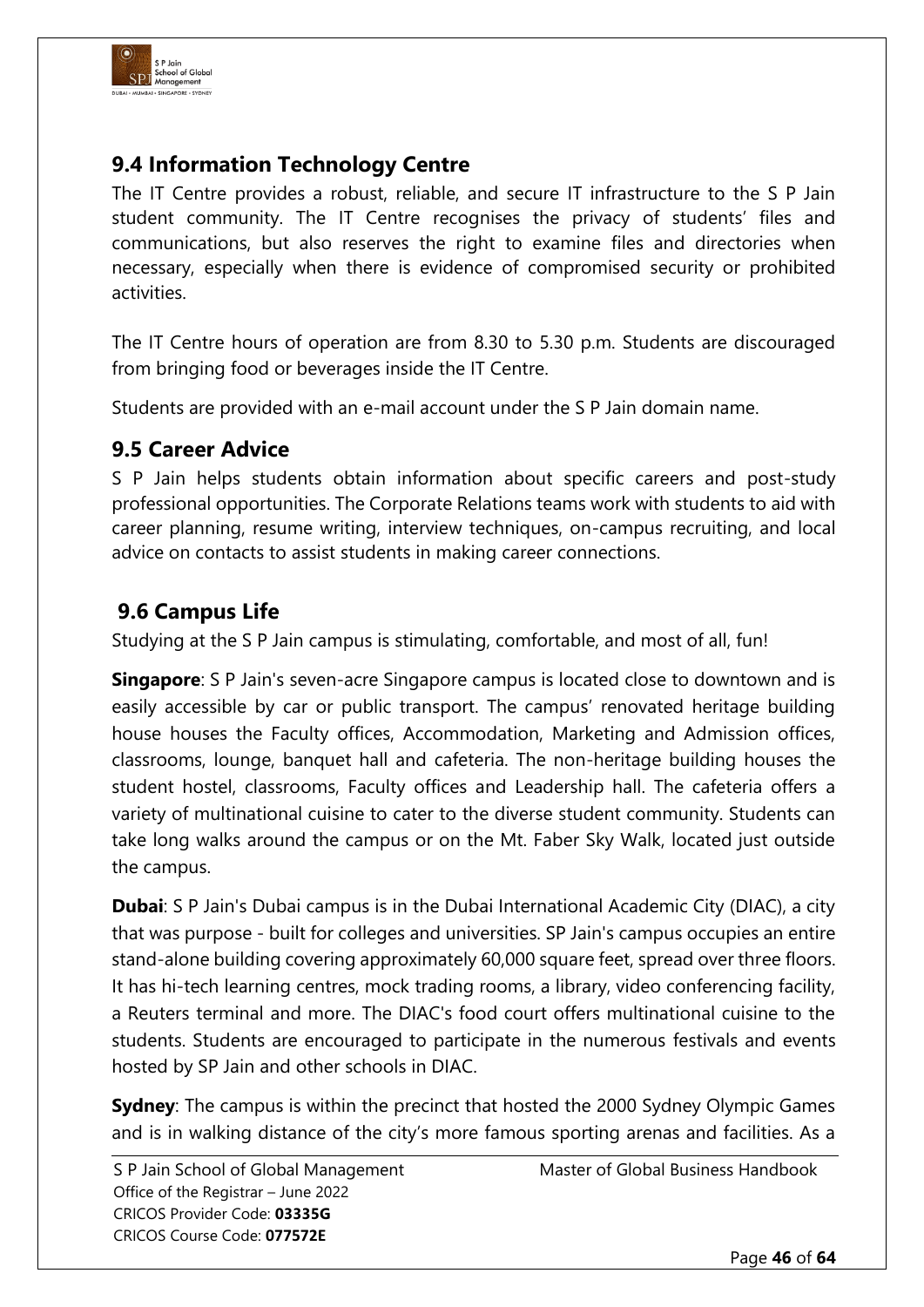

distinct sporting and education precinct, Sydney Olympic Park is a destination. The precinct is located some 45 minutes from Sydney's Central Business District and 20 minutes from Parramatta, a major suburban centre. Both destinations offer all the exciting social and lifestyle options that one can expect in metropolitan Australia, and they are both accessible by public bus, train and river ferry from Sydney Olympic Park. A full range of entertainment venues, landmarks, artistic venues, dining experiences, transport options and weather is listed on the NSW government's website at [www.living-in-sydney.com.au](http://www.living-in-sydney.com.au/), [Learn and live in Sydney.](http://www.study.sydney/)

# **9.7 Accommodation**

**Singapore**: The Student Hostel is located on campus, within HortPark. Girls and boys are housed separately for privacy. Security guards patrol the premises at night to ensure the safety of all students living there. The Hostel is air-conditioned, and students have access to common areas like a TV lounge and group work areas. More information o[n](https://www.spjain.org/global-campus/singapore) [Accommodation](https://www.spjain.org/global-campus/singapore)

**Dubai:** SP Jain's student accommodation is in the International City, one of Dubai's largest residential areas. We provide a bus service to transfer students to and from campus, which is about 15 minutes away. More information on [Accommodation](https://www.spjain.org/global-campus/dubai)

**Sydney**: While it is not mandatory for students to avail S P Jain's housing, students have an option to do so if required in **Sydney**. However, students who wish to opt for the School's housing option would be accommodated in rented apartments and town house in and around the Sydney Olympic Park where the campus is located. For more information please refer<https://www.spjain.edu.au/global-campus/sydney>

# **9.8 Sports Facilities**

**Singapore**: Students can stay healthy by exercising in the gym or playing sports, such as basketball or table tennis. They can also take long walks around the campus or on the Mt. Faber Sky Walk, located just outside the campus.

**Dubai:** Students can access sporting facilities located below.

GEMS Wellington Academy, Dubai Silicon Oasis, 5minutes drive from the campus.

- Indoor sports hall
- Outdoor soccer field with flood lights
- Outdoor court for basketball, lawn tennis etc.

GEMS Dubai Modern High School, Nad Al Sheba

- Cricket Pitch
- Full Football Pitch
- Outdoor Tennis, Basketball and Volleyball Courts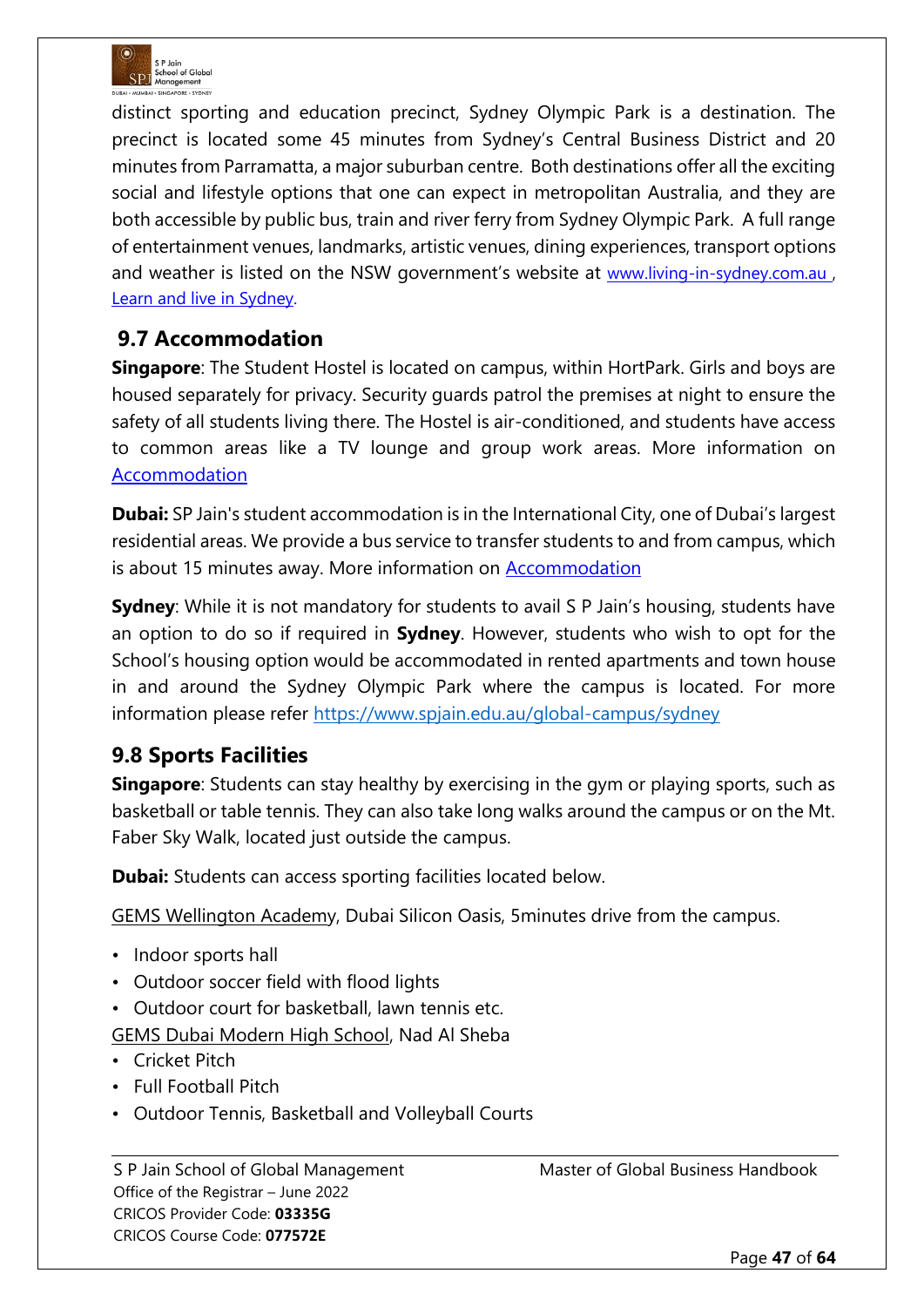

**Sydney: S**tudents have access to the Aquatic Centre at the Sydney Olympic Park <http://www.aquaticcentre.com.au/> which is a 5-minute walk from the campus. The facilities offered are:

- Gymnasium
- Personal Training
- Indoor Pool
- Massages
- Group Exercise Classes

Students are required to register with the Centre and pay a joining fee as well as monthly or Student

# **9.9 Cafeteria**

–

**Singapore**: The cafeteria offers a variety of multinational cuisine to cater to the diverse student community. The cafeteria offers a wide variety of options ranging from vegetarian and traditional Indian cuisine to Continental and International food. Apart from this there is a Social Network Café which serves Fast Food.

**Timings:** The cafeteria is open from 8.30am-10.30pm, serving breakfast between 9.00 am

11.00 am, lunch between 12.30 pm to 2.30 pm, and dinner between 6.00 pm and 8.00 pm. There are "Grab & Go" meals and drinks available throughout the day for busy students on the go.

**Sydney**: Students have access to a cafeteria and vending machines that serve a variety of snack meals, a range of juices and drinks, confectionery and other requisites. The cafeteria offers a wide variety of options ranging from vegetarian and traditional Indian cuisine to Continental and International fare. Both vegetarian and non-vegetarian meals are served every day, and exceptional care is taken to prepare food in a clean and hygienic environment. The caterers alter menu options based on student feedback and demand. Vending machines are also distributed around the campus.

**Timings:** The cafeteria is open from 8.30am-8.30pm, serving breakfast between 9.00 am –

11.00 am, lunch between 12.30 pm to 2.30 pm, and dinner between 6.00 pm and 8.00 pm. There are "Grab & Go" meals and drinks available throughout the day for busy students on the go.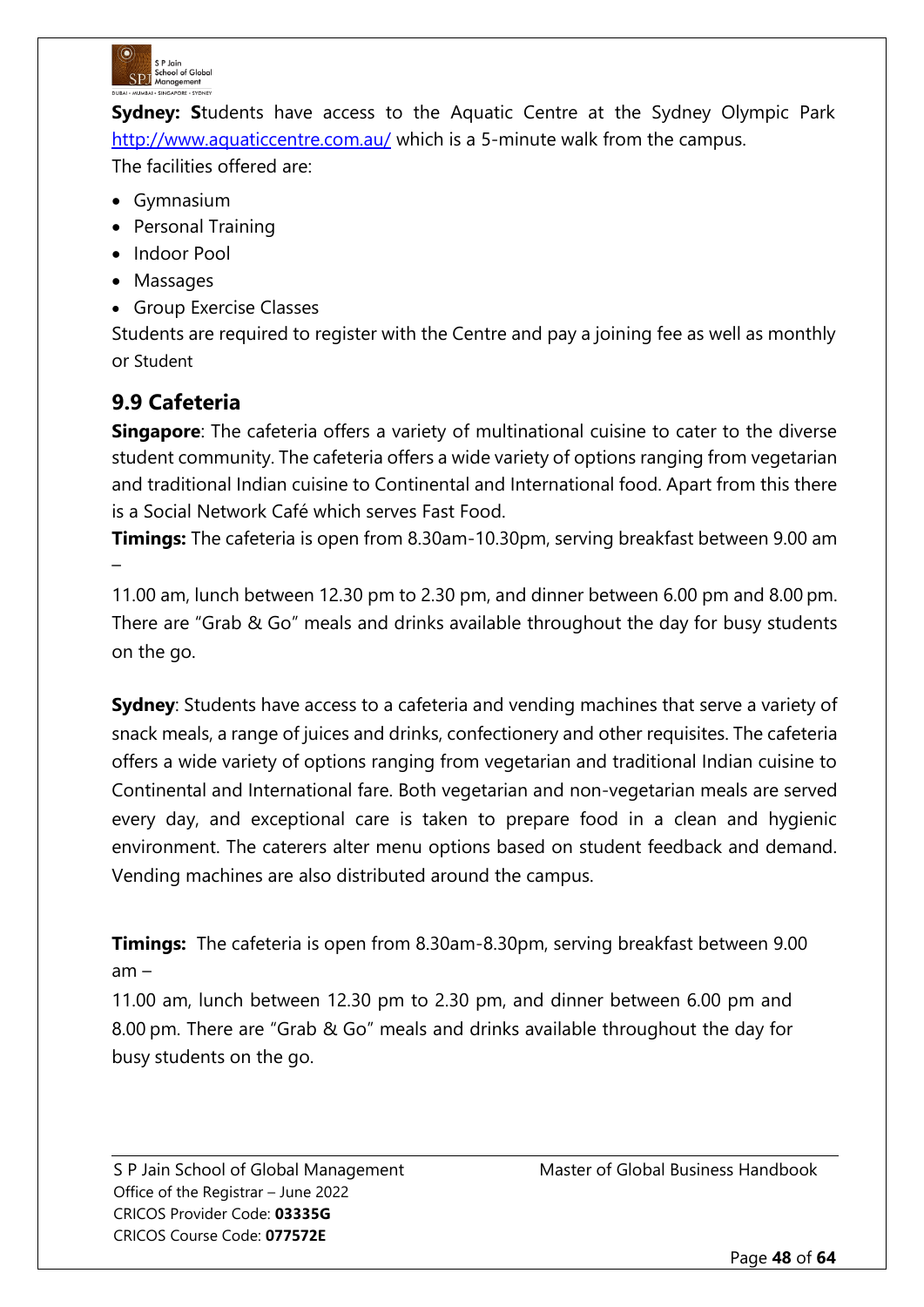

**Dubai:** The DIAC's food court offers multinational cuisine to the students. Both vegetarian and non-vegetarian meals are served every day, and exceptional care is taken to prepare food in a clean and hygienic environment.

**Timings:** 8 am to 6 pm, Friday and Public holiday closed

# **9.10 Committees**

Various student committees help to integrate the working of S P Jain students and management. These working groups act as facilitators or student bodies for the different areas that they represent. Some of the committees are described below:

# **a. Academic Committee**

This Committee helps the Institute review courses and academic policies. Student suggestions and feedback on faculty, courses, assignments, exams, grievances or grades can be routed through the Academic Committee. Members are also proactive and take informal feedback from all students about every course. They meet regularly with the Course Manager to share feedback. Members are selected by the Course Manager based on students' performance records. Special care is taken to ensure that every specialisation or division is well represented in the Committee.

# **b. Placement Committee**

The Placement Committee acts as an interface between the Corporate Relations Team of S P Jain and the student body. Some of its responsibilities include:

- Leveraging personal business contacts for placing batch mates, officially through the S P Jain Placement Cell
- Collating resumes of the entire batch in a pre-set format
- Coordinating activities like mock GDs, mock interviews and individual feedback sessions
- Circulating job descriptions from prospective recruiters
- Assisting in corporate presentations
- Recording the number of interviews attempts of each student, and collating interview questions of each student for documentation and future reference

# **c. Public Relations Committee**

This Committee conducts public relations activities for the school. Responsibilities include:

- Arranging guest lectures
- Setting up field visits for students
- Supporting the S P Jain Corporate Relations team
- Managing student blogs
- Organising special PR events
- Suggesting website updates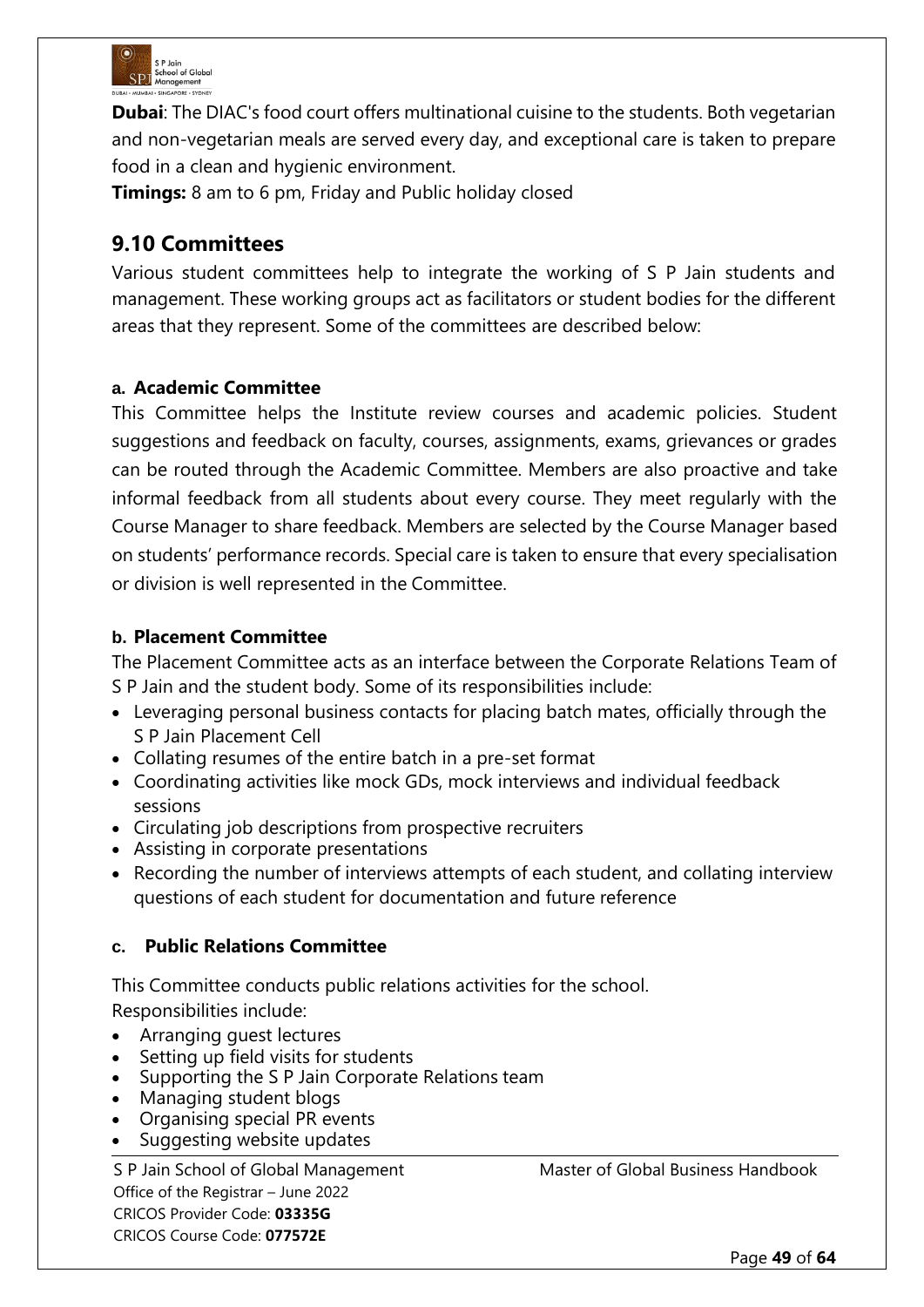

• Organising events on and off the campus

### **d. Industry Interface Committee**

This group acts as an intermediary between the Industry Interface Projects leadership teams on each campus and the students to facilitate the execution of the Industry Interface Projects. When a company offers its project/s to the School, the Committee, along with an S P Jain representative, work cooperatively to match the company's requirements to the students' experience, potential and specialisation, as much as possible. Every specialisation is well represented in the Committee.

Other student committees and clubs may also be formed depending on student interest and School needs.

# **10.Tuition and Non-Tuition Fees**

**Tuition Fees:** Please refer to the Signed Offer Letter/ Website**<sup>1</sup>** for more details

|            | <b>For PG Programs (MGB)</b>                 |                                 |
|------------|----------------------------------------------|---------------------------------|
| Sr.<br>No. | <b>Components</b>                            | <b>Charges in</b><br><b>AUD</b> |
| 1          | Re-evaluations (per unit)                    | 30                              |
| 2          | Re-test (per unit)                           | 300                             |
| 3          | Independent Study (per unit)                 | 1500                            |
| 4          | <b>Duplicate Degree</b>                      | 100                             |
| 5          | <b>Duplicate Graduation Statement</b>        | 30                              |
| 6          | <b>Duplicate Record of Result</b>            | 30                              |
|            | Postal Charges (per package) within India *  | 20                              |
| 8          | Postal Charges (per package) outside India * | 30                              |
|            | * Minimum Charges                            |                                 |

### **Non-Tuition Fees**

# **11.Policies and Procedures**

\*For more policies and procedures<sup>2</sup> please refer to the School website and the **Annexure to the Handbook.**

<sup>1</sup> Refer to: [Tuition and Non-Tuition Fee](https://www.spjain.org/programs/postgraduate/gmba/fees)

2 *[School website](https://www.spjain.edu.au/)*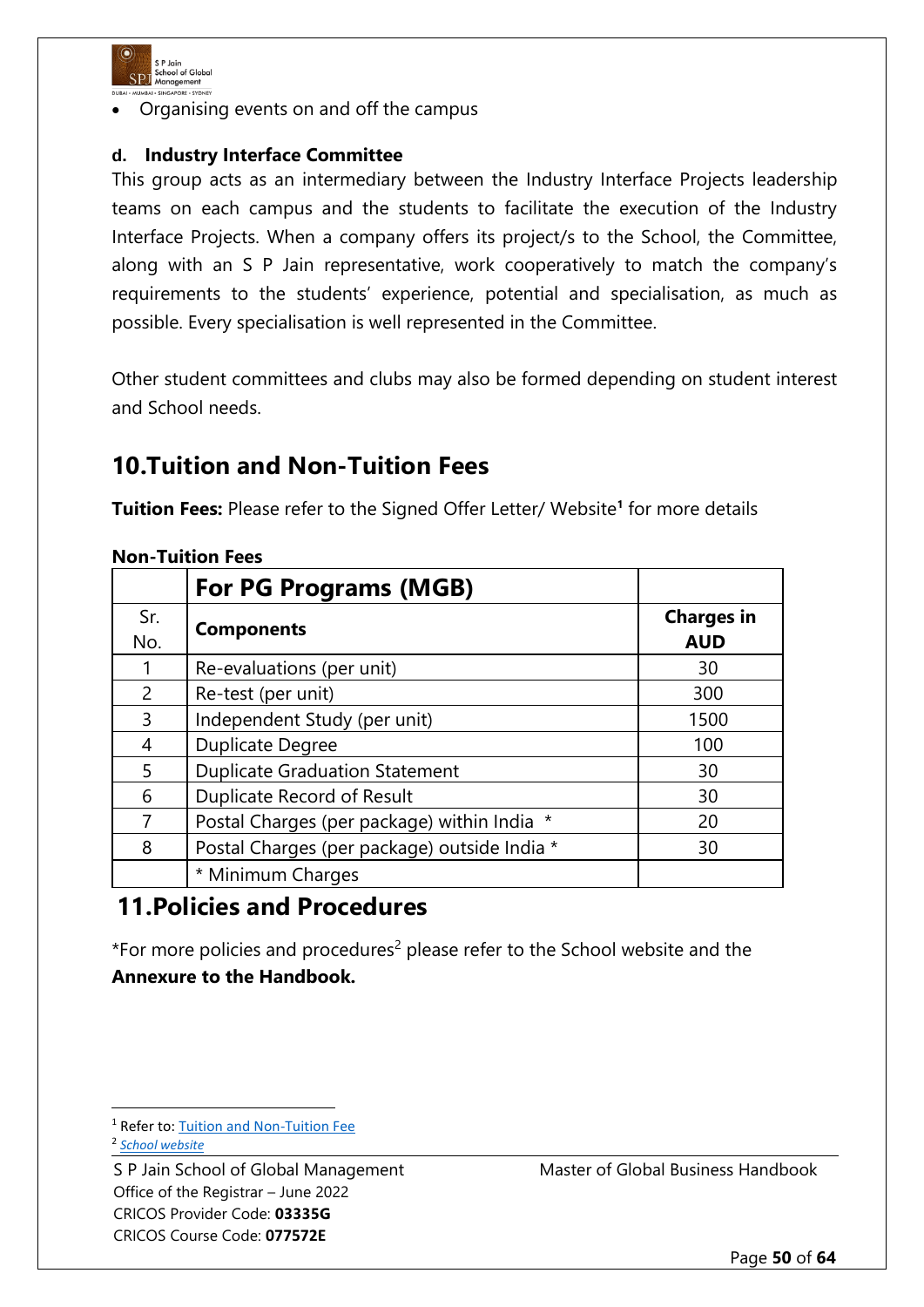

# **Postgraduate Admission and Selection Policy**

This policy applies to all applications for admission to postgraduate courses at S P Jain School of Global Management (S P Jain) for prospective domestic and international students.

# **Deferral Policy**

This policy describes the deferral procedures before students enrolls into a course, after the students enrols into a course / commences course of study.

# **Domestic Student Refund Policy**

The purpose of this Policy is to provide clear information and guidance about the fee refund process applicable to domestic students, the process for applying for refunds and the circumstances under which refunds will be provided to current and prospective domestic students. This policy applies to domestic students studying in Australia only. This policy aligns with the requirements set out in the TEQSA Act (2011) and the Higher Education Standards Framework (the Threshold Standards) 2015.

# **International Student Refund Policy**

The purpose of this Policy is to provide clear guidance and information about the fee refunds process which are applicable to international students, the process for application of refunds and circumstances under which refunds are to be provided to current and prospective students studying as international students in Australia and on other campuses on a student visa.

### **Credit Transfer and Articulation Policy**

This Policy provides students the broad policy and framework for articulation, recognition of prior learning (RPL) and credit transfer for all the courses offered. Provide due credit for demonstrated prior learning and outcomes in line with the requirements of each course of study, assist mobility of students eligible to transfer between courses within the School and to other institutions, institute clear guidelines and processes for determining credit transfer and articulation to and from the courses without compromising the integrity of each course and ensure standards and integrity of the credit transfer arrangements.

### **Provider Transfer Policy and Processes**

This policy applies to international students studying at S P Jain School of Global Management (S P Jain) in Australia under the Australian student visa system administered by the Department of Home Affairs and regulated under the ESOS Framework. This policy sets out the process for international students in Australia seeking to transfer to or from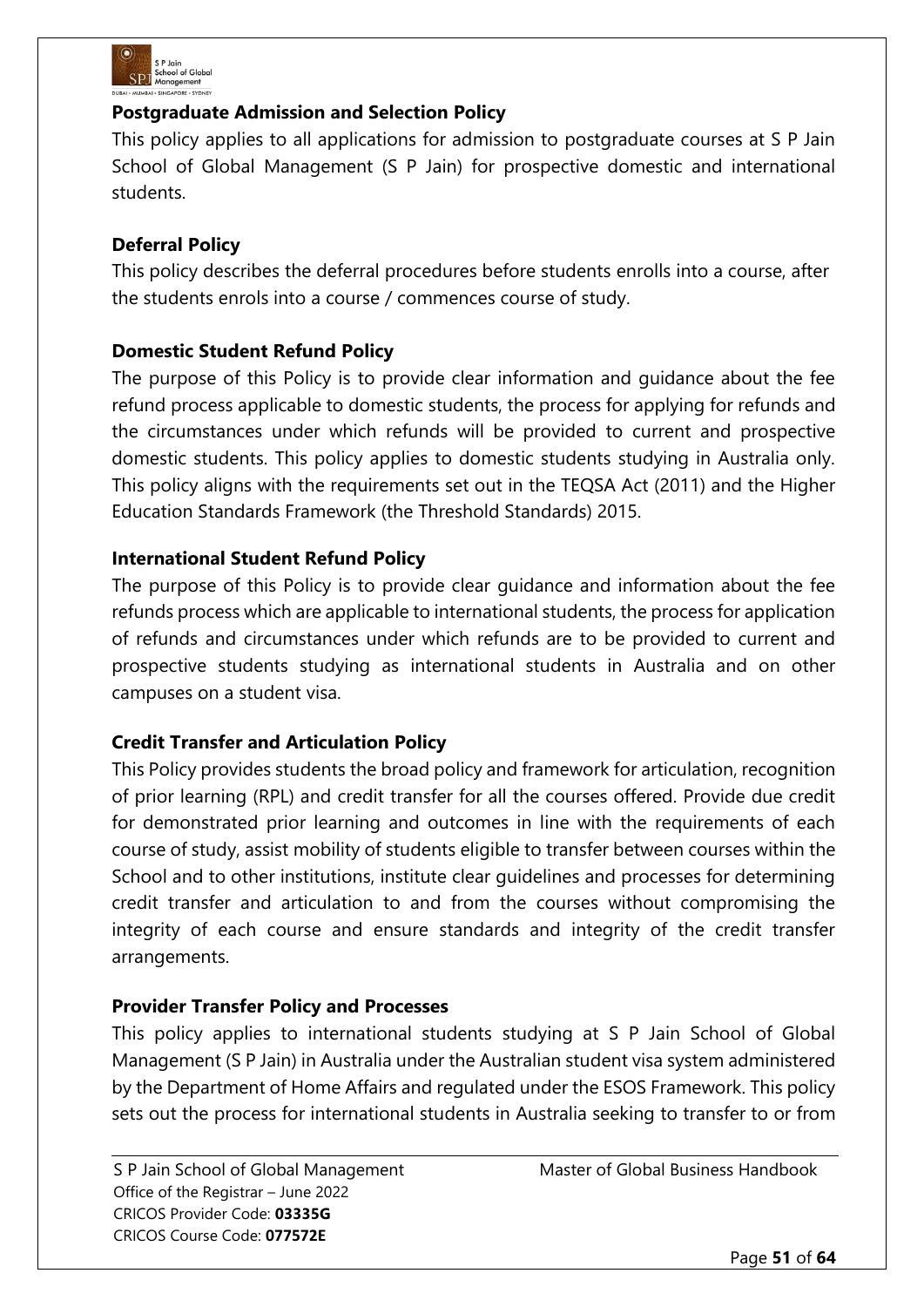

another registered provider. This policy does not apply to students studying at S P Jain campuses outside Australia.

# **Student Tuition Fee Protection Policy**

This policy outlines the ways in which students' tuition fees are protected if S P Jain School of Global Management (S P Jain) is unable to deliver a course for which tuition fees have been paid. It outlines the alternative arrangements which will be made and the School's responsibility for the cost of any alternative or transitional arrangements in the event of provider or course default.

# **Tuition Fee Protection Procedure**

This procedure outlines how the pre-paid tuition fees for students who have enrolled but not yet commenced studies at S P Jain School of Global Management (S P Jain) are managed and protected. This procedure applies to pre-paid tuition fees paid by students studying at any of the School's campuses (Sydney, Dubai, Singapore and Mumbai).

# **Student Code of Conduct Policy**

This Code of Conduct outlines the expectations and responsibilities of all students enrolled at S P Jain and should be read in conjunction with the approved policies of the School, and in the context of the student's letter of offer of enrolment. This Code applies to all students enrolled with S P Jain regardless of the mode of study or location.

### **Academic Integrity Policy and Procedures**

This Policy promotes academic integrity; defines the actions that constitute a breach of academic integrity i.e. cheating, contract cheating and plagiarism; and, describes the School's processes for investigating and hearing allegations of cheating and plagiarism. It also describes the penalties that will apply, where allegations are proven.

# **Processes and Guidelines for Plagiarism control for all soft copy submissions**

Academic integrity will be upheld and protected by providing clear information to students and staff and implementing educative strategies. Appropriate steps will be taken to detect plagiarism including electronic plagiarism devices. S P Jain uses Turnitin, an integrated tool to Blackboard to detect plagiarism.

### **Student Misconduct Policy and Procedures**

This Policy defines the actions that constitute non-academic student misconduct; describes the School's processes for investigating and hearing allegations of student misconduct; and, describes the penalties that will apply, where allegations are proven.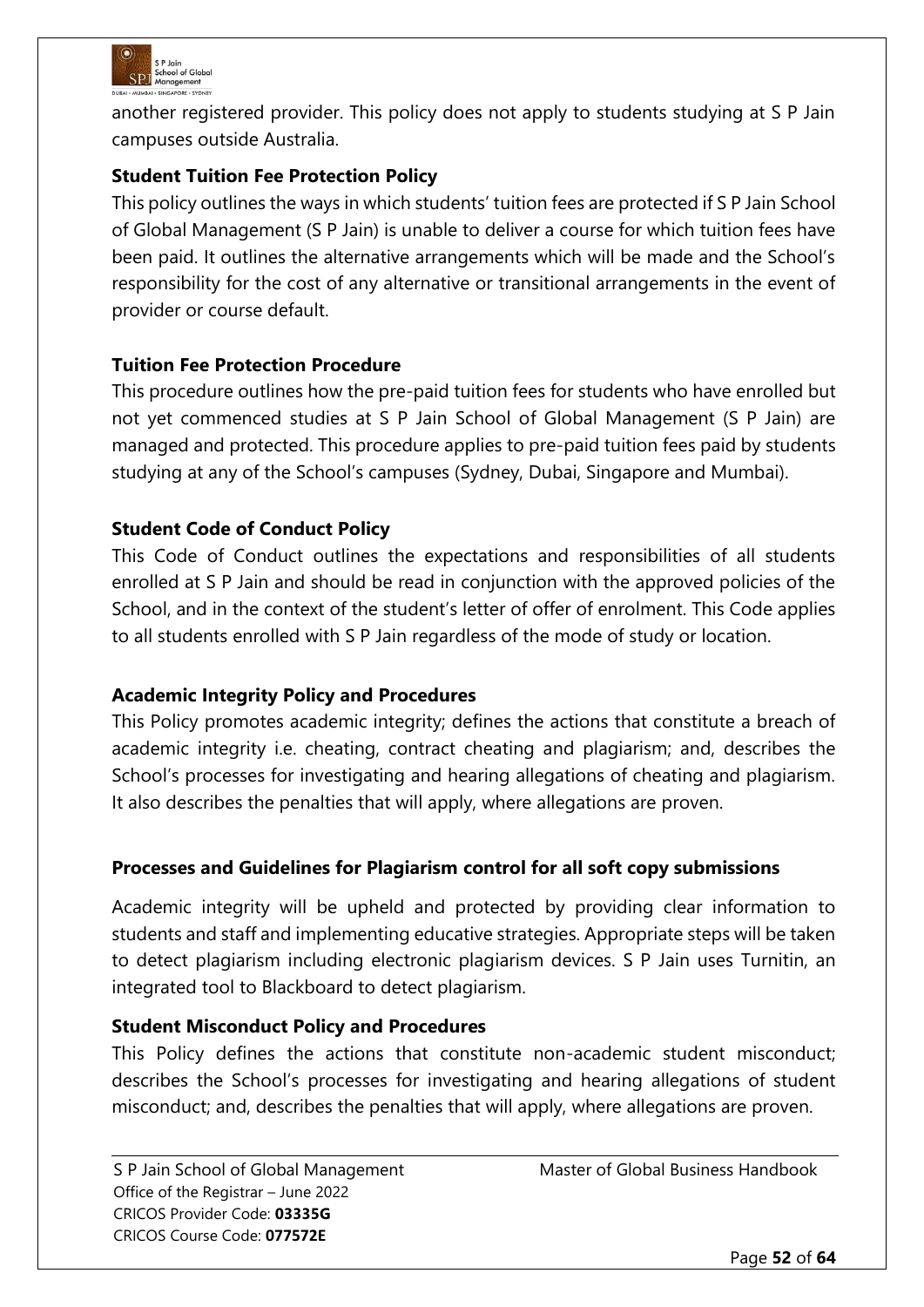

### **Student Grievance and Mediation Policy and Procedures**

This policy describes the procedures for student grievance mediation; S P Jain has individual academic, administrative, and supervisory avenues for mediation. Should other avenues come into conflict with the Student Grievance and Mediation Policy, this policy overrides all other avenues for meditation. This policy is dedicated to the fair hearing and resolution of all grievances and will discuss with students and staff their familiarity with procedures for dealing with complaints, grievances, and appeals.

# **Assessment Validation, Grading and Moderation Policy and Procedures**

The purpose of this Policy is to ensure that assessment tasks and marking is valid and reliable and that they ensure the quality of student learning outcomes. The School is committed to effective assessment validation and moderation as an integral part of its assessment procedures and has designed its procedures to ensure common interpretation of Threshold Standards 2015 in relation to student performance across all programs. The Examination Board moderates the design of assessments and students' performance internally and externally. This is to ensure the validity and reliability of its assessment practices and awarding of grades. Moderation is undertaken each term / semester as part of a continual improvement cycle, as detailed in Assessment Validation, Grading and Moderation Policy.

### **Student Progression, Exclusion and Course Completion Policy**

The Policy provides broad guidelines and framework for all courses on the rules of progression, and course completion. This policy informs the students of the importance of achieving satisfactory course progression and the possible consequences of unsatisfactory course progress.

### **MGB Rules of Progression and Completion Policy**

As the keeper of the official academic records of the School, the Registrar shall be responsible for maintaining individual records for each student. As part of that responsibility, the Registrar shall administer the progression and exclusion rules.

# **1. Progression:**

- a. To progress from one term to the next term:
	- i. a student's Cumulative Grade Point Average (CGPA) should not be less than 2.0
	- ii. and a student needs to successfully complete all the identified pre-requisites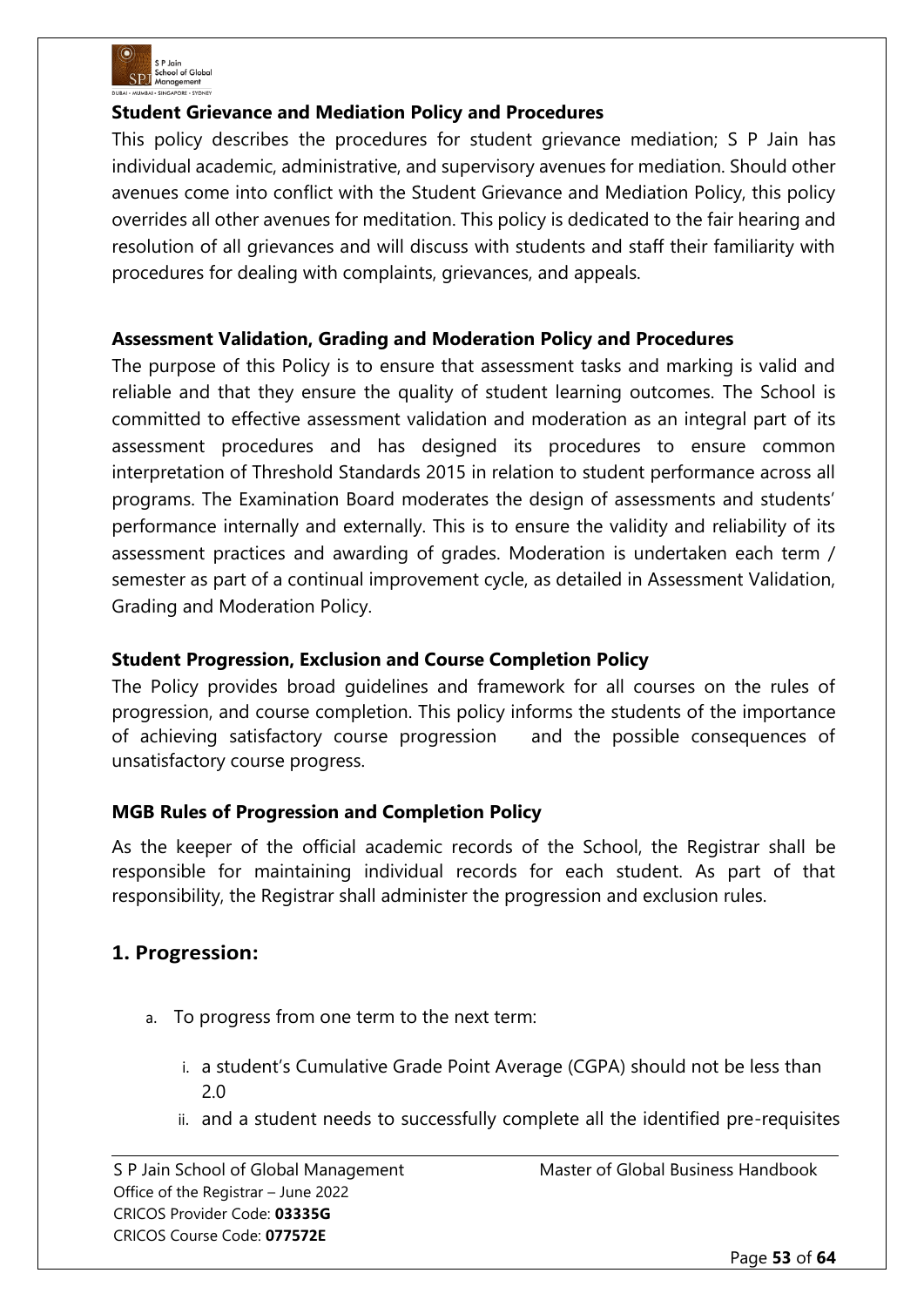

in a current term which are required as prerequisites for subjects to be undertaken by the student in the next terms.

- b. All students will be allowed to progress to the next term on a conditional basis until the results of the previous term are declared. Once the grades are declared students who fail to meet the progression requirements, will be provided retest opportunities in the subjects where they have obtained a D or F grades.
- c. Student performance will be monitored regularly and "students at risk" will be identified and supported as detailed in the Student at Risk Policy.
- d. On occasions where students are unable to meet the required criteria mentioned above, and if considered appropriate by the Course Director (Dean) MGB and Registrar students will be allowed to progress to the next term under probation.

# **2. Degree Requirements**

- a. The period of candidature for a full-time student candidate shall be a minimum of 16 months (1 year 4 months) and maximum of 36 months (3 years).
- b. To fulfil the requirements for the award of the Master of Global Business (MGB) degree, a student must:
	- i. Achieve a cumulative grade point average (CGPA) of at least 2.0 at the end of term 3 (last study period) and;
	- ii. Have NO MORE than:
		- 3 D grades (3 credit points), 1 PC grade (1 credit point) and no F grade:
		- OR 4 D grades (4 credit points) and no PC or F grade
	- iii. Achieve a pass grade in their internship

### **3. Deferrals**

a. The Deferral Policy details the grounds, guidelines and procedures for deferral requests by students.

### **Grievances**

Applicants who for any reason are dissatisfied with an administrative decision of the Dean- Undergraduate, Registrar or delegate may lodge an appeal against that decision pursuant to the Student Grievance and Mediation Policy and Procedures. (**Please refer to course rules of progression in Annexure)**

### **Students at Risk Policy**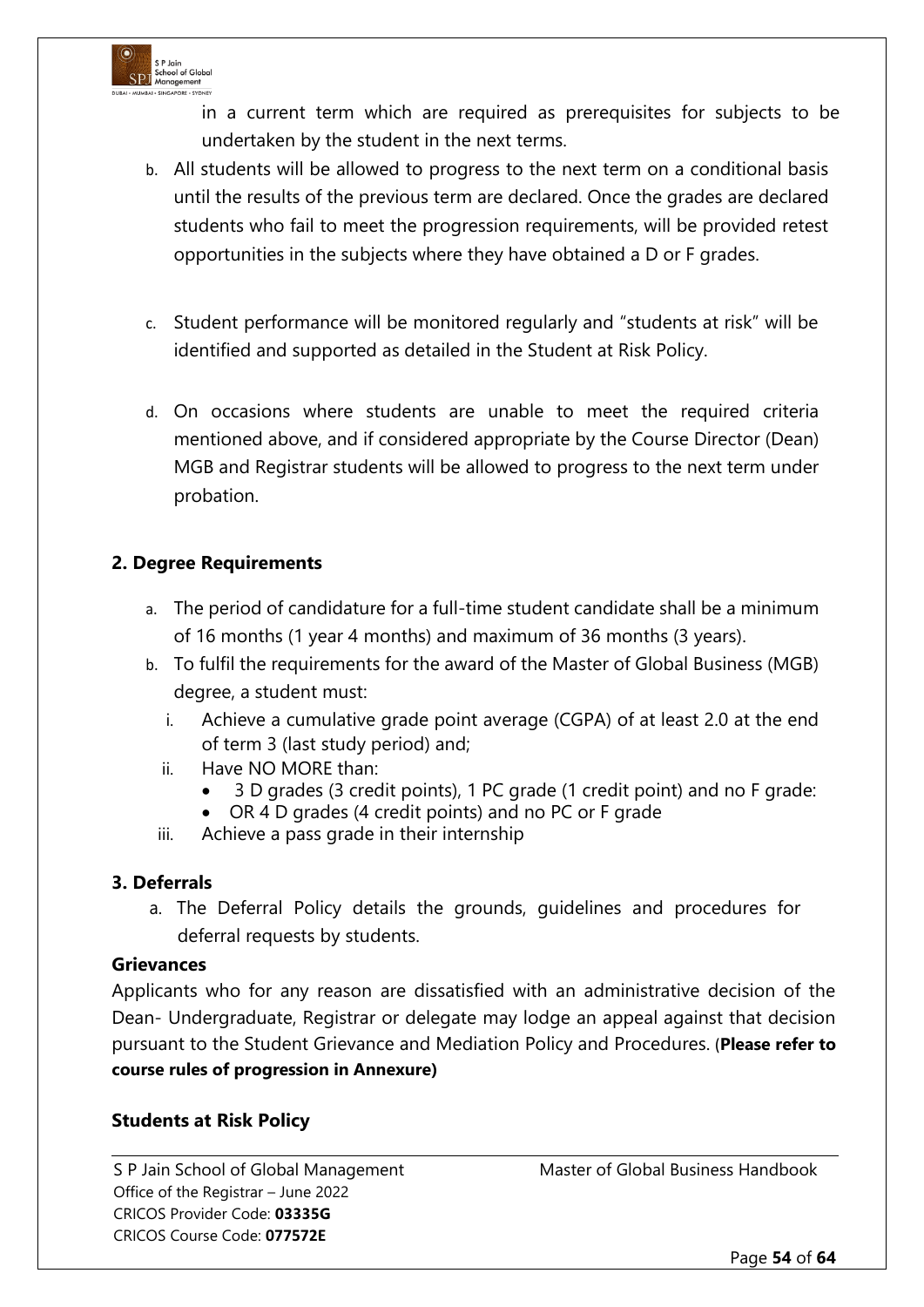

Student performance will be monitored regularly and "students at risk" will be identified early and supported for early intervention to aim at good progress rates thus increase the completion rates as detailed in the School Policy of "Student at Risk Policy". This also sets out the School's mechanisms for timely identifying students who may be at risk of not progressing satisfactorily in a course of study and the processes used to provide targeted and timely support.

### **Student Performance Data Policy and Procedures**

This policy outlines the student performance data for all the courses offered by S P Jain School of Global Management (S P Jain) so as to ensure that there is sufficient oversight of the collection, timing, accuracy, consistency and effective use of student performance data for each course and across each delivery site. Information relating to student attendance, grades, student performance including progression, outcomes including completion, feedback including complaints and breaches of academic integrity. This policy also enables the monitoring and mitigation of academic risk at the School through analysis of student performance data identification of at-risk students, unit pass rates, semester/term progression and course completion and attrition.

### **Student Support Policy**

The purpose of the Student Support Policy is to set out the nature and scope of support services available to all S P Jain School of Global Management (S P Jain) students. This policy outlines S P Jain's obligations to all higher education students as a registered higher education provider. It details the support processes, mechanisms and services designed for a diverse cohort of students to enable student progression, student achievement of learning outcomes and ultimately enable student success.

### **Student Consultation Policy and Procedures**

The policy sets out provisions for access to teaching staff and academic members of the Faculty. This includes all staff with teaching responsibilities regardless of their position within the School or location. This policy does not apply to dedicated student support staff noting that students have access to support and services staff at each of the School's campuses and are able seek support in relation at any time.

### **Student and Staff Feedback Policy**

This Policy relates to all S P Jain's students enrolled in degree courses leading to an AQF qualification and related academic and administration staff. This Policy provides a framework for seeking and reporting feedback from academic staff and students on their perceptions of the quality of S P Jain School of Global Management's (S P Jain) operations.

### **Academic Freedom and Free Intellectual Inquiry Policy**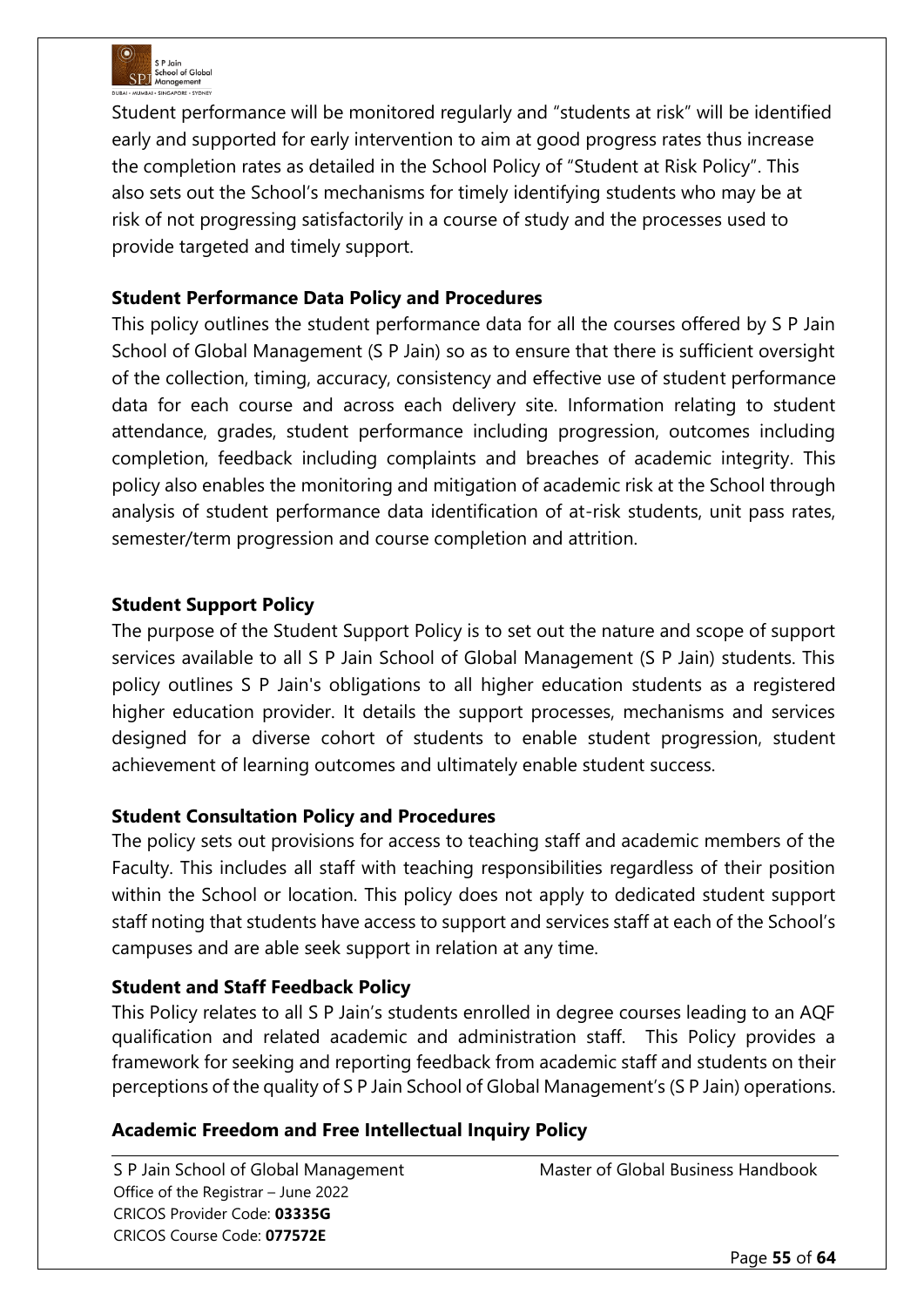

This policy articulates S P Jain's commitment to the protection and promotion of academic freedom and free intellectual inquiry within the School. This policy applies across the School, all students and staff, visitors and campuses. The protection of academic freedom and free intellectual inquiry and the responsibilities associated with these academic rights apply to everyone in the S P Jain community.

### **Library Resources Collection Development Policy**

The Library Resources Collection Development Policy is intended to guide the library's collection development activity in order to ensure that staff and students have access to the necessary academic resources to support their learning, development and scholarly endeavors. The policy ensures that the library develops and maintains a range of relevant, current and appropriate scholarly information to support staff and students.

#### **Critical Incident Policy**

S P Jain's Critical Incident Policy lays out the procedures and actions to be taken in the event of a serious incident that involves S P Jain students, faculty, staff members and visitors. A critical incident is a traumatic event, or the threat of such which causes extreme stress, fear or injury and has the potential to affect the safety and well-being of S P Jain students, staff, faculty or visitors in a dangerous or tragic way.

#### **Student Equity, Diversity and Fair Treatment Policy**

The purpose of the Student Equity and Diversity and Fair Treatment Policy is to articulate S P Jain School of Global Management's (S P Jain) commitment to promote and support an environment which values and affirms equal opportunity, diversity and inclusivity in accordance with universal principles of equity, fairness and social justice, whilst ensuring that the School complies with its legal responsibilities in accordance with relevant legislation.

### **Student Information Provision Policy**

This Policy establishes a framework for the management and handling of student information and records which protects the privacy of students and promotes the responsible handling of student information by staff. This Policy also establishes procedures through which a student may access his or her personal information, or make a complaint in respect to the loss, misuse or unauthorised disclosure of, or unauthorised access to, information about them. This Policy applies to student records and information relating to applicants, current and former students.

#### **Student Sexual Assault and Sexual Harassment Policy**

This Policy outlines S P Jain's stance and general approach to matters of sexual misconduct applies to S P Jain students at all campuses. It is not limited to S P Jain campuses or teaching or study hours. It also extends to all functions and places where students interact.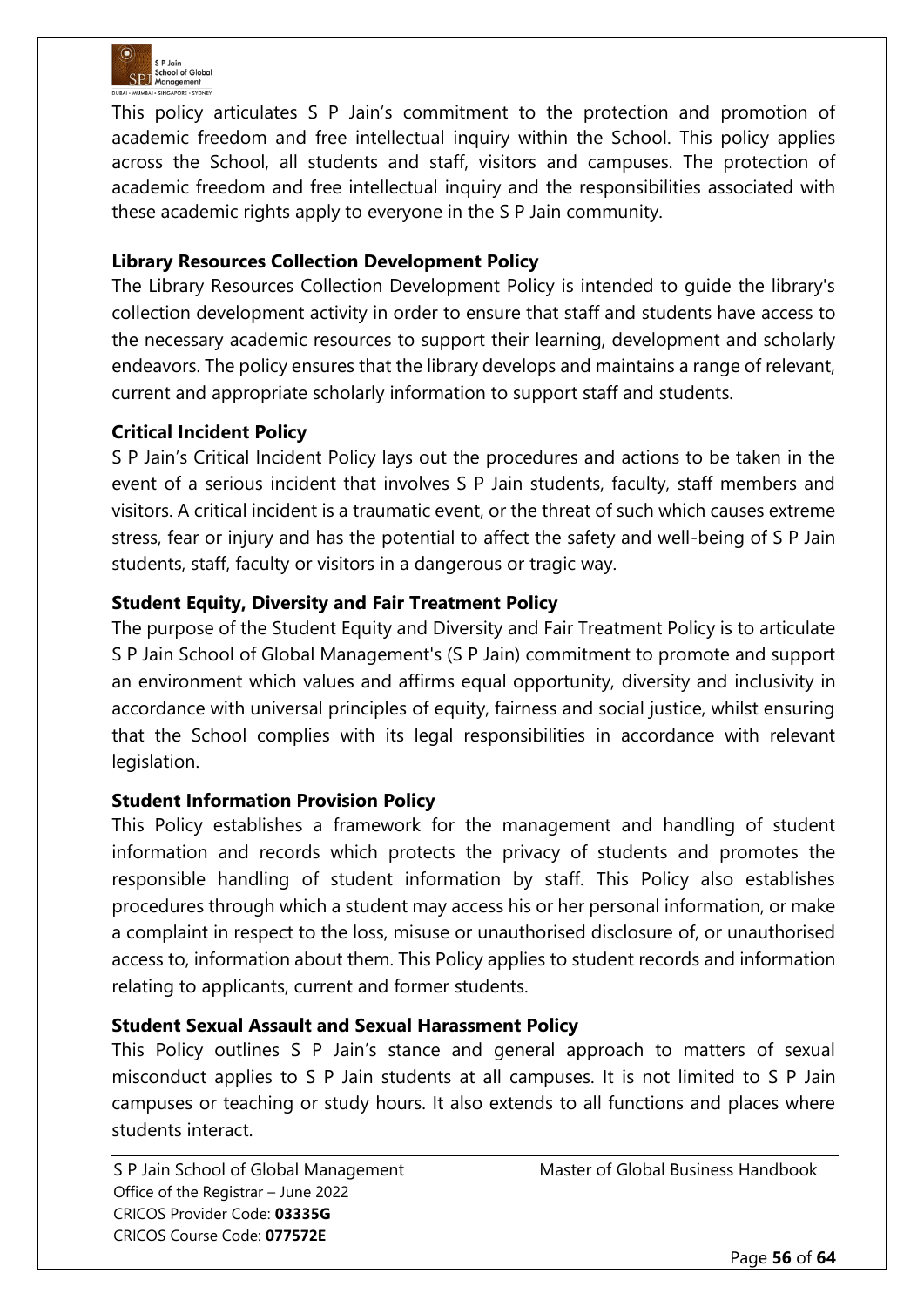

#### **Graduation and Certification Policy**

This Policy sets out the principles and procedures for the issuance, certification and conferral of awards and units of study at the School. The School is committed to ensuring the integrity, accuracy and authenticity of all authorised documents and certification that attest to a students' academic achievement in fulfilling all requirements of the School's higher education awards within the Australian Qualifications Framework (AQF). This Policy sets out the principles and procedures for the issuance, certification and conferral of awards and units of study at the School, as detailed in Graduation and Certification Policy.

### **Record Management Policy**

In accordance with regulatory requirements, S P Jain will maintain a strong policy on accurate and current records collection and keeping. Students will be required to update their personal contact details via Peoplesoft or otherwise as advised by the Course Manager as part of their re-enrolment process every term (or at 6 monthly intervals – whichever is the shorter). These details include residential address, mobile phone number and email addresses.

#### **12. Campus Address:**

#### **SYDNEY CAMPUS:**

5 Fig tree Drive, Sydney Olympic Park, NSW 2127 – Australia, Tel: +612 89706800, Fax: +612 89706820

#### **DUBAI CAMPUS:**

Block 5, Dubai International Academic City, P O Box 502345, Dubai – UAE, Tel: +9714 4291234, Fax: +9714 4291244

#### **SINGAPORE CAMPUS:**

10, Hyderabad Road, Near junction of Alexandra and Depot Road, Singapore – 119579, Tel: +65 62704748, Fax: +65 68385406

#### **MUMBAI CAMPUS:**

S P Jain, 1st Floor, Kohinoor CIty Mall, Premier Rd, Kurla, Mumbai 400070 , +91 22 6188 7600

#### [www.spjain.org](http://www.spjain.org/)

**For details on Policies please refer the Annexure to Master of Business Administration (Global) Handbook**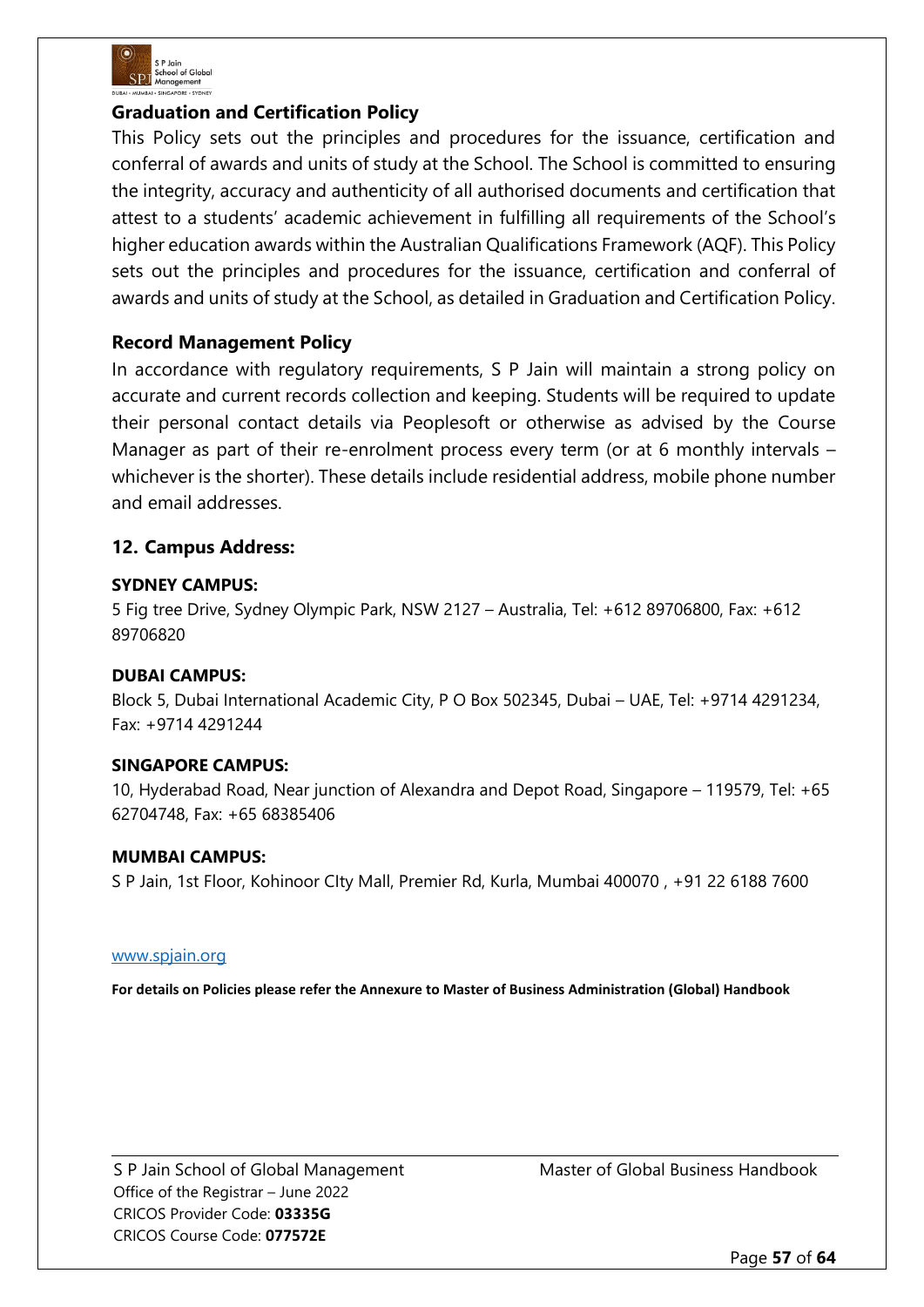

**POLICIES <https://www.spjain.org/governance-policies>**

The SP Jain Policy Document Library is an online database containing institution-wide rules, policies, procedures and guidelines that have been formally approved by the School's Board of Directors, the Academic Board and/or other relevant authorities. To access the policies; click on hyper link appended in the annexure table.

| $\mathsf{S}$   | <b>Annexure to the Master of Global Business (MGB) Handbook</b>               |  |
|----------------|-------------------------------------------------------------------------------|--|
| <b>No</b>      |                                                                               |  |
| $\mathbf{1}$   | <b>Postgraduate Admission and Selection Policy</b>                            |  |
| $\overline{2}$ | <b>Deferral Policy</b>                                                        |  |
| 3              | <b>Domestic Student Refund Policy</b>                                         |  |
| 4              | <b>International Student Refund Policy</b>                                    |  |
| 5              | <b>Credit Transfer and Articulation Policy</b>                                |  |
| 6              | <b>Provider Transfer Policy and Processes</b>                                 |  |
| 7              | <b>Student Tuition Fee Protection Policy</b>                                  |  |
| 8              | <b>Tuition Fee Protection Procedure</b>                                       |  |
| 9              | <b>Student Code of Conduct Policy</b>                                         |  |
| 10             | <b>Academic Integrity Policy and Procedures</b>                               |  |
| 11             | MGB (Master of Global Business) Attendance Policy                             |  |
| 12             | Processes and Guidelines for Plagiarism control for all soft copy submissions |  |
| 13             | <b>Student Misconduct Policy and Procedures</b>                               |  |
| 14             | <b>Student Grievance and Mediation Policy and Procedures</b>                  |  |
| 15             | <b>Assessment Validation, Grading and Moderation Policy and Procedures</b>    |  |
| 16             | <b>Student Progression, Exclusion and Course Completion Policy</b>            |  |
| 17             | MBG (Master of Global Business) Rules of Progression and Completion Policy    |  |
| 18             | <b>Students at Risk Policy</b>                                                |  |
| 19             | <b>Student Performance Data Policy and Procedures</b>                         |  |
| 20             | <b>Student Support Policy</b>                                                 |  |
| 21             | <b>Student Consultation Policy and Procedures</b>                             |  |
| 22             | <b>Student and Staff Feedback Policy</b>                                      |  |
| 23             | <b>Academic Freedom and Free Intellectual Inquiry Policy</b>                  |  |
| 24             | <b>Library Resources Collection Development Policy</b>                        |  |
| 25             | <b>Critical Incident Policy</b>                                               |  |
| 26             | <b>Student Equity, Diversity and Fair Treatment Policy</b>                    |  |
| 27             | <b>Student Information Provision Policy</b>                                   |  |
| 28             | <b>Student Sexual Assault and Sexual Harassment Policy</b>                    |  |
| 29             | <b>Graduation and Certification Policy</b>                                    |  |
| 30             | <b>Record Management Policy</b>                                               |  |
|                |                                                                               |  |

Note: Due to technical difficulty if any hyperlink is not active or not functional you are requested to visit **[https://www.spjain.org/governance-policies.](https://www.spjain.org/governance-policies)** if any doubt please write to [registrar@spjain.org](mailto:registrar@spjain.org)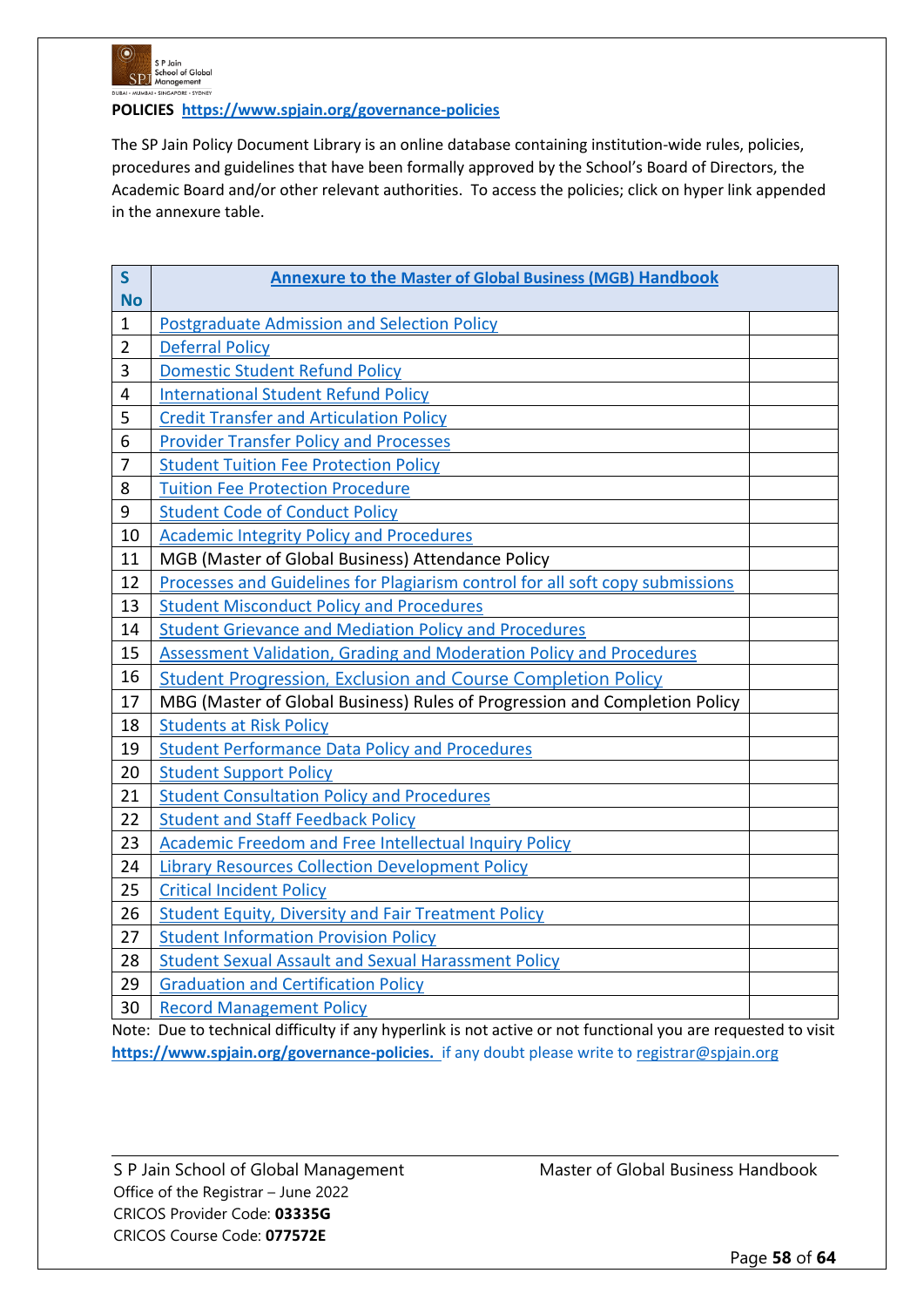

| S P Jain<br><b>School of Global</b><br>Management<br>DUBAI · MUMBAI · SINGAPORE · SYDNEY | <b>MGB (Master of Global Business) Attendance</b><br><b>Policy</b> |
|------------------------------------------------------------------------------------------|--------------------------------------------------------------------|
| Document Type                                                                            | Policy and Procedures                                              |
| Administering Entity                                                                     | Course Managers, Registrar                                         |
| Latest Approval or<br><b>Amendment Date</b>                                              | June 27, 2019                                                      |
| Last Approval or<br><b>Amendment Date</b>                                                | New Policy (not applicable)                                        |
| Approval Authority                                                                       | Academic Board                                                     |
| Indicative Time of<br>Review                                                             | June 26, 2022                                                      |

### **1. Attendance requirements for MGB Course**

- a) Students are expected to attend all lectures, tutorials and group activities. Attendance is taken during each class session. Students should be seated in the classroom at least five minutes before the session starts, and latecomers may not be admitted. Students may not enter or exit the classroom while a session is in progress.
- b) Leaving the class session mid-way only to come back later to sign out again will be treated as absent
- c) A lecturer is not required to provide substitute tests, nor arrange repeat trips or other out-of-session experiences when a student is absent.

### **2. Excused attendance**

a) A student who cannot attend a session/s due to a medical illness must produce a medical certificate to have absences excused. Where applicable, the student should also enclose photocopies of hospitalisation records of physician's orders, if appropriate (only certificates issued by a local physician will be accepted where the student is studying).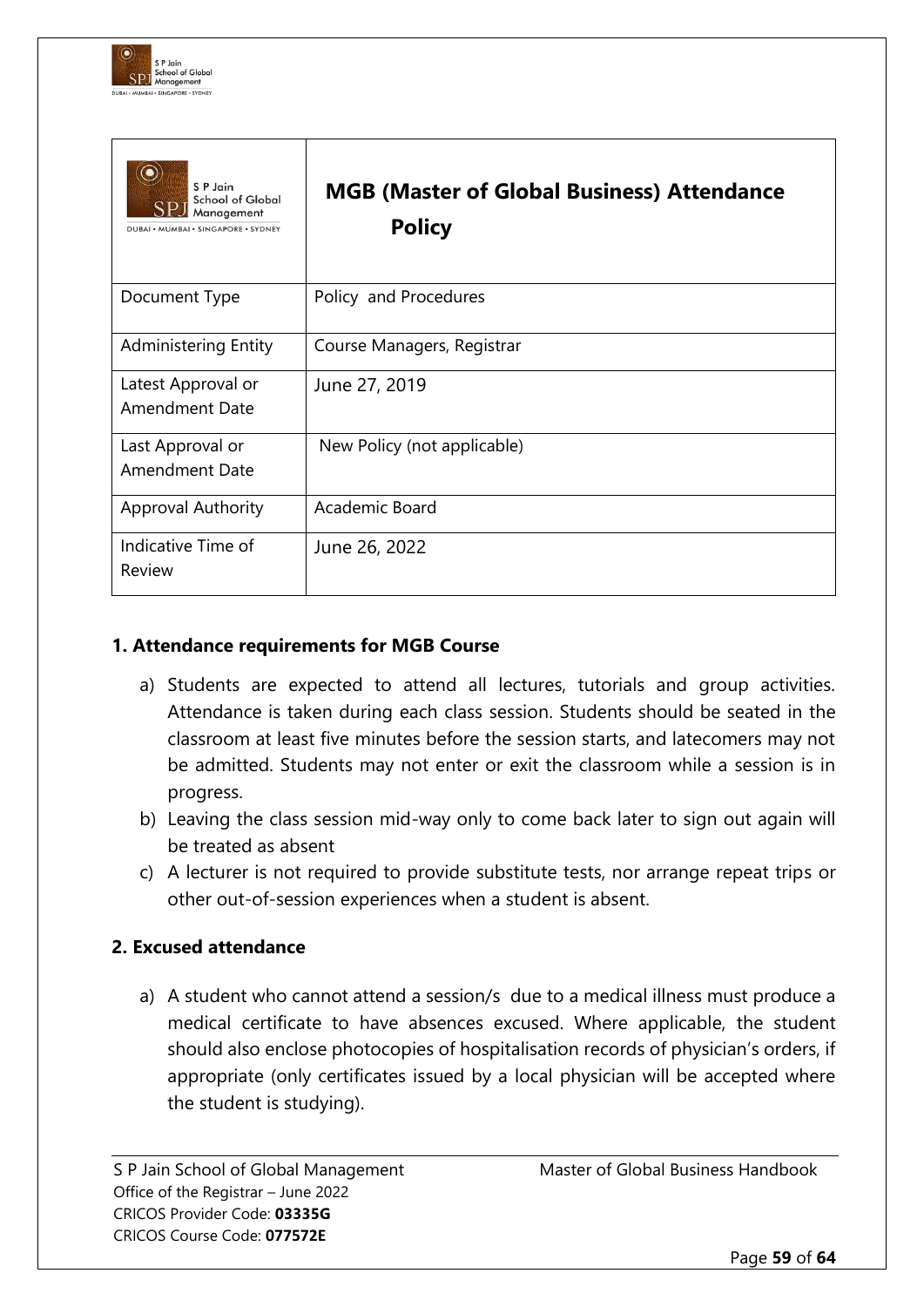

- b) In the event of a serious illness or death in the immediate family, the student should notify the course office and provide supporting documents to obtain an excused absence
- c) A student with infectious diseases should report their condition immediately and take all precaution to avoid spreading the infection and as per documented advise of the physician or program office not attend the class/class sessions. Such absences will be treated as excused absences.

# **3. Unexcused absences**

- a) If a student is absent without approval for more than one class session in each unit of study, they will be downgraded by a letter notch. For example, if the original grade is 'A', it will be downgraded to 'A-'.
- b) If a student is absent for three sessions or more, an 'F' grade will be awarded and need to repeat the unit by paying necessary fee applicable.
- c) Students are allowed to absent themselves for a maximum of six sessions per term across all units of study during that term.
- d) In instances where students are absent for more than 6 sessions across all units of study in a term, the 7<sup>th</sup> class session absenteeism onwards in any unit of study will result in a downgrade by a letter grade for that unit of study. For example, if the original grade is 'A', it will be downgraded to 'B'.

### **4. Attendance Marking and Monitoring**

- a) If a student has been marked absent wrongly, he/she needs to inform the Course Office immediately so that the Course Coordinator can double-check the absence with the faculty.
- b) Attendance cannot be reviewed more than one day after the date in question.
- c) Random spot checks will be conducted by the Course Office. If a student has been found not to be in class, he/she will be marked absent.

### **5. Excused absences which result in inability to attend the Class**

- a) In instances of excused instances where a student is unable to attend the majority or all of the class sessions the student will need to register for the unit of study again
- b) If the unit of study is not available as needed the student will be provided an opportunity to undertake an independent study. These will be at extra cost to the student and not included in the regular tuition fees.

Office of the Registrar – June 2022 CRICOS Provider Code: **03335G** CRICOS Course Code: **077572E**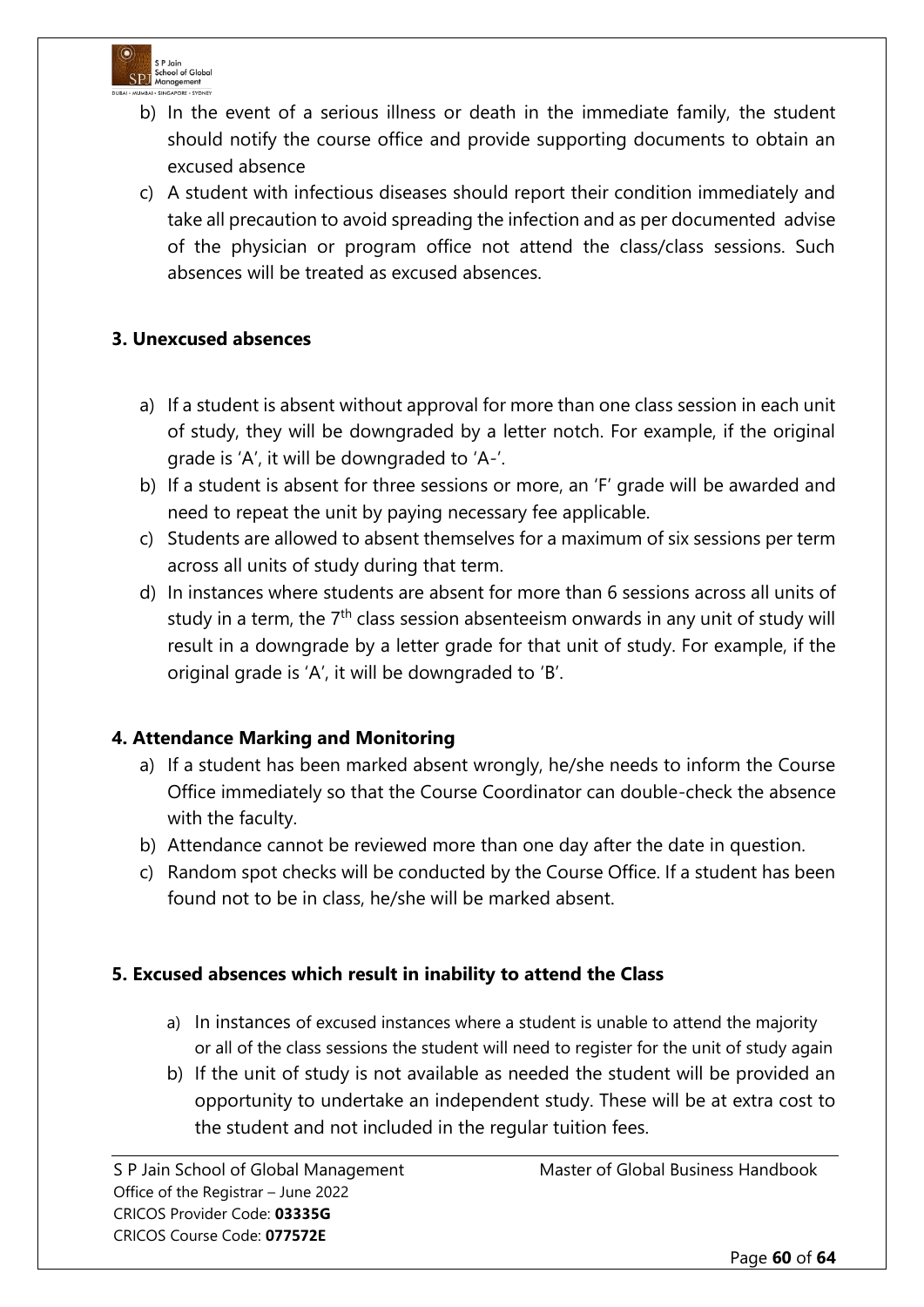

### **6. Monitoring of students with low attendance**

Student/s failing to meet the attendance requirements for a unit of study, or perceived by the Course ( Program) Manager as having a low attendance record in general for the course, will be reported to the relevant Assistant Dean/Dean, Registrar, Assigned Faculty and the Student Experience Manager

#### **7. Grievances**

a. Students who for any reason are dissatisfied with an administrative decision of the MGB Course Manager or instructor may lodge an appeal against that decision pursuant to the "Student Grievance and Mediation Policy and Procedures".

# **7. Related Policies**

- a) Student Grievance and Mediation Policy and Procedures
- b) Assessment Validation, Grading and Moderation Policy and Procedures
- c) Student at Risk policy
- d) Student progression, Exclusion and Course Completion Policy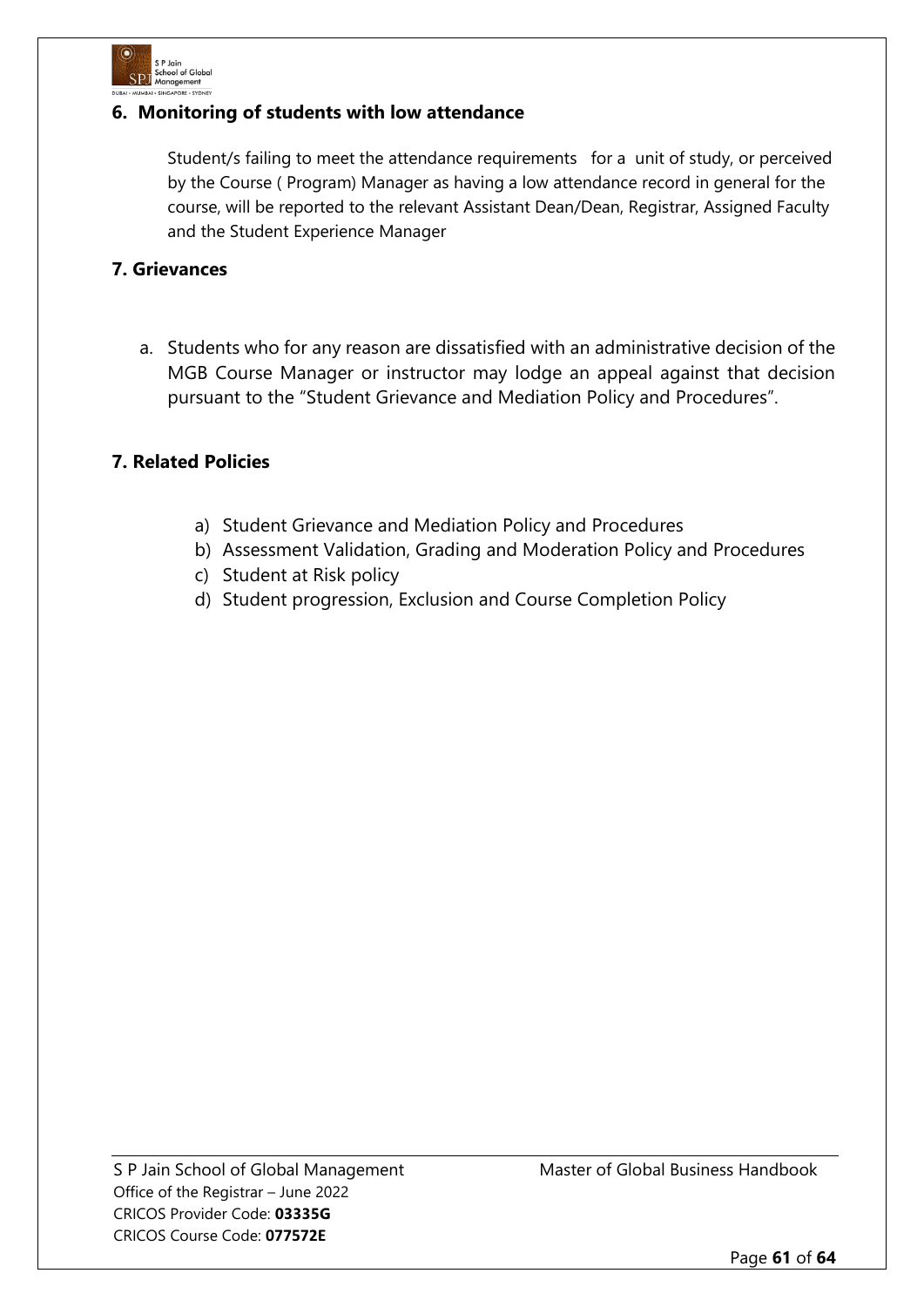

| S P Jain<br>School of Global<br>Management<br>DUBAI · MUMBAI · SINGAPORE · SYDNEY | (MGB) Master of Global Business<br><b>Rules of Progression and</b><br><b>Completion Policy</b> |
|-----------------------------------------------------------------------------------|------------------------------------------------------------------------------------------------|
| Document Type                                                                     | Policy and Procedures                                                                          |
| <b>Administering Entity</b>                                                       | MGB Course Director/ Deputy Director (Dean/Asst Deans),<br>Registrar, Director - Examinations  |
| Latest Approval or                                                                | December 21, 2020 (to be implemented from the next                                             |
| Amendment Date                                                                    | commencing cohort)                                                                             |
| Last Approval or                                                                  | November 11, 2019                                                                              |
| Amendment Date                                                                    |                                                                                                |
| <b>Approval Authority</b>                                                         | December 20, 2022                                                                              |
| Indicative Time of                                                                | To be decided                                                                                  |
| Review                                                                            |                                                                                                |

#### **1. Purpose and Scope**

- a. This Policy is under the overarching institutional level 'Student Progression, Exclusion and Course Completion Policy' which is applicable to all the accredited degree courses offered by S P Jain School of Global Management (S P Jain).
- b. This Policy details the rules of progression and course completion requirements for the successful completion of the MGB course and should be read in conjunction with the overarching policy.

#### **2. Progression:**

- e. To progress from one term to the next term:
	- i. a student's Cumulative Grade Point Average (CGPA) should not be less than 2.0
	- ii. and a student needs to successfully complete all the identified pre-requisites in a current term which are required as prerequisites for subjects to be undertaken by the student in the next terms.
- f. All students will be allowed to progress to the next term on a conditional basis until

Office of the Registrar – June 2022 CRICOS Provider Code: **03335G** CRICOS Course Code: **077572E**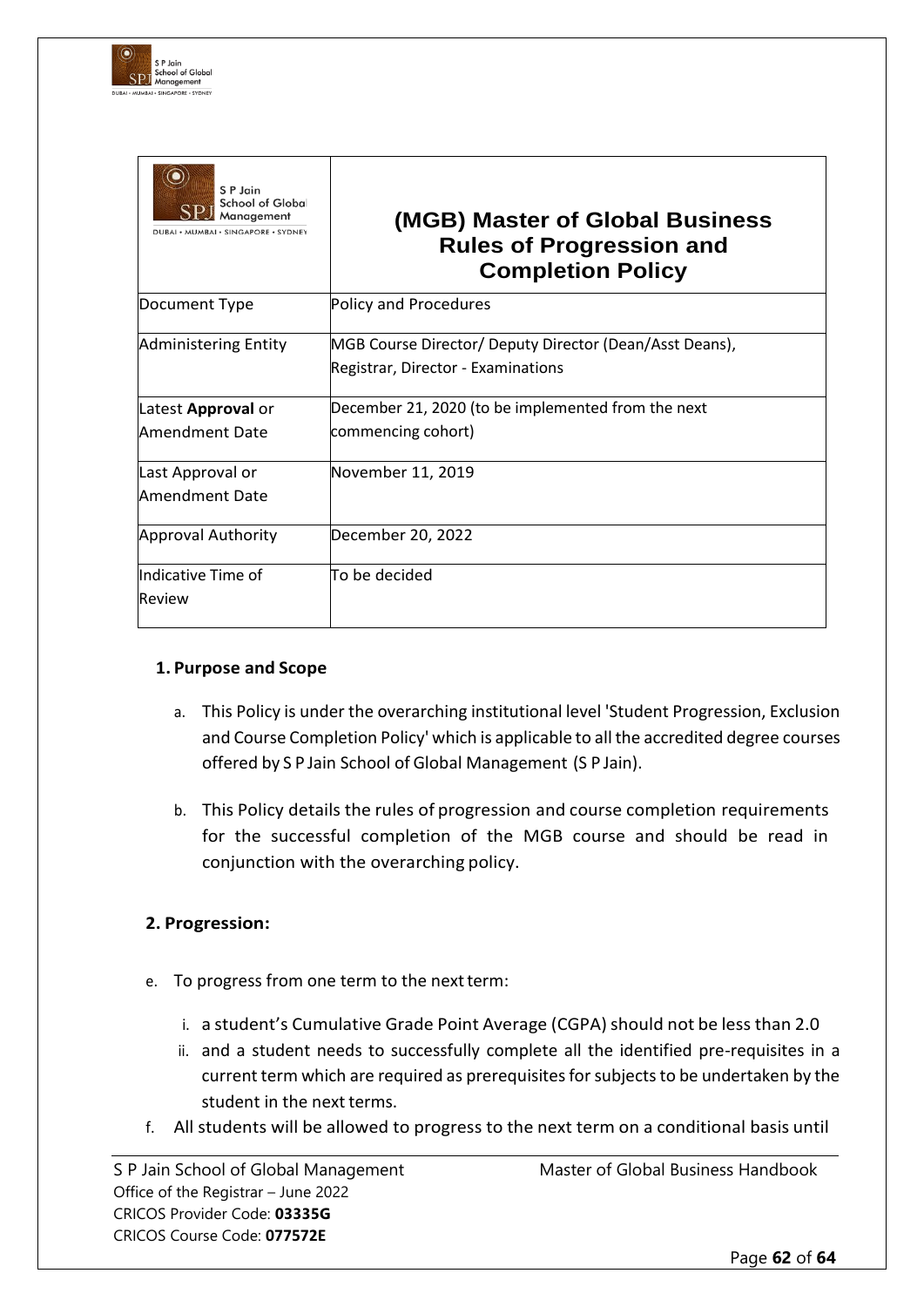

the results of the previous term are declared. Once the grades are declared students who fail to meet the progression requirements, will be provided retest opportunities in the subjects where they have obtained a D or F grades.

- g. Student performance will be monitored regularly and "students at risk" will be identified and supported as detailed in the Student at Risk Policy.
- h. On occasions where students are unable to meet the required criteria mentioned above, and if considered appropriate by the Course Director (Dean) MGB and Registrar students will be allowed to progress to the next term under probation.

#### **3. Degree Requirements**

- c. The period of candidature for a full-time student candidate shall be a minimum of 16 months (1 year 4 months) and maximum of 36 months (3 years).
- d. To fulfil the requirements for the award of the Master of Global Business (MGB) degree, a student must:
	- i. Achieve a cumulative grade point average (CGPA) of at least 2.0 at the end of term 3 (last study period) and;
	- ii. Have **NO MORE** than:
		- 3 D grades (3 credit points), 1 PC grade (1 credit point) and no F grade:
		- **OR** 4 D grades (4 credit points) and no PC or F grade
	- iii. Achieve a pass grade in their internship

#### **4. Deferrals**

a. The Deferral Policy details the grounds, guidelines and procedures for deferral requests by students.

#### **5. Appeals**

a. Applicants who for any reason are dissatisfied with an administrative decision of the Course Director (Dean), Registrar or delegate may lodge an appeal against that decision pursuant to the "Student Grievance and Mediation Policy and Procedures".

#### **6. Other Matters**

- **a.** The following are covered in the overarching institutional level Student Progression, Exclusion and CourseCompletion Policy:
	- i. Unsatisfactory Course Progress Reporting Section4
	- ii. Cancellation or Suspension Section 5
	- iii. Support for Completion requirements Section 7